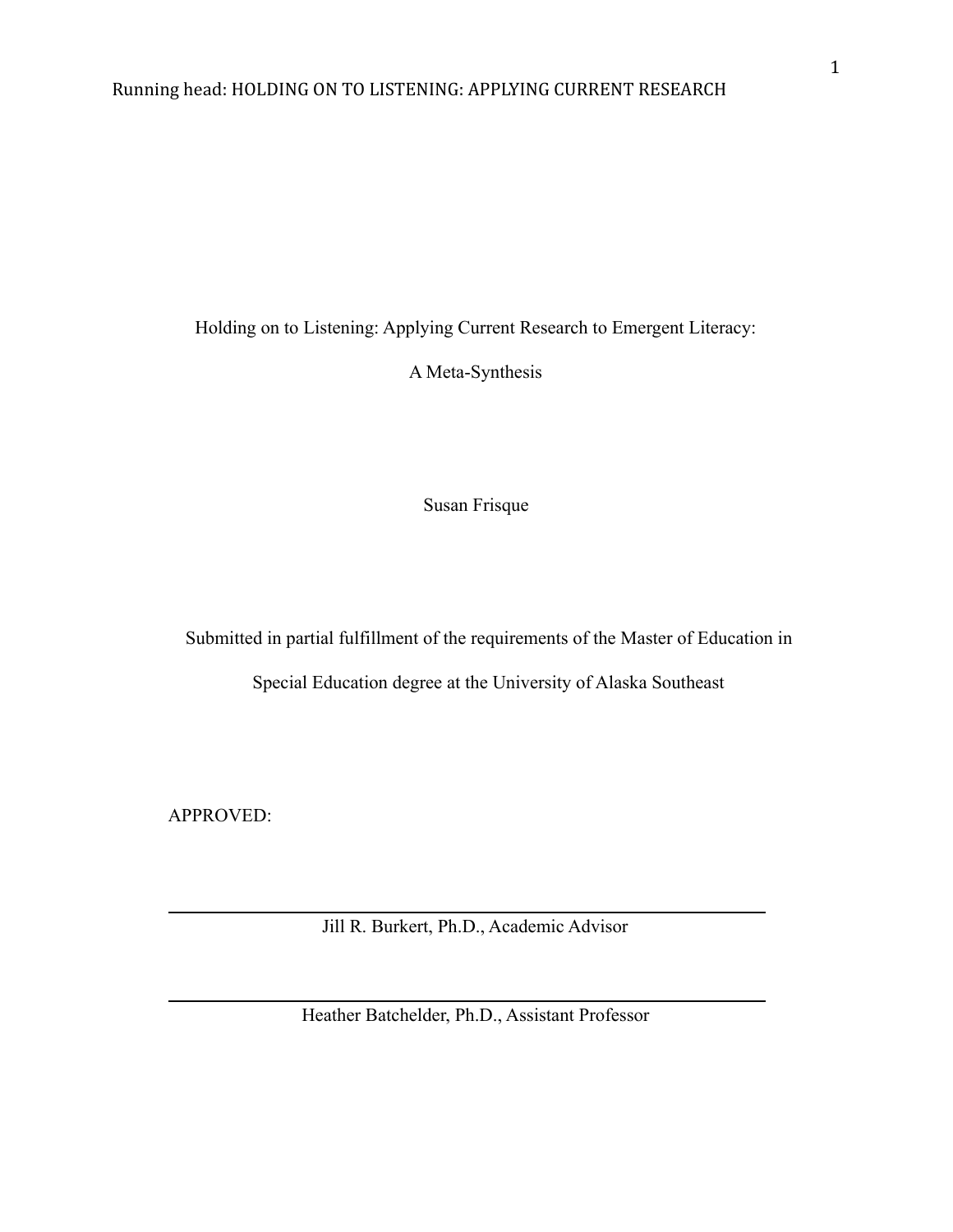This meta-synthesis investigates connections between listening and emergent literacy. Recent articles in the fields of educational research and educational neuroscience are reviewed and summarized. Seven themes emerged from this analysis of 48 articles, included in this metasynthesis. These emergent themes, or theme clusters, include: (a) the development, or lack of development of a left hemisphere "reading network"; (b) links between sensory and literacy skills; (c) correlations between language and musical abilities; (d) environmental factors impacting language and literacy; (e) vocabulary acquisition; (f) aural and oral strategies, or strategies involving listening and speaking; and (g) computer aided instruction.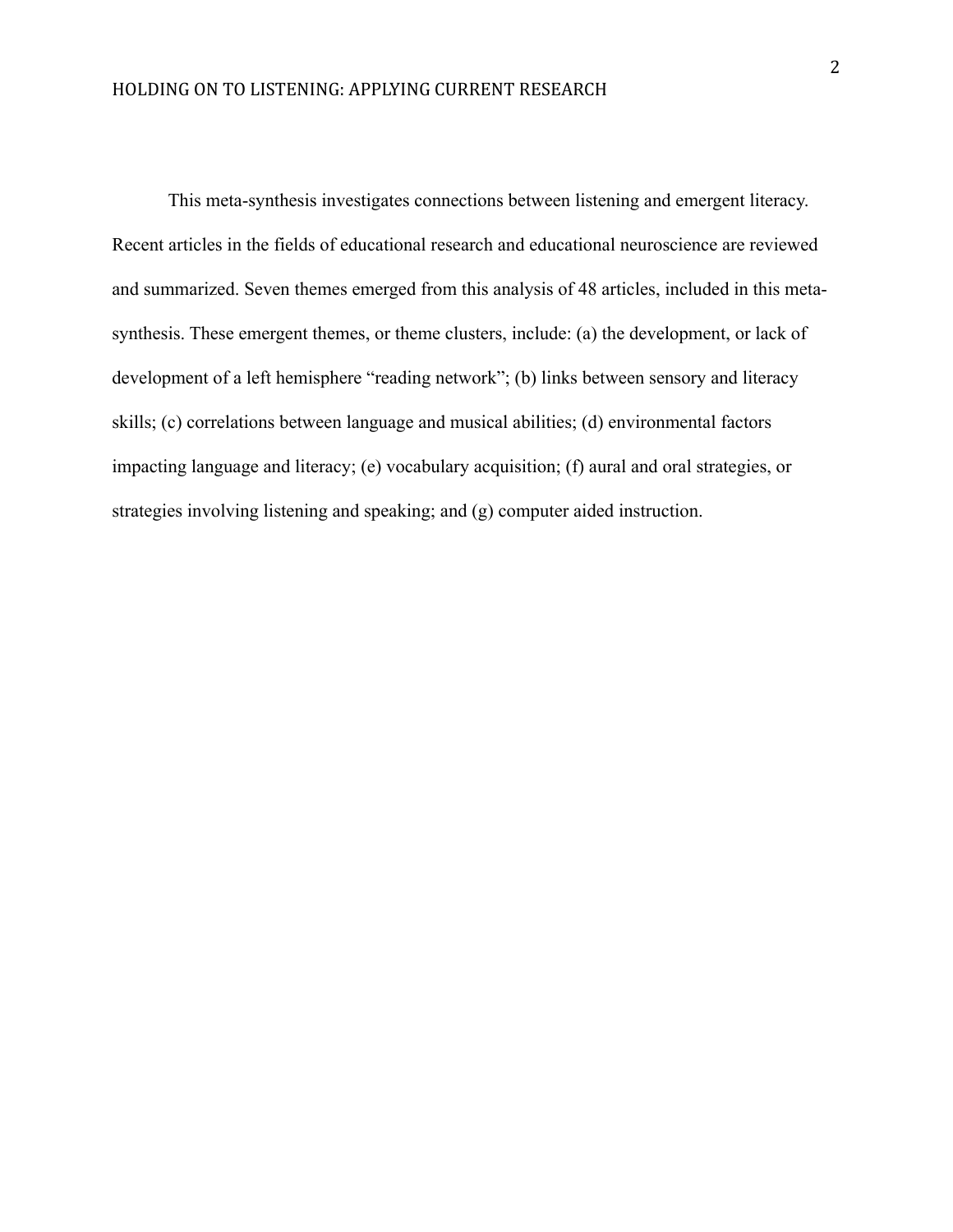#### **1. Introduction**

#### *1.1. Background*

"Reading never just happened," (Wolf, 2007, p. 25). Reading is a complex task. Unlike the ability to speak it must be explicitly taught. Cognitive Scientist Steven Pinker, as quoted by Maryanne Wolf states, "Children are wired for sound, but print is an optional accessory that must be painstakingly bolted on", (Wolf, 2007, p. 19). Neuroimaging allows us to look into the brain, mapping brain activity, patterns and changes. Non-invasive methods for measuring brain activity are available even for research on infants because they need only to listen. (Kuhl & Rivera-Gaxiola, 2008) This ability to see how brain changes take place in response to sounds, words, and language has contributed a wealth of new knowledge for researchers and educators to draw on in the design and implementation of interventions for struggling readers.

Insight into the brain's language system has, in some instances come through individuals who have suffered injury to the brain. Maryanne Wolf tells of a bilingual Chinese businessman who suffered a stroke and lost the ability to read Chinese, his first language, yet retained his ability to read English. (Wolf, 2007, p. 61) This scenario reflects the fact that reading Chinese involves both hemispheres of the brain, whereas reading English is a typically left hemisphere function. Babies from bilingual homes have provided researchers insight regarding the effects of experience vs. maturation. Barbara Conboy, and Debra L. Mills, in a study of infants in bi-lingual homes observed, that as vocabulary increased in the dominant language, specialization in the left hemisphere for that language also increased, while the non-dominant language continued to activate the brain in a more generalized pattern. This indicates that it is experience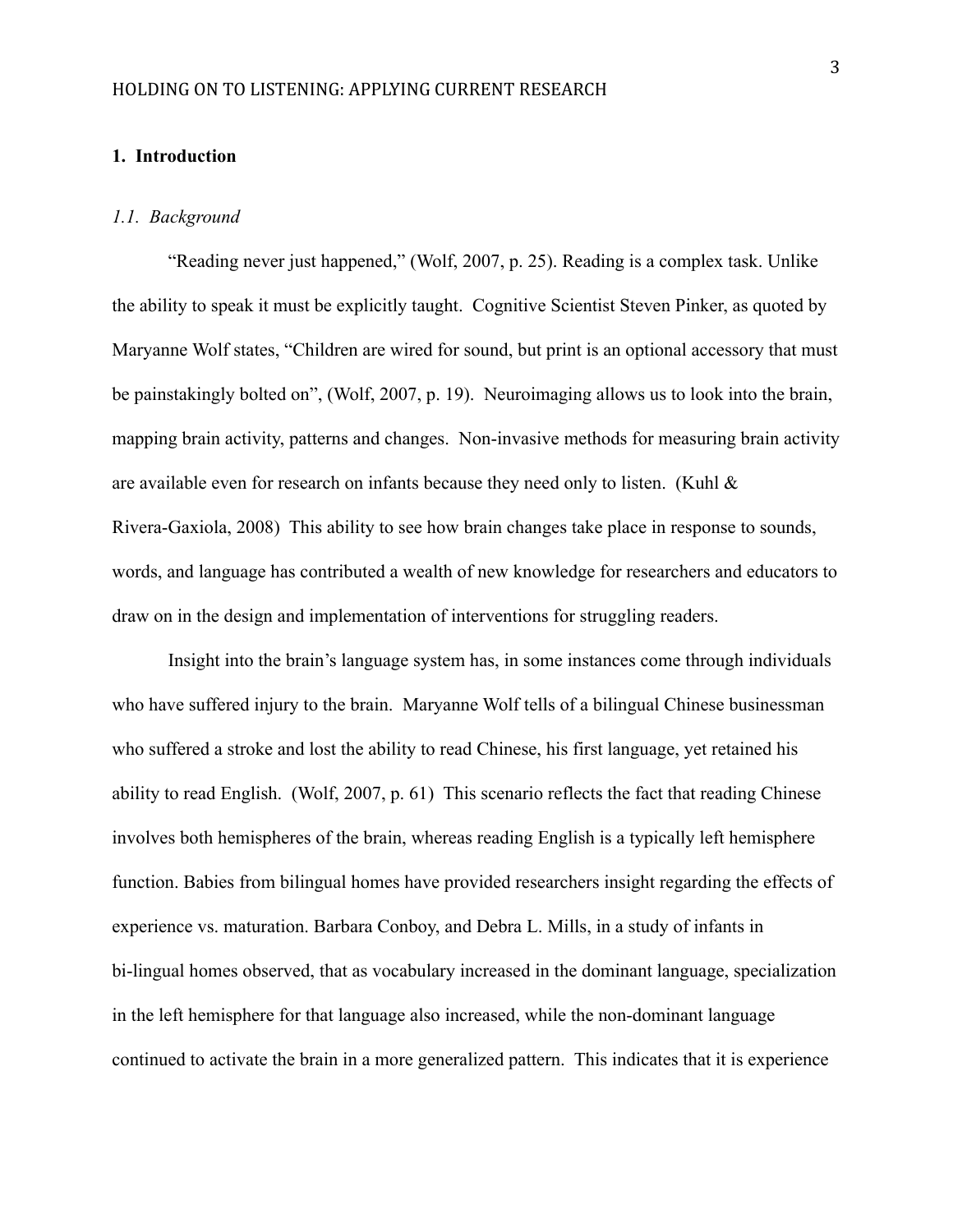in the dominant language rather than maturation that drives left hemisphere specialization, (Conboy, & Mills, 2006). "Non-invasive techniques that examine language processing in infants and young children include electroencephalography (EEG), event-related potentials (ERPs), magnetoencephalography (MEG), functional magnetic resonance imaging (fMRI), and near-infrared spectroscopy (NIRS)", (Kuhl & Rivera-Gaxiola, 2008, p. 513). Through fMRI and ERPs, Helen Neville, of the University of Oregon, studies the connections between speaking, listening and understanding. Her studies include identifying adequacies and deficiencies in the language systems of children who are language impaired, (Neville & Mills, 1997).

In "The Child's Brain: A Syllable From Sound", a documentary produced by David Grubin, Helen Neville states "Language depends on so many different systems and structures in the brain that a problem within any one of those systems could lead to a final common problem which is a language impairment" (Grubin, 2001, 8:40). The beginning reader's brain functions differently than that of a more skilled reader, (Perfetti & Bolger, 2004). In children, 13 to 17 months of age, when presented with known words, brain activity is recorded broadly over anterior and posterior regions of both left and right hemispheres. However, by 20 months of age, in similar tests, brain activity is predominantly limited to temporal and parietal regions of the left hemisphere, (Mills, et al., 1997). In proficient adult readers, left hemisphere regions composing a "reading network", include the posterior dorsal region, involved in phonological processing, the posterior ventral region, for visual word formation, and the anterior region, which supports articulatory recoding, (Yamada et al., 2011). This, however, is not the case for some readers. Variations on typical patterns of brain activation have been observed in readers with dyslexia (Vlachos, et al., 2013; Yamada, et al., 2011) Rather than accessing a reading network, we are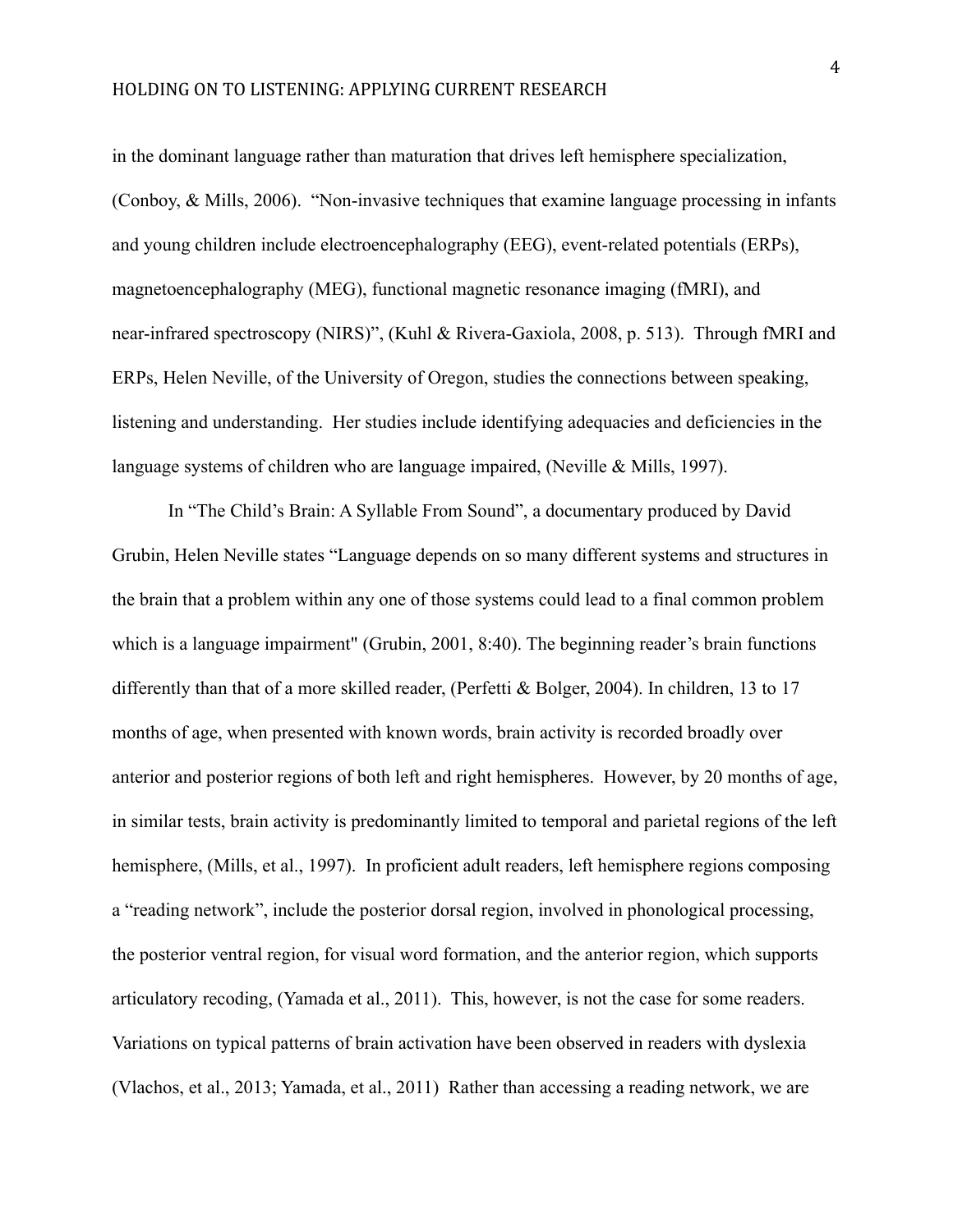able to see through neural imaging that individuals with dyslexia develop alternative pathways for reading tasks, (Kovelman, et al., 2011).

For many years researchers have suggested a connection between language young children hear and the development of early literacy skills. Mass, as cited in Wan (2000), states that concepts of literacy can be promoted through listening to stories read aloud as well as hearing meaningful conversations. Referencing studies by Chomsky, Durkin, Teale and Wells; Casbergue and Harris, (1996), state, "being read to is unquestionably the best preparation for learning to read independently", (p. 48). For children with undiagnosed ear infections, inconsistencies in the language they hear can have a detrimental impact on subsequent language and literacy development, (Wolf, 2007, p. 104-105). Connecting these thoughts about the language young children hear to current research on brain development, which alludes to a "critical period," during which the infant brain is selecting and strengthening most frequently used neural pathways, highlights the importance of applying available research, (Kuhl, & Rivera-Gaxiola, 2008; Neville & Mills, 1997). Skills, which are encountered and mastered first in oral language such as phonological awareness, semantic and syntactic knowledge, even morphological concepts, such as the use of the plural "s" are supported by listening to conversations, and by being spoken, and read to. "The more children are spoken to the more they will understand oral language. The more children are read to, the more they will understand all the language around them, and the more developed their vocabulary becomes." (Wolf, 2007, p. 84) The young child is acquiring "hundreds upon hundreds of words, thousands of concepts, and tens of thousands of auditory and visual perceptions," (Wolf, 2007, p. 19). Infants and toddlers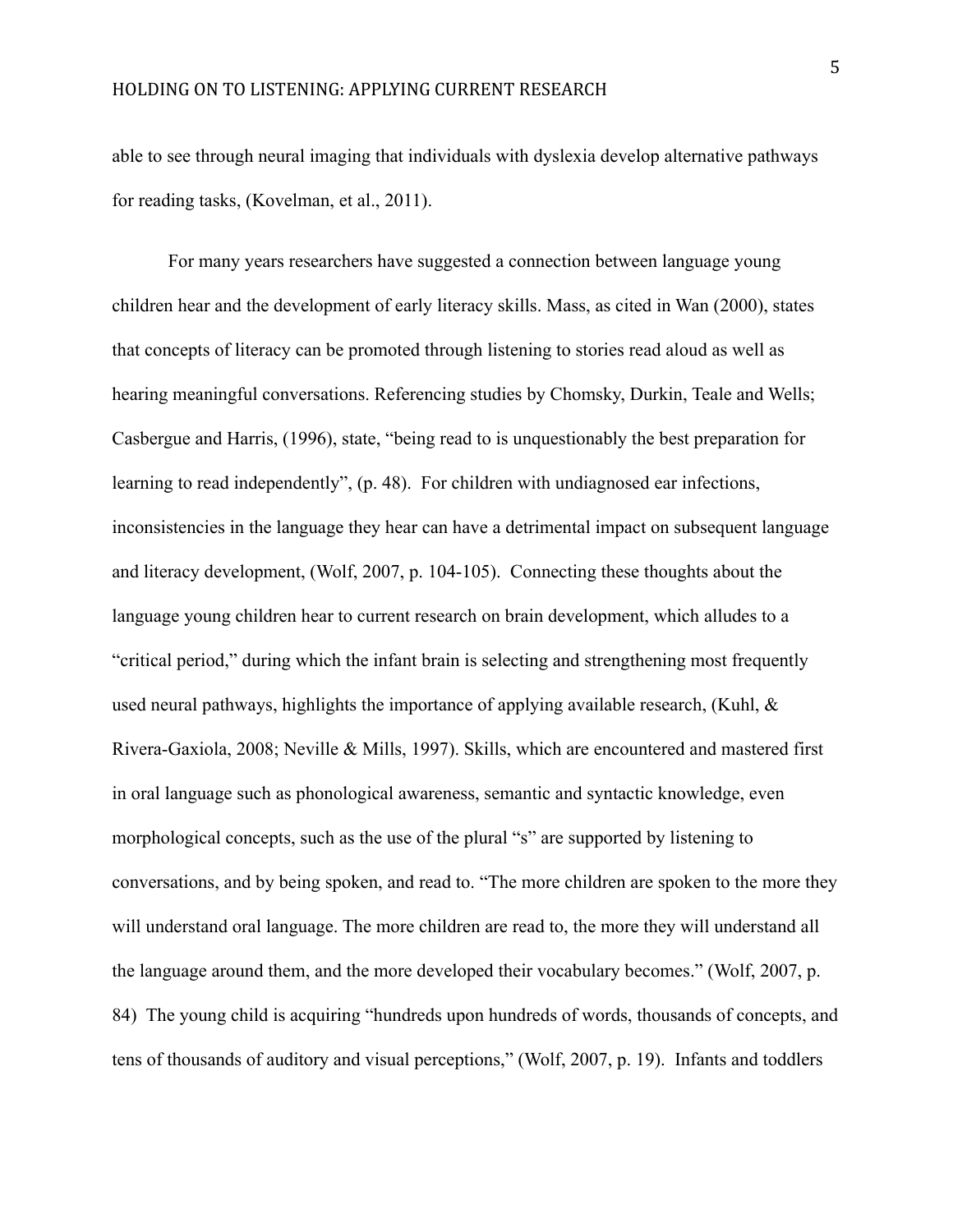with family members who speak to them, read to them, and who frequently engage in dialog with one another provide a perfect environment to develop pre-reading skills.

For the hearing world, the language we hear precedes the language we read and write. Brain research reveals that neural structures for spoken language are the most active brain structures for beginning readers, and that beginning readers recode from print to sound, (Goswami, 2008). The idea of sound before symbol is also found in music education. The Kodály concept directs teachers to introduce concepts moving from what is easiest for a child, listening to music, singing, and moving, to more difficult concepts, reading and writing music, (Lucas, & Gromko, 2007). "Language is most comparable to music because both are organized temporally, and we perceive music and spoken language aurally," (Hansen & Milligan, 2012, p. 78). As readers mature they develop efficiency and the ability to grasp word meanings without the need to recode print to sound, (Goswami, 2008). However, many readers continue to hold onto auditory supports, such as reading aloud to one's self. Some may describe this as a preferred modality, but perhaps some readers find comprehension of audible text more accessible than reading silently. "Adaptive teachers," a term used by Lynn Corno, (2008, p. 165), are able to recognize this difference and seek to provide necessary supports.

Though current research does not design curriculum, it can inform the philosophies of those who do, and provide explanations and recommendations for strategies which may increase student success, (Zadina, 2015). Universal Design for Learning, an educational philosophy, characterized by practices, which promote access to all learners, finds its inspiration in architectural designs, which increase accessibility to physical spaces for all users. Core

6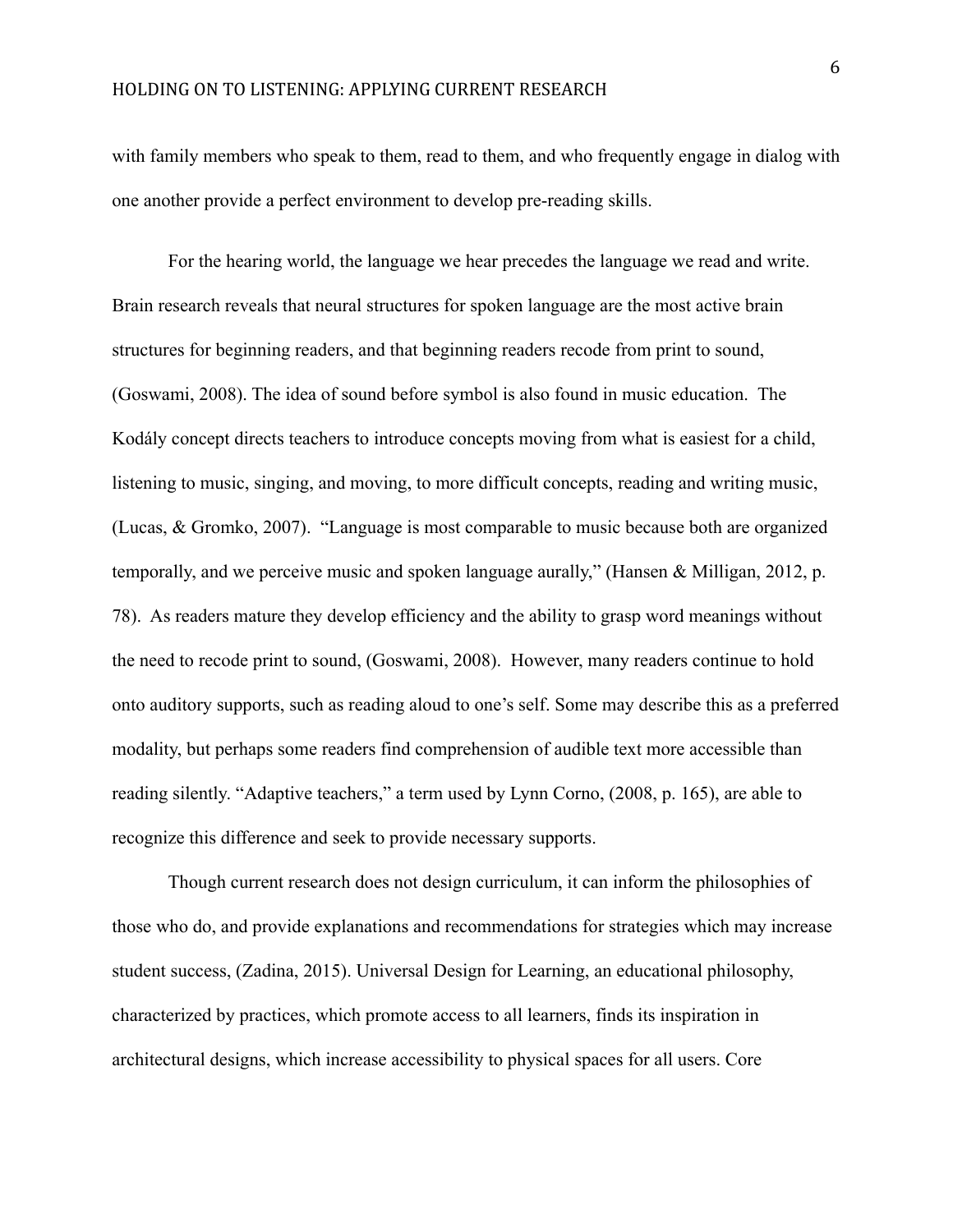components of UDL are the reduction of learning barriers through utilization of multiple means of content representation, and student engagement and expression, (Meo, 2008). It is my goal to look to current research for insight, which may generate strategies, which promote success for struggling readers and those who teach them.

#### *1.2. Author's beliefs and experiences*

My first hints of the vast differences in how people experience language came as a young adult while giving driving directions to a friend. She wanted the names of the streets, just give her the names, I needed not confuse her with distinct, and well known landmarks, which in my opinion could only help, especially since I was not really certain about all of the street names. This experience began to clarify for me that the information she needed to understand, was not at all the information, which I needed.

I have always recognized that I had difficulties reading quickly, especially when the topics were technical in nature. However, a heavy emphasis on lecture and visual forms of information throughout high school, and a focus on the visual arts in college kept me from being challenged, keeping me from realizing that I experienced reading in a very different way than some of my peers. My previous academic successes gave me no reason to wonder if we all experienced text in the same way. Some people just read faster than others.

As I began my Master's coursework I discovered I could obtain digital copies of the required texts. It was simply convenient for me to choose the digital versions of texts, books and articles whenever they were available. As the pressure to move through lengthy reading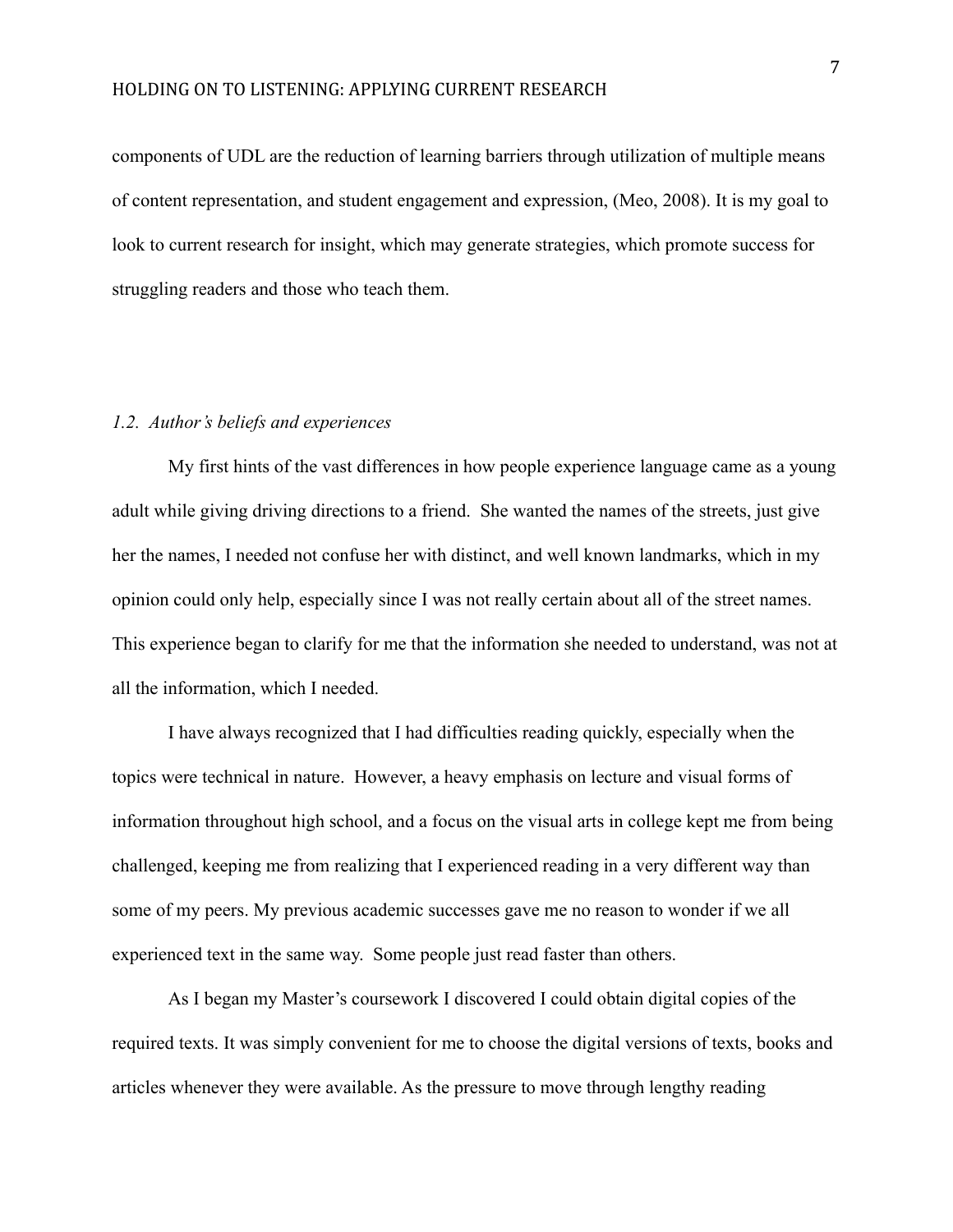assignments mounted I found I could use the accessibility features on my computer and iPad to listen to my texts. When I listened to texts I no longer had trouble staying awake. I did not find a need to read and re-read the same pages and paragraphs attempting to extract the meanings. It was my secret strategy. Sometimes I wouldn't even look at the text! I still did not understand that my experiences of text were different than others. I did not know that everyone does not need to "hear" the words in their heads as they read them in order to comprehend text.

My second eye opener on the drastic difference in peoples' experience of text came as I noticed my husband's ability to read tirelessly for hours, with significant speed, in silence. He was reading his phone, so I had to double check, if it was actually a movie that had him so entranced. It was all text. I remember thinking "I would be asleep." I questioned him about his reading experiences and his answers opened the door for me to grasp how different we are when it comes to reading.

My interest and passion about recognizing, and differentiating instruction to support, learning differences, has been intensified by two experiences. As a student completing the last requirements of a Master's level degree I am seeing myself in a new light. A door to achieving higher academic degrees has opened for me. This has been a great realization. But, as a mother, the impact of recognizing and understanding my daughter's learning differences has been even more impacting. I have watched my daughter go from being identified by her pre-school teacher, a program director, with years of experience in early childhood and a legacy of training those under her, as a gifted and intelligent child, to being grouped with the lowest readers in her class by second and third grade. In this setting her self-confidence suffered. Throughout her third grade year she endured her reading group, chagrined that she had to leave the classroom for extra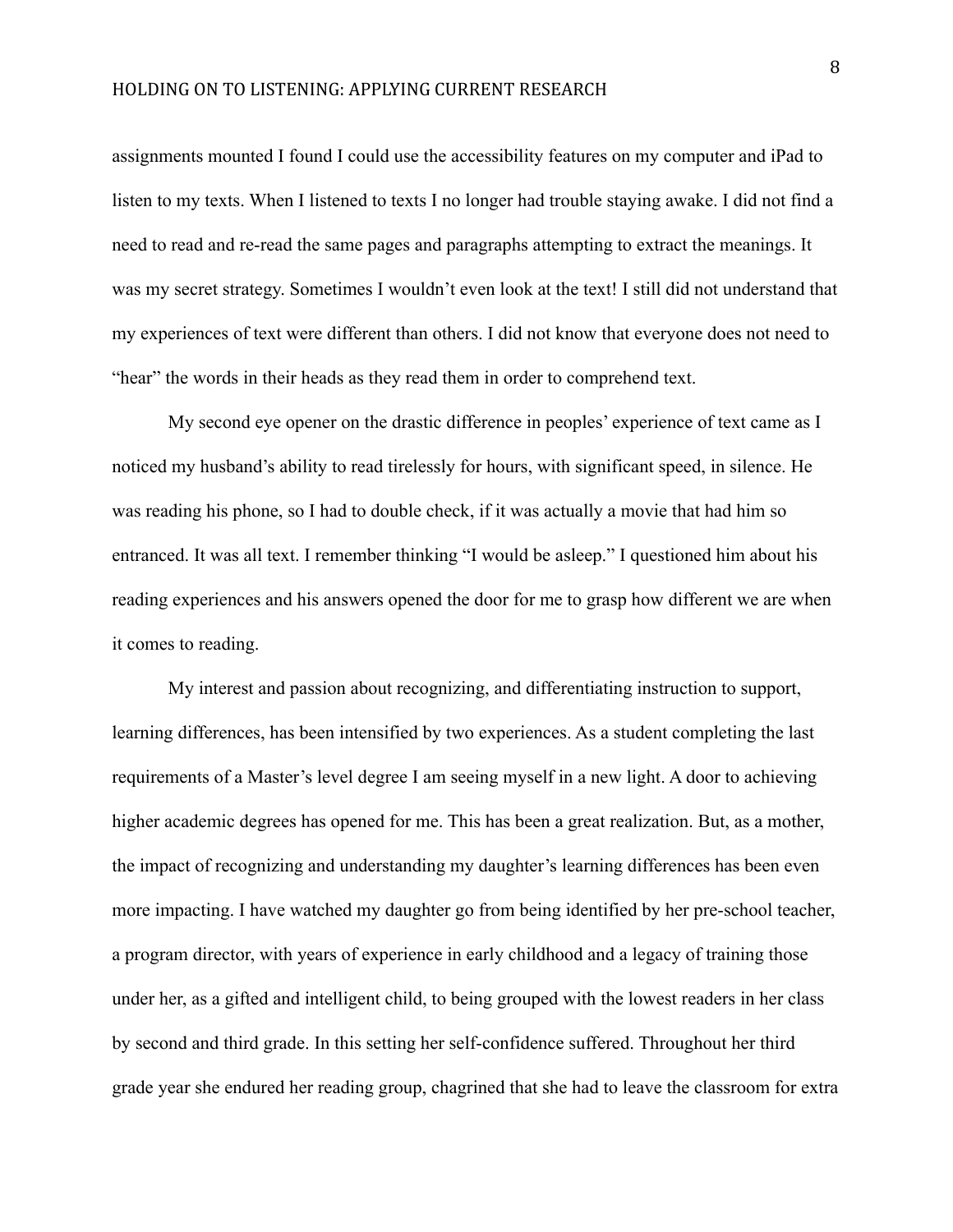help. She forfeited enrichment activities, given to the large group, while finding the pace of her pull out reading group to be too slow. The last unit of her third grade year, which occurred after the standardized testing, involved corporate, large group reading of Charlotte's Web. During this unit she was recognized as "the most improved reader." I was happy for her, but felt the true improvement had been in the methods. During her fourth grade year I introduced my daughter to audible books. Through audible books my daughter has developed a love for reading. She prefers audible texts, but she has also made great strides as a fluent reader of print as well.

Like my daughter I have experienced feelings of inadequacy as a reader. These feelings, in my case, have reflected the allowances I make for myself, listening to, rather than "actually reading" my texts. I certainly don't have the freedom to tell my colleagues at the next in-service day, "Excuse me, I don't mean to interrupt your silent flights through this article, but I will need to read out loud to really get it, I apologize." How do you admit, as an educator, that you need modifications with reading? Even this description, "modifications" reveals an accepted bias; that it is helpful to clarify meanings by reading aloud, but the goal is to be able to comprehend text silently. In my coursework, to my delight, I have found acceptance and encouragement whenever I acknowledge my need to hear what I read. How freeing it would be to find this type of acceptance standard and to reach a place where learning differences would be recognized as individual strengths. The words, "needs modifications" could be replaced with "prefers audible text" or "uses speaking to construct comprehension."

With this meta-synthesis, I hope to investigate the following research questions:

1. What does research show regarding how learning to read takes place in the

9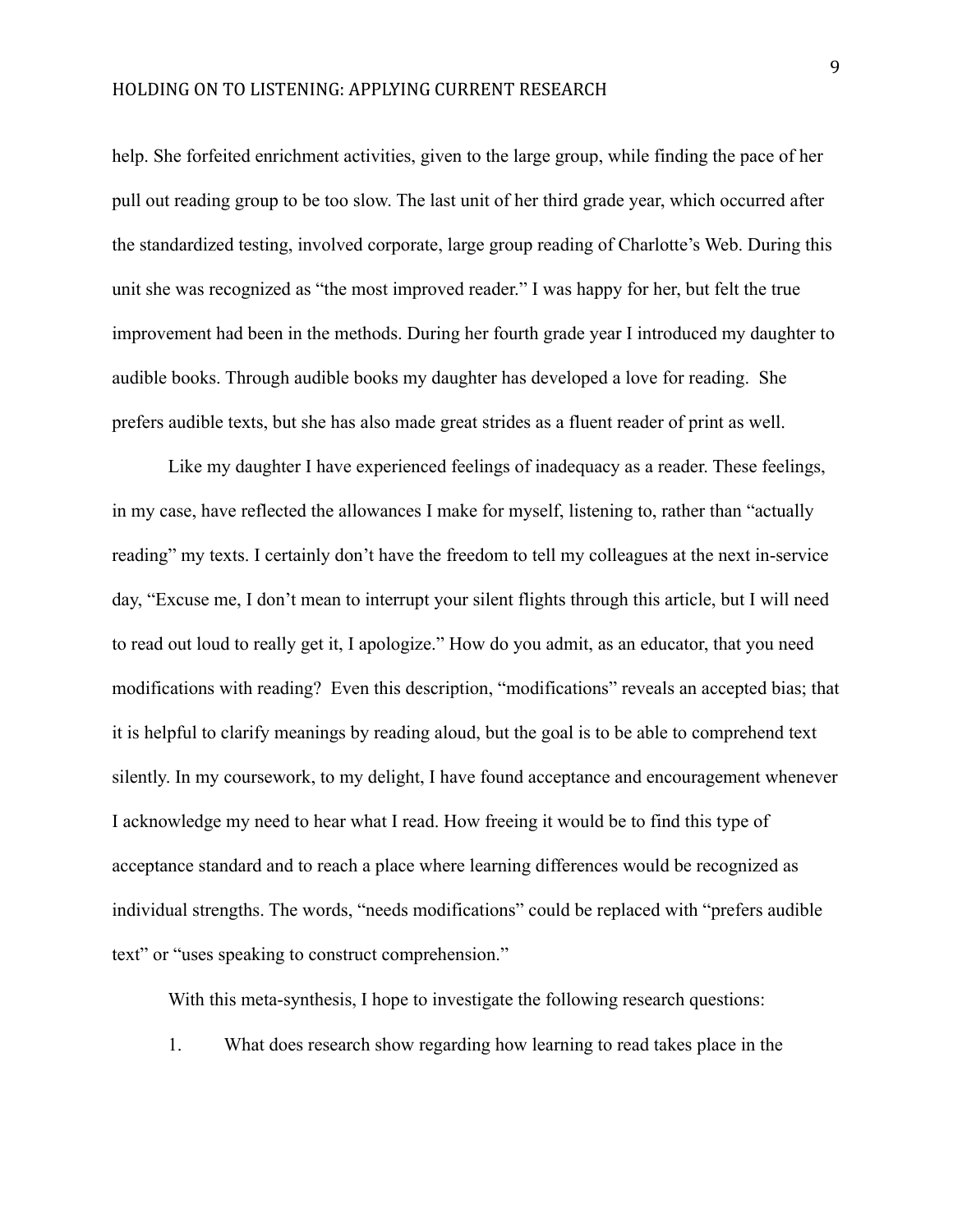brain?

- 2. What does research show regarding the impact of listening on literacy?
- 3. What implications do these findings hold for educators?

#### *1.3. The purpose of this meta-synthesis*

This meta-synthesis, which focused on brain research related to the impact of hearing and listening on early literacy, had multiple purposes. One purpose was to review journal articles related to brain research into early literacy, specifically what insight does the current brain research provide reading teachers. A second purpose was to review what is known about the relationship between hearing or listening to language and learning to read. A third purpose was to explore the ways this knowledge is being utilized in the classroom in the teaching of reading. A fourth purpose was to classify each article by publication type, to identify the research design, participants, and data sources of each research study, and to summarize the findings of each study. My final purpose in conducting this meta-synthesis was to identify significant themes in these articles, and to connect those themes to my own classroom experience in teaching struggling readers in a multi-level elementary classroom.

## **2. Methods**

#### *2.1. Selection criteria*

The 48 journal articles included in this meta-synthesis met the following selection criteria.

1. The articles explored issues related to brain research on language and literacy acquisition.

2. The articles explored issues related to the role of hearing and listening in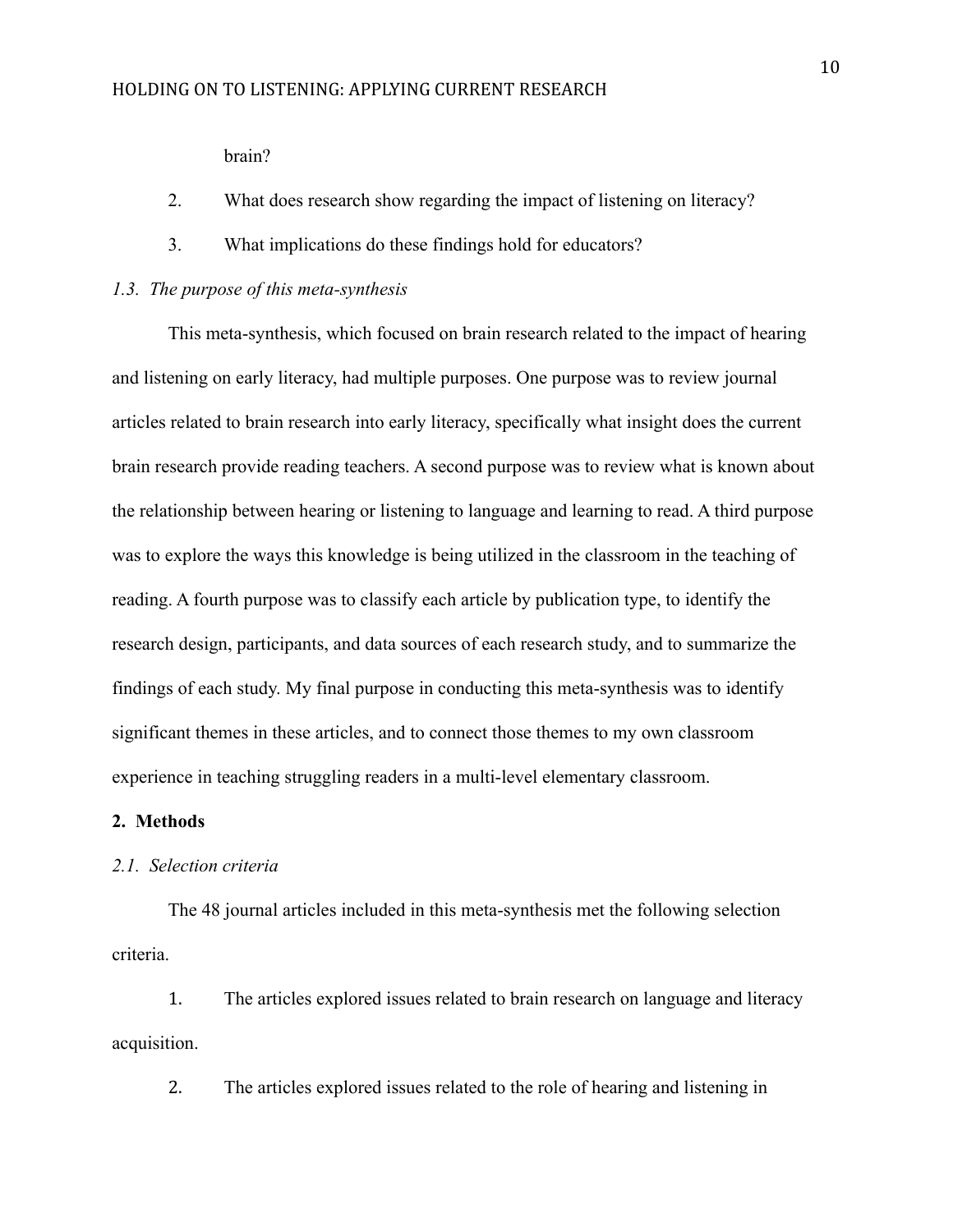language and literacy acquisition.

3. The articles were published in peer-reviewed journals related to the field of education.

4. The articles were published between 1995 and 2017.

*2.2. Search Procedures*

Database searches and ancestral searches were conducted to locate articles for this meta-synthesis.

*2.2.1. Database searches*

In September of 2016 through February of 2017, I conducted systematic searches of Education Resources Information Center (ERIC Ebscohost) and OneSearch, a digital library catalog search tool which enables access to millions of scholarly electronic resources. I used the following search term combinations to conduct Boolean searches of each database:

1. ("text based instruction") AND ("read aloud") AND ("audible text" or "audiobooks").

2. ("brain research") AND ("alternative modalities" or "learning styles") AND ("early literacy").

3. ("learning styles") AND ("reading comprehension") AND ("listening comprehension") AND ("brain research" or strategy) AND ("multisensory" or "UDL") NOT ("deaf" or "blind").

4. ("learning modalities" or "learning styles") AND ("brain research") AND ("reading") AND ("listening") AND ("language" or "English") AND ("literacy") NOT ("deaf"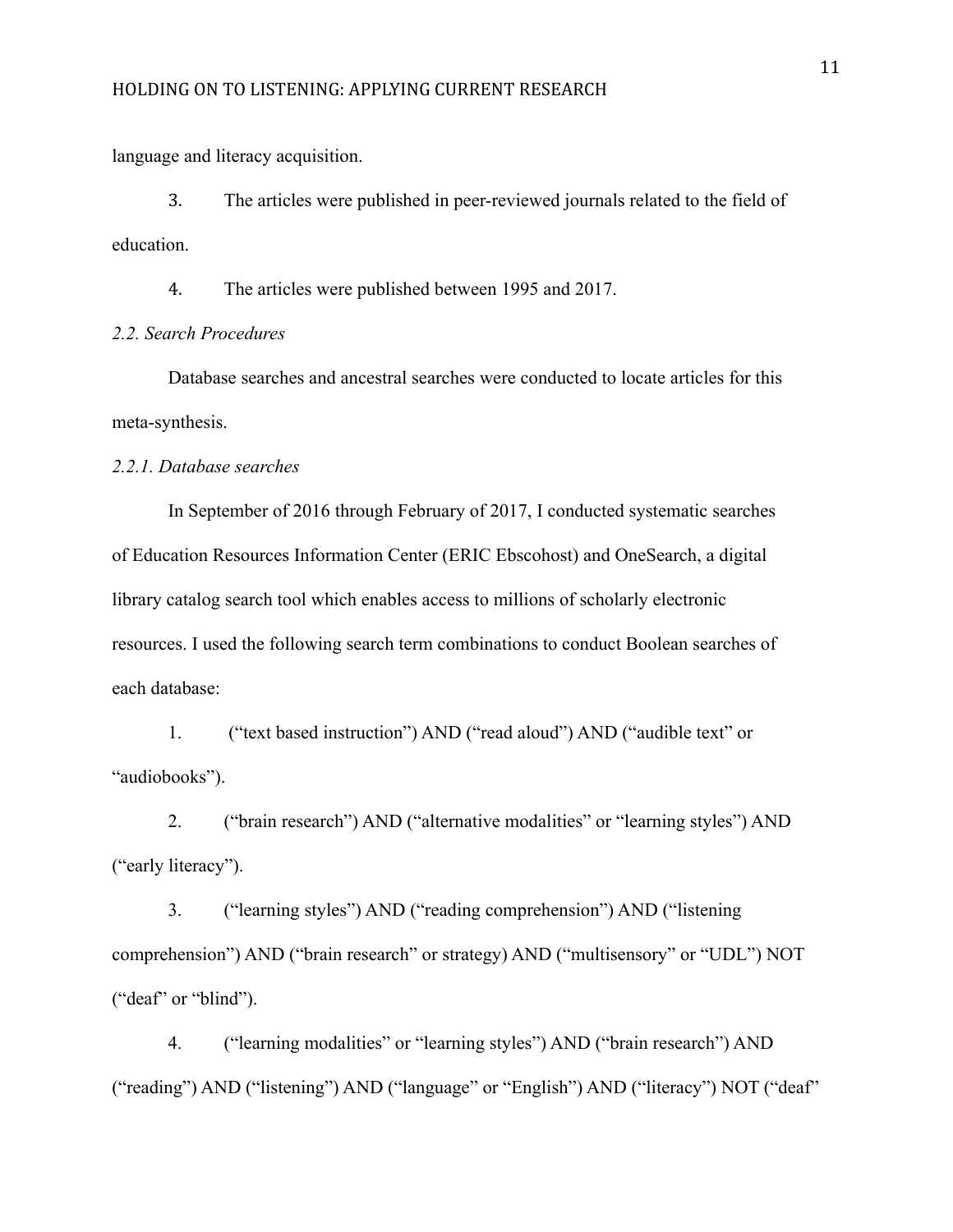or "blind") NOT ("ELL" or "EFL" or "L2").

5. ("listening") AND ("assisted reading") AND ("audiobook") AND ("read aloud") AND ("literacy") AND ("reading") NOT ("deaf" or "blind").

6. ("assisted reading") AND ("literacy") AND ("reading comprehension") AND ("brain research") AND ("conversation" or "listening") AND ("hearing") NOT ("deaf" or "blind") NOT ("ELL" or "EFL" or "L2").

7. ("assisted reading") AND ("listening comprehension") AND ("early literacy")

8. ("brain research") AND ("literacy") AND ("reading comprehension") AND ("music") AND ("aural").

These database searches yielded a total of 31 articles (Aaron, Joshi, Gooden, & Bentum, 2008; Beck, & McKeown, 2001; Biemiller, 2003; Boets, Wouters, van Wieringen, De Smedt, & Ghesquiere, 2008; Casbergue, & Harris, 1996; Ciampa, 2012; Corno, 2008; Crowe, 2005; Esteves, & Whitten, 2011; Fernald, & Marchman, 2012; Fuchs, & Fuchs, 2005; Goswami, 2008; Hansen, & Milligan, 2012; Hawkins, Musti-Rao, Hale, McGuire, & Hajlley, 2010; Hudson, Lane, & Pullen, 2005; Indrisano, & Chall, 1995; Lewandowski, Begeny, & Rogers, 2006; Meo, 2008; Morra, & Tracey, 2006; Roy-Charland, Saint-Aubin, & Evans, 2007; Rushton, Juola-Rushton, & Larkin, 2009; Ruston, & Larkin, 2001; Saine, Lerkkanen, Ahonen, Tolvanen, & Lyytinen, 2010; Slavin, Lake, Davis, & Madden, 2011; Steinbrink, Zimmer, Lachmann, Dirichs, & Kammer, 2014; Stevens, 2006; Van Keer, 2004; Vlachos, Andreou, & Delliou, 2013; Wanzek, 2014; Wood, Pillinger, & Jackson, 2010; Zadina, 2015). *2.2.2. Books and a documentary which led to resources*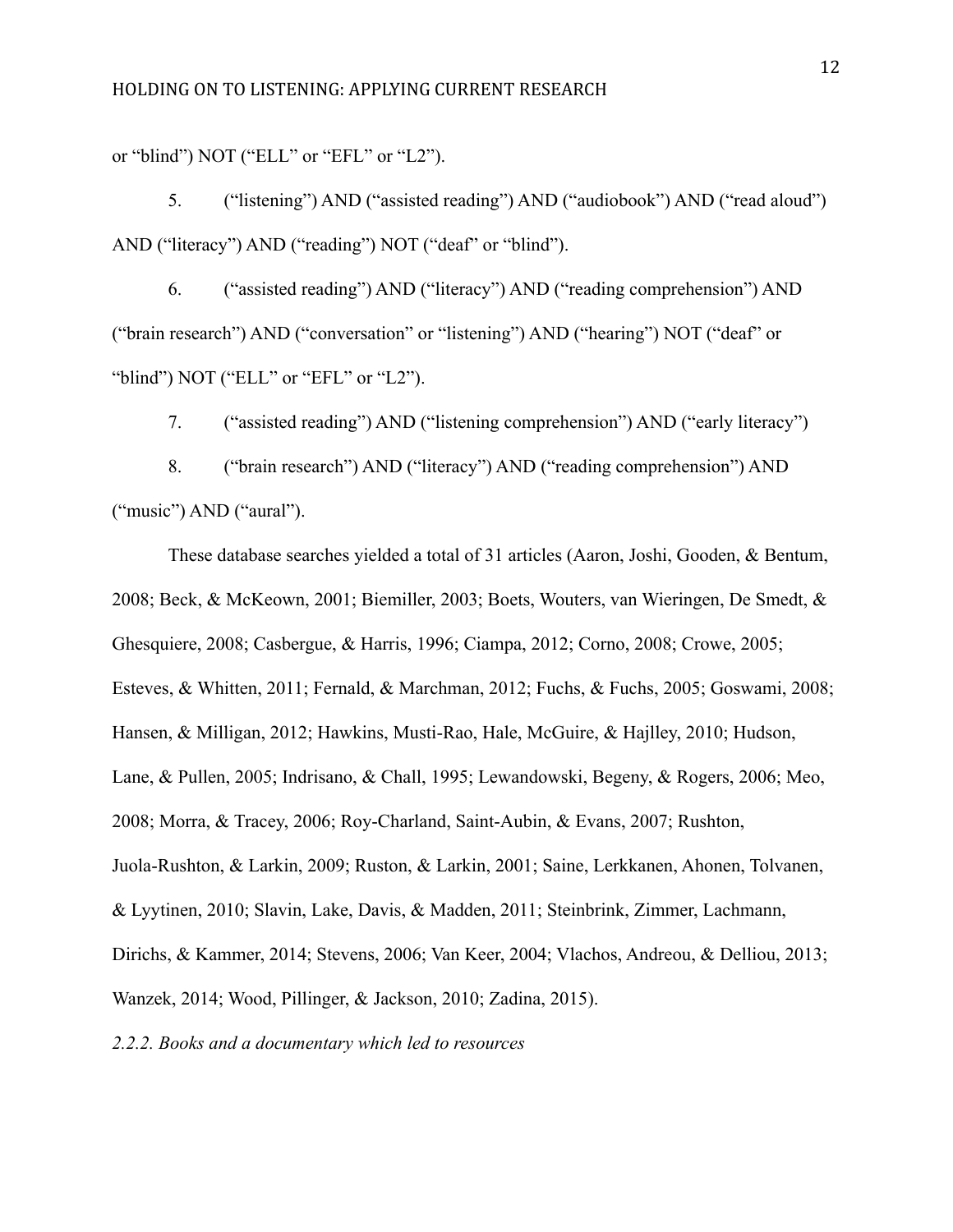Two highly cited books, from the field of educational neuroscience, were also used as resources; The Secret Life of the Brain, by Richard Restak, (2001), and Maryanne Wolf's Proust and the Squid, (2007). "The Child's Brain: Syllable from Sound," which aired on January 22, 2002, from the TV mini-series, "The Secret Life of the Brain," written, directed, and produced by David Grubin, was cited from, and used to gather names of neuroscientists, whose research was pertinent to this study. The neuroscientists whose names were searched are (Patricia Kuhl; Debra L. Mills; Helen J. Neville; and Maryanne Wolf). Seven articles were selected from the searches conducted using these neuroscientists' names (Conboy, & Mills, 2006; Kovelman, Norton, Christodoulou, Gaab, Lieberman, Triantafyllou, Wolf, Whitfield-Gabrieli, & Gabrieli, 2011; Kuhl, & Rivera-Gaxiola, 2008; Mills, Coffey-Corina, & Neville, 1997; Neville, & Mills, 1997; Yamada, Stevens, Dow, Harn, Chard, & Neville, 2011)

### *2.2.3. Ancestral searches*

An ancestral search involves reviewing the reference lists of previously published works to locate literature relevant to one's topic of interest, (Welch, Brownell, & Sheridan, 1999). I conducted ancestral searches using the reference lists of the previously retrieved articles. These ancestral searches yielded 10 additional articles that met the selection criteria (Banai, Hornickel, Skoe, Nicol, Zecker, & Kraus, 2009; Blomert, 2011; Carlisle, & Felbinger, 1991; Forgeard, Schlaug, Norton, Rosam, Iyengar, & Winner, 2008; Jordan, Snow, & Porche, 2000; Karemaker,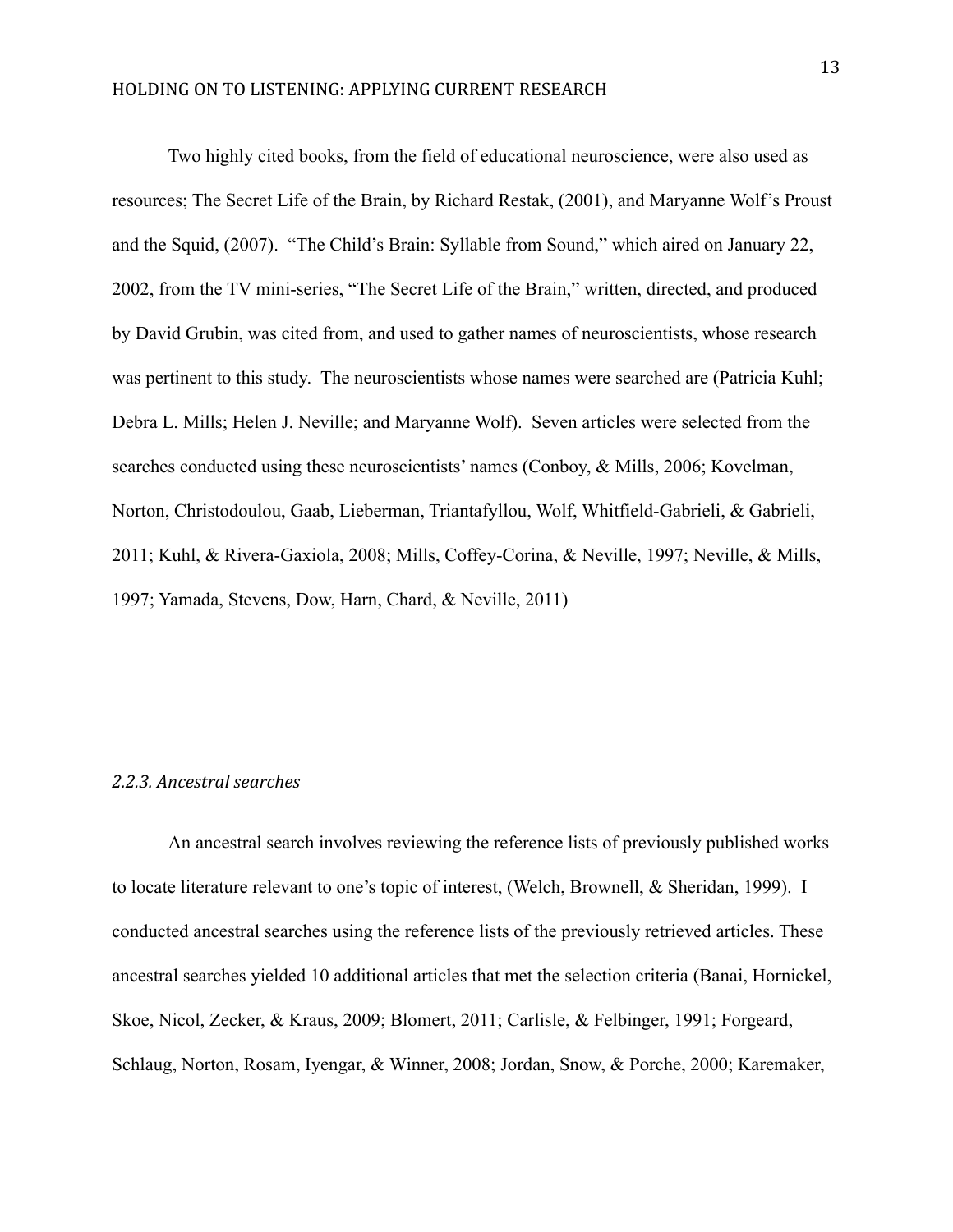Pitchford, & O'Malley, 2010; Lucas, & Gromko, 2007; Perfetti, & Bolger, 2004; Spörer, Brunstein, Kieschke, 2009; Wan, 2000). Carlisle, & Felbinger, 1991, fell outside of the time parameters, 1995 to 2016.

#### *2.3. Coding procedures*

I used a coding form to categorize the information presented in each of the 48 journal articles. This coding form was based on: (a) publication type; (b) research design; (c) participants; (d) data sources; and (e) findings of the studies.

## *2.3.1. Publication types*

Each journal article was evaluated and classified according to publication type (e.g., research study, theoretical work, descriptive work, opinion piece/position paper, guide, review of the literature). Research studies use a formal research design to gather and/or analyze quantitative and/or qualitative data. Theoretical works use existing literature to analyze, expand, or further define a specific philosophical and/or theoretical assumption. Descriptive works describe phenomena and experiences, but do not disclose particular methods for attaining data. Opinion pieces/position papers explain, justify, or recommend a particular course of action based on the author's opinions and/or beliefs. Guides give instructions or advice explaining how practitioners might implement a particular agenda. Reviews of the literature critically analyze the published literature on a topic through summary, classification, and comparison.

#### *2.3.2. Research design*

Each empirical study was further classified by research design (i.e., quantitative, qualitative, mixed methods research). Quantitative research utilizes numbers to convey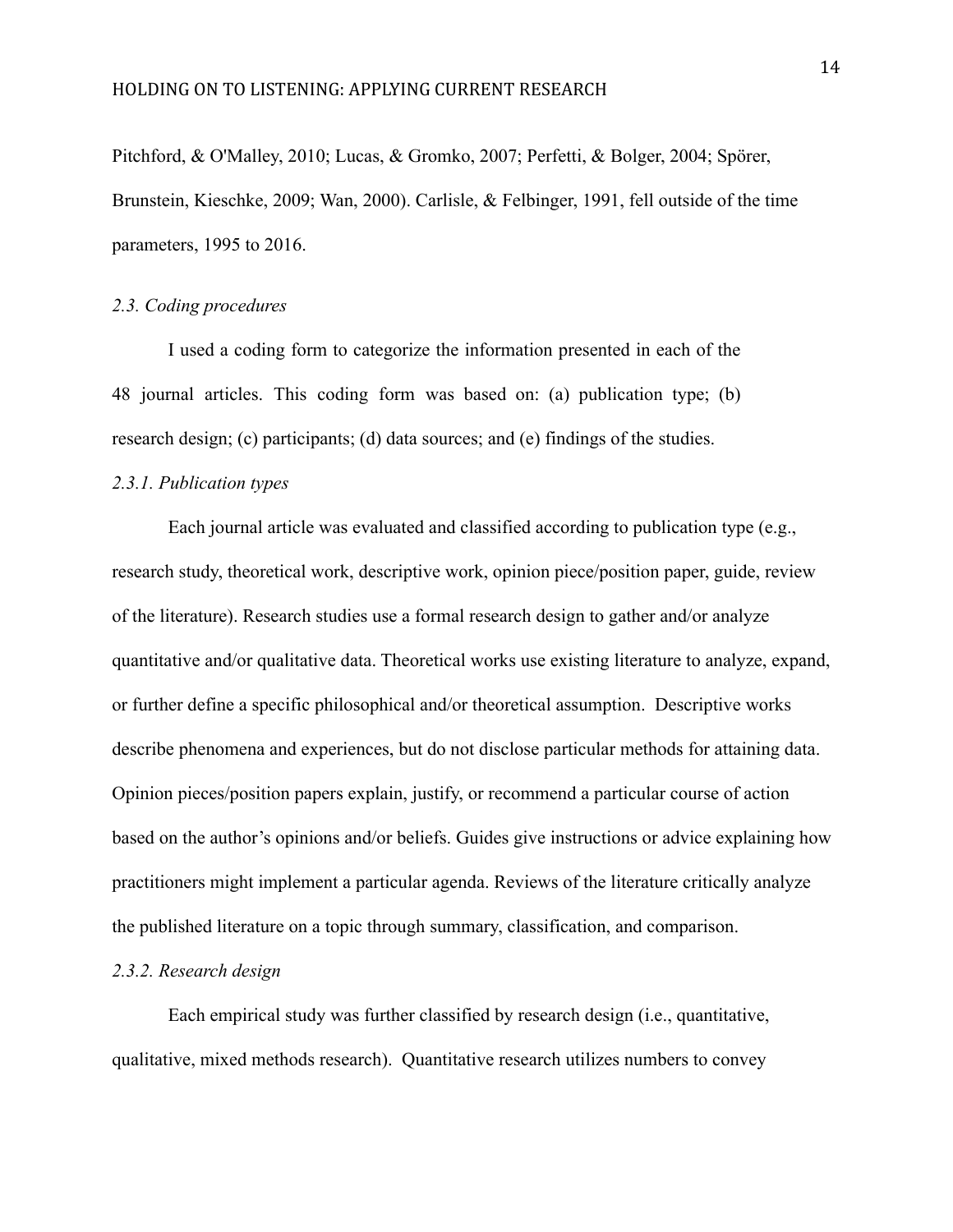information. Instead of numbers, qualitative research uses language to explore issues and phenomenon. My searches led me to a qualitative case study, which uses the qualitative, language based research methods with a single participant. Mixed methods research involves the use of both quantitative and qualitative methods to present information within a single study.

## *2.3.3. Participants, data sources and findings*

I identified the participants in each study (e.g., children 13 to 20 months, second grade students and their parents, teachers). I also identified the data sources used in each study (e.g., neurological measures, observations, surveys). Lastly, I summarized the findings of each study (Table 2).

## *2.4. Data analysis*

I used a modified version of the Stevick-Colaizzi-Keen method previously employed by Duke (2011) and Duke and Ward (2009) to analyze the 48 articles included in this metasynthesis. Significant statements were first identified within each article. For the purpose of this meta-synthesis, significant statements were identified as statements that addressed issues related to: (a) contributions from neuroscience to knowledge about localization and specialization of language functions in the brain; (b) contributions from neuroscience regarding processing speed and its impact on language and literacy; (c) contributions from neuroscience to knowledge about dyslexia; (d) phonological awareness, musical skills, vocabulary, fluency, and their impact on emergent literacy; (e) environmental factors impacting literacy; (f) educational factors and resources impacting literacy; (g) implications of the research on educational practices. I then generated a list of non-repetitive, verbatim significant statements with paraphrased formulated meanings. These paraphrased formulated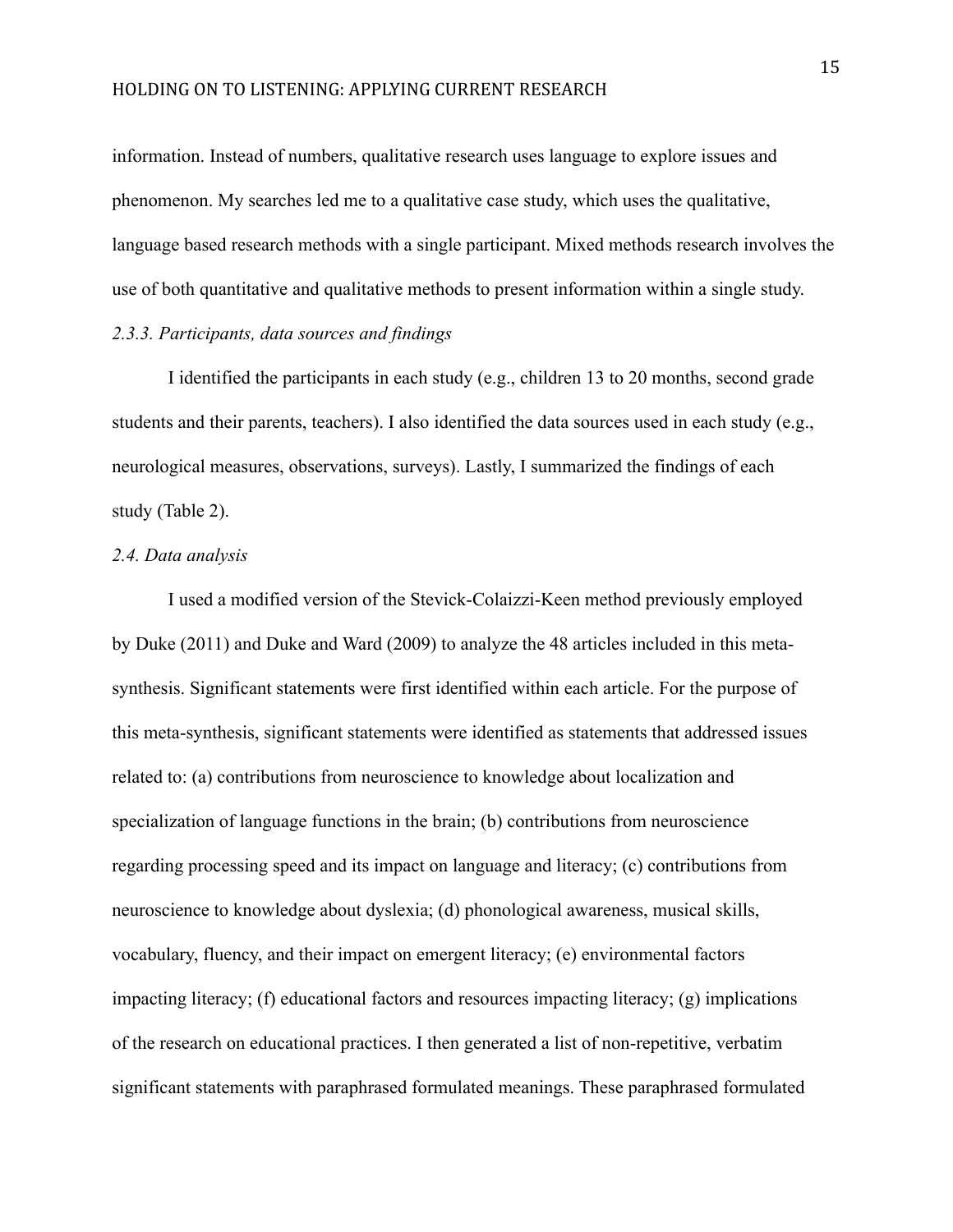meanings represented my interpretation of each significant statement. Lastly, the formulated meanings from all 48 articles were grouped into theme clusters, represented as emergent themes. These emergent themes represented the fundamental elements of the entire body of literature.

## **3. Results**

#### *3.1. Publication Type*

I located 48 articles that met my selection criteria. The publication type of each article is located in Table 1. Twenty-nine of the 48 articles (60%) included in this meta synthesis were research studies (Aaron, Joshi, Gooden, & Bentum, 2008; Banai, Hornickel, Skoe, Nicol, Zecker, & Kraus, 2009; Boets, Wouters, van Wieringen, De Smedt, & Ghesquiere, 2008; Carlisle, & Felbinger, 1991; Ciampa, 2012; Conboy, & Mills, 2006; Crowe, 2005; Esteves, & Whitten, 2011; Fernald, & Marchman, 2012; Forgeard, Schlaug, Norton, Rosam, Iyengar, & Winner, 2008; Fuchs, & Fuchs, 2005; Hawkins, Musti-Rao, Hale, McGuire, & Hajlley, 2010; Jordan, Snow, & Porche, 2000; Karemaker, Pitchford, & O'Malley, 2010; Kovelman, Norton, Christodoulou, Gaab, Lieberman, Triantafyllou, Wolf, Whitfield-Gabrieli, & Gabrieli, 2011; Lewandowski, Begeny, & Rogers, 2006; Lucas, & Gromko, 2007; Mills, Coffey-Corina, & Neville, 1997; Morra, & Tracey, 2006; Roy-Charland, Saint-Aubin, & Evans, 2007; Saine, Lerkkanen, Ahonen, Tolvanen, & Lyytinen, 2010; Spörer, Brunstein, Kieschke, 2009; Steinbrink, Zimmer, Lachmann, Dirichs, & Kammer, 2014; Van Keer, 2004; Vlachos, Andreou, & Delliou, 2013; Wanzek, 2014; Wise, Sevcik, Morris, Lovett, & Wolf, 2007; Wood, Pillinger, & Jackson, 2010; Yamada, Stevens, Dow, Harn, Chard, & Neville, 2011). Eight of the articles (16.7%) were reviews of literature (Blomert, 2011; Goswami, 2008; Hansen, & Milligan, 2012; Kuhl, & Rivera-Gaxiola,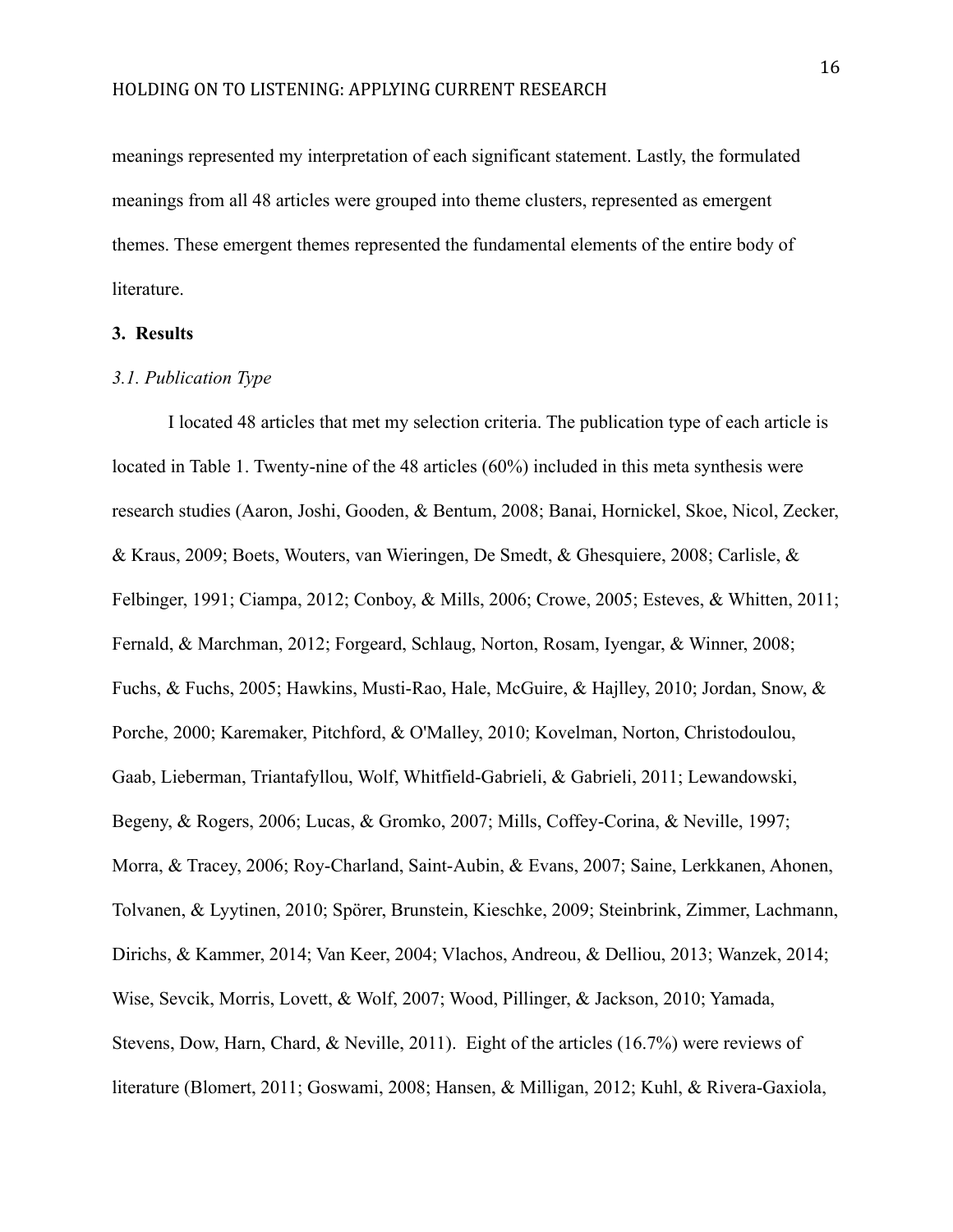2008; Neville, & Mills, 1997; Ruston, & Larkin, 2001; Slavin, Lake, Davis, & Madden, 2011; Stevens, 2006). Six of the articles (12.5%) were descriptive works (Biemiller, 2003; Casbergue, & Harris, 1996; Corno, 2008; Meo, 2008; Perfetti, & Bolger, 2004; Wan, 2000). Two of the articles (4.1%) were guides (Beck, & McKeown, 2001; Hudson, Lane, & Pullen, 2005). Two of the articles (4.1%) were opinion pieces (Rushton, Juola-Rushton, & Larkin, 2009; Zadina, 2015). One study (2%) was a theoretical work (Indrisano, & Chall, 1995).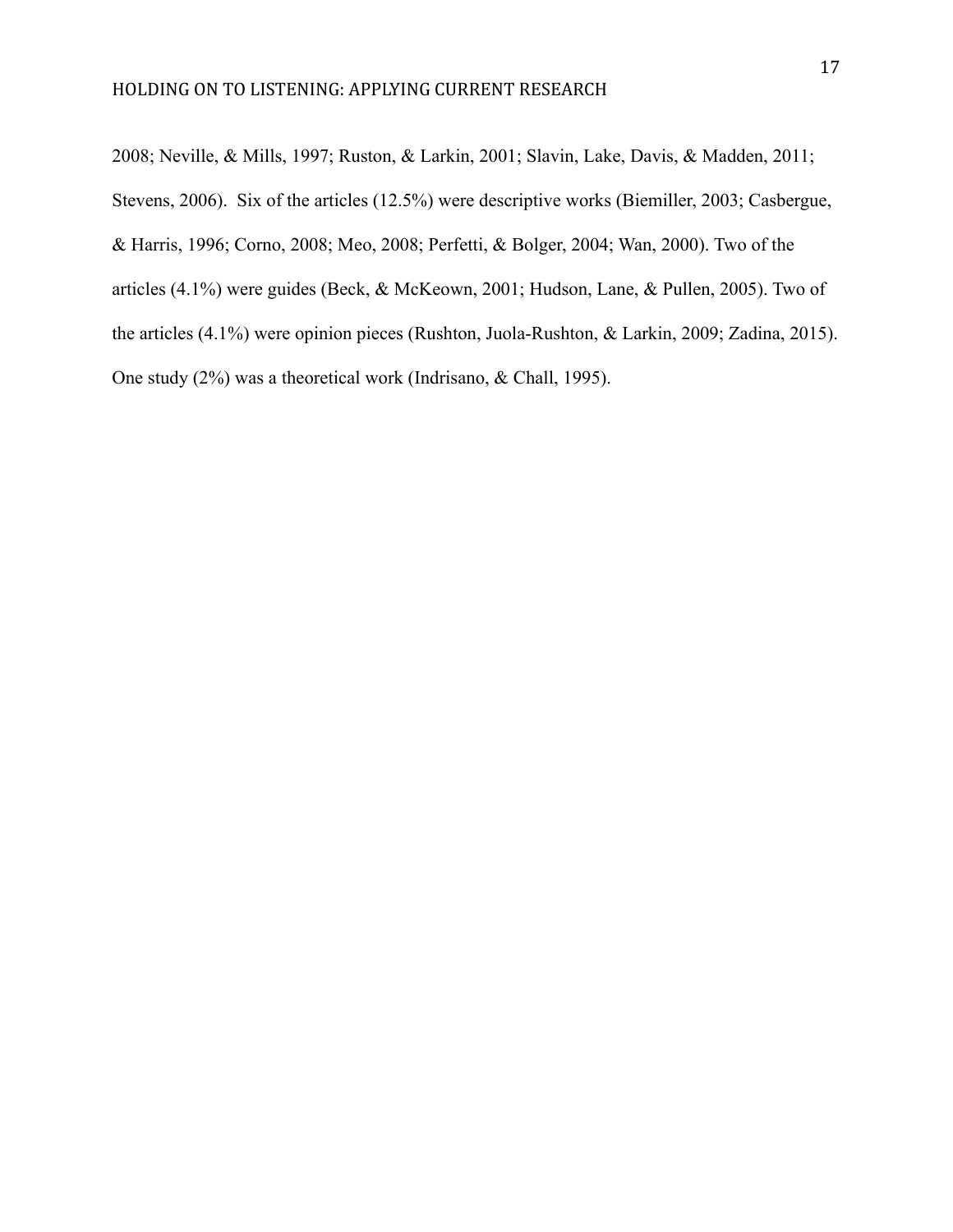# HOLDING ON TO LISTENING: APPLYING CURRENT RESEARCH

| . . |  |
|-----|--|
|     |  |

| <b>Author(s) &amp; Year of Publication</b>                  | <b>Publication Type</b>     |
|-------------------------------------------------------------|-----------------------------|
|                                                             |                             |
| Aaron, Joshi, Gooden, & Bentum, 2008                        | Quantitative Study          |
| Banai, Hornickel, Skoe, Nicol, Zecker, & Kraus, 2009        | Quantitative Study          |
| Beck, & McKeown, 2001                                       | Guide                       |
| Biemiller,                                                  | Descriptive Work            |
| Blomert, 2011                                               | Review of the<br>Literature |
| Boets, Wouters, van Wieringen, De Smedt, & Ghesquiere, 2008 | Quantitative Study          |
| Carlisle, & Felbinger, 1991                                 | Quantitative Study          |
| Casbergue, & Harris, 1996                                   | Descriptive Work            |
| Ciampa, 2012                                                | Qualitative Study           |
| Conboy, & Mills, 2006                                       | Quantitative Study          |
| Corno, 2008                                                 | Descriptive Work            |
| Crowe, 2005                                                 | Mixed Methods               |
| Esteves, & Whitten, 2011                                    | Mixed Methods               |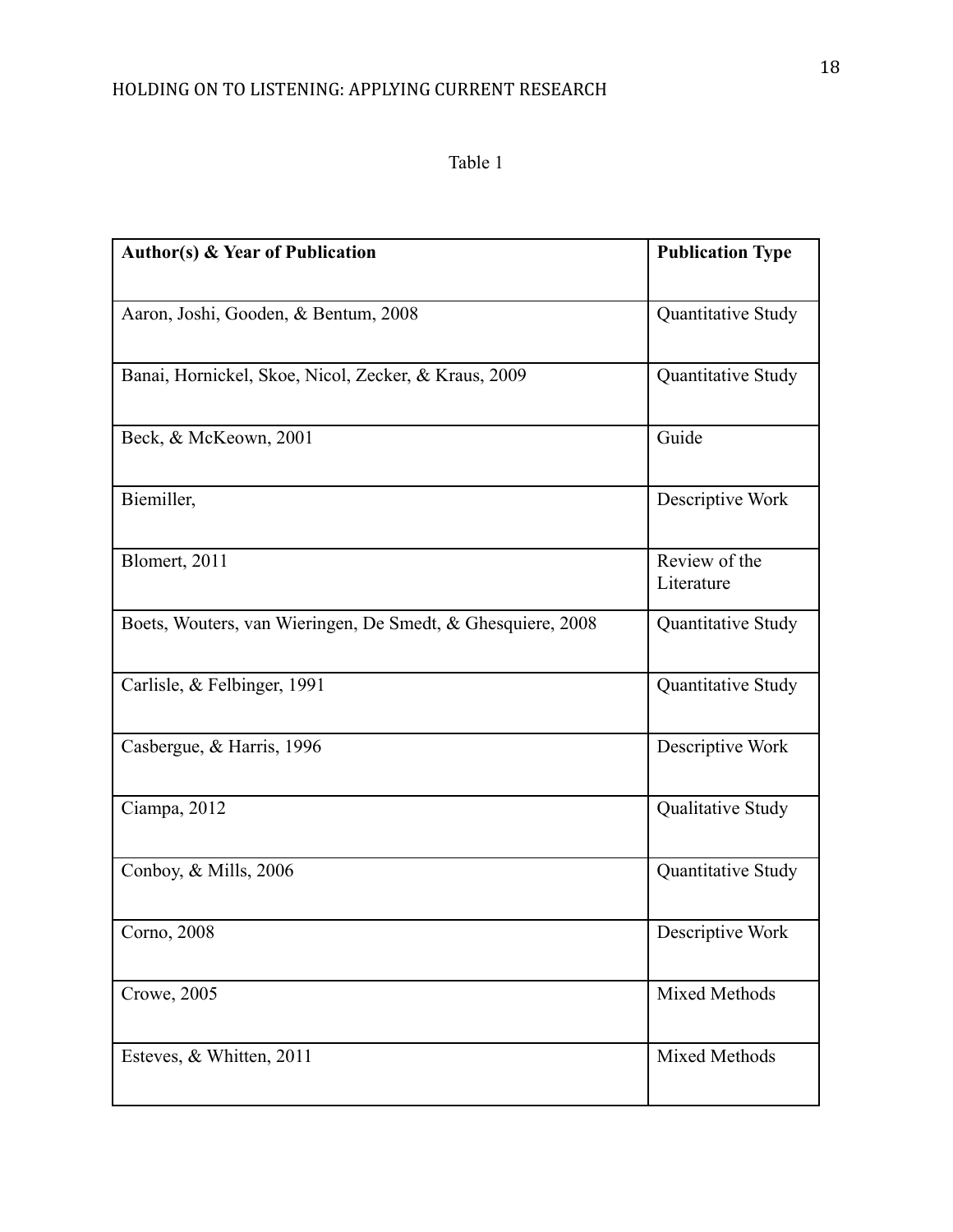| Fernald, & Marchman, 2012                                                                                      | Quantitative Study          |
|----------------------------------------------------------------------------------------------------------------|-----------------------------|
| Forgeard, Schlaug, Norton, Rosam, Iyengar, & Winner, 2008                                                      | Quantitative Study          |
| Fuchs, & Fuchs, 2005                                                                                           | Quantitative Study          |
| Goswami, 2008                                                                                                  | Review of the<br>Literature |
| Hansen, & Milligan, 2012                                                                                       | Review of the<br>Literature |
| Hawkins, Musti-Rao, Hale, McGuire, & Hajlley, 2010                                                             | Mixed Methods               |
| Hudson, Lane, & Pullen, 2005                                                                                   | Guide                       |
| Indrisano, & Chall, 1995                                                                                       | Theoretical Work            |
| Jordan, Snow, & Porche, 2000                                                                                   | Mixed Methods               |
| Karemaker, Pitchford, & O'Malley, 2010                                                                         | Mixed Methods               |
| Kovelman, Norton, Christodoulou, Gaab, Lieberman, Triantafyllou,<br>Wolf, Whitfield-Gabrieli, & Gabrieli, 2011 | Mixed Methods               |
| Kuhl, & Rivera-Gaxiola, 2008                                                                                   | Review of the<br>Literature |
| Lewandowski, Begeny, & Rogers, 2006                                                                            | Quantitative Study          |
| Lucas, & Gromko, 2007                                                                                          | Quantitative Study          |
| Meo, 2008                                                                                                      | Descriptive Work            |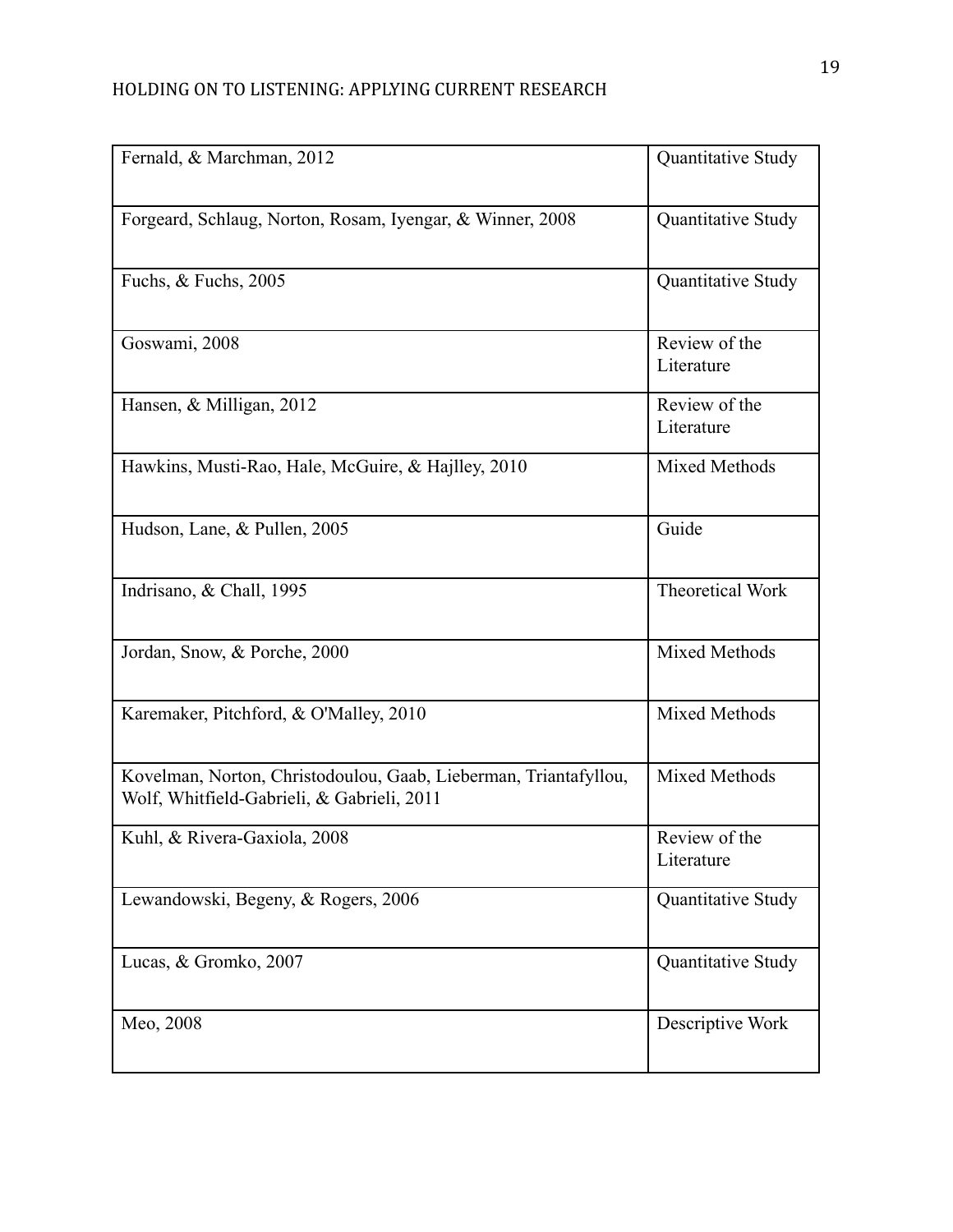| Mills, Coffey-Corina, & Neville, 1997                 | Quantitative Study          |
|-------------------------------------------------------|-----------------------------|
| Morra, & Tracey, 2006                                 | Qualitative Case<br>Study   |
| Neville, & Mills, 1997                                | Review of the<br>Literature |
| Perfetti, & Bolger, 2004                              | Descriptive Work            |
| Roy-Charland, Saint-Aubin, & Evans, 2007              | Mixed Methods               |
| Rushton, Juola-Rushton, & Larkin, 2009                | <b>Opinion Piece</b>        |
| Rushton, & Larkin, 2001                               | Review of the<br>Literature |
| Saine, Lerkkanen, Ahonen, Tolvanen, & Lyytinen, 2010  | Quantitative Study          |
| Slavin, Lake, Davis, & Madden, 2011                   | Review of the<br>Literature |
| Spörer, Brunstein, Kieschke, 2009                     | Mixed Methods               |
| Steinbrink, Zimmer, Lachmann, Dirichs, & Kammer, 2014 | Quantitative Study          |
| Stevens, 2006                                         | Review of the<br>Literature |
| Van Keer, 2004                                        | Quantitative Study          |
| Vlachos, Andreou, & Delliou, 2013                     | Mixed Methods               |
| Wan, 2000                                             | Descriptive Work            |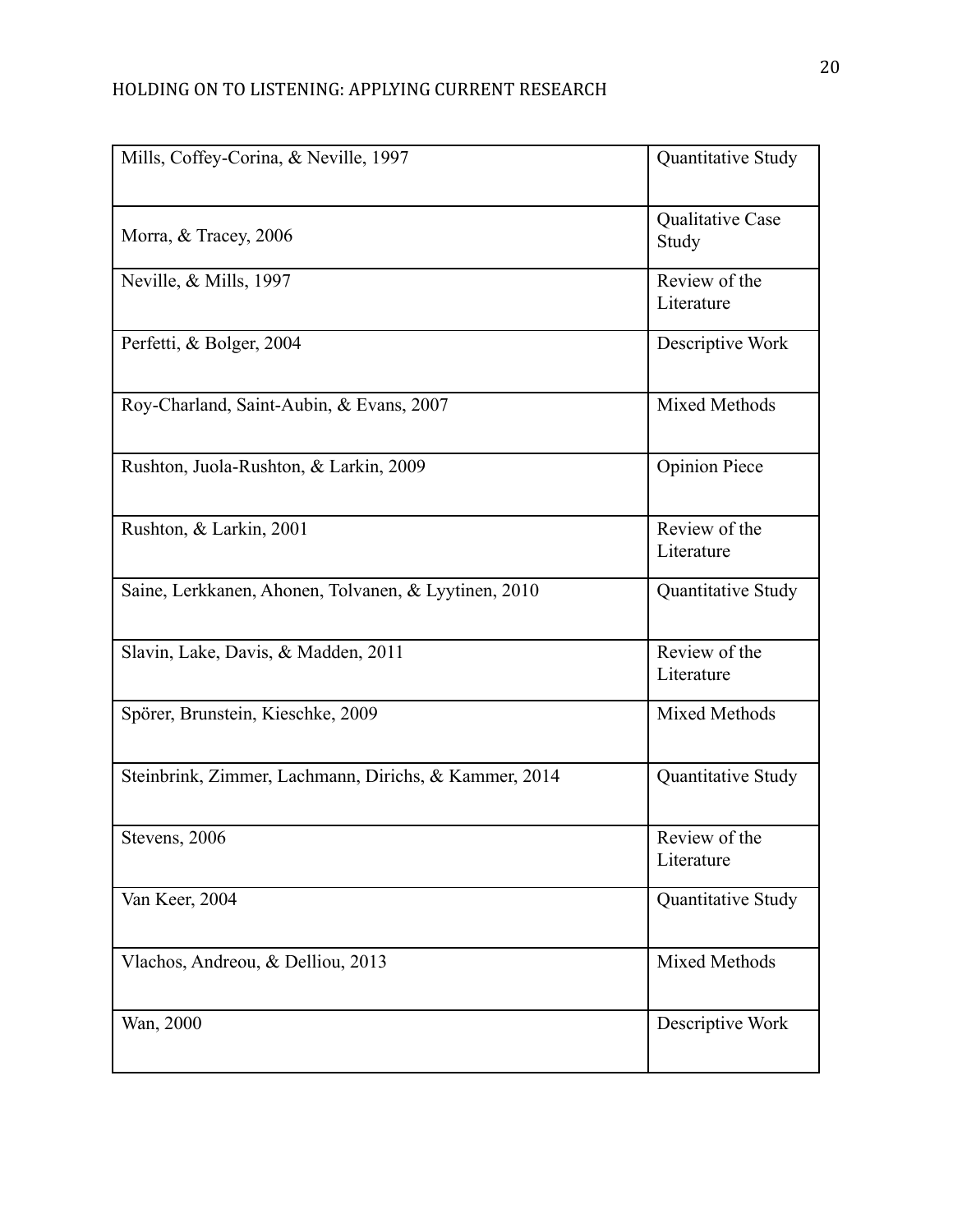# HOLDING ON TO LISTENING: APPLYING CURRENT RESEARCH

| Wanzek, 2014                                       | Qualitative Study    |
|----------------------------------------------------|----------------------|
| Wise, Sevcik, Morris, Lovett, & Wolf, 2007         | Quantitative Study   |
| Wood, Pillinger, & Jackson, 2010                   | Quantitative Study   |
| Yamada, Stevens, Dow, Harn, Chard, & Neville, 2011 | Quantitative Study   |
| Zadina, 2015                                       | <b>Opinion Piece</b> |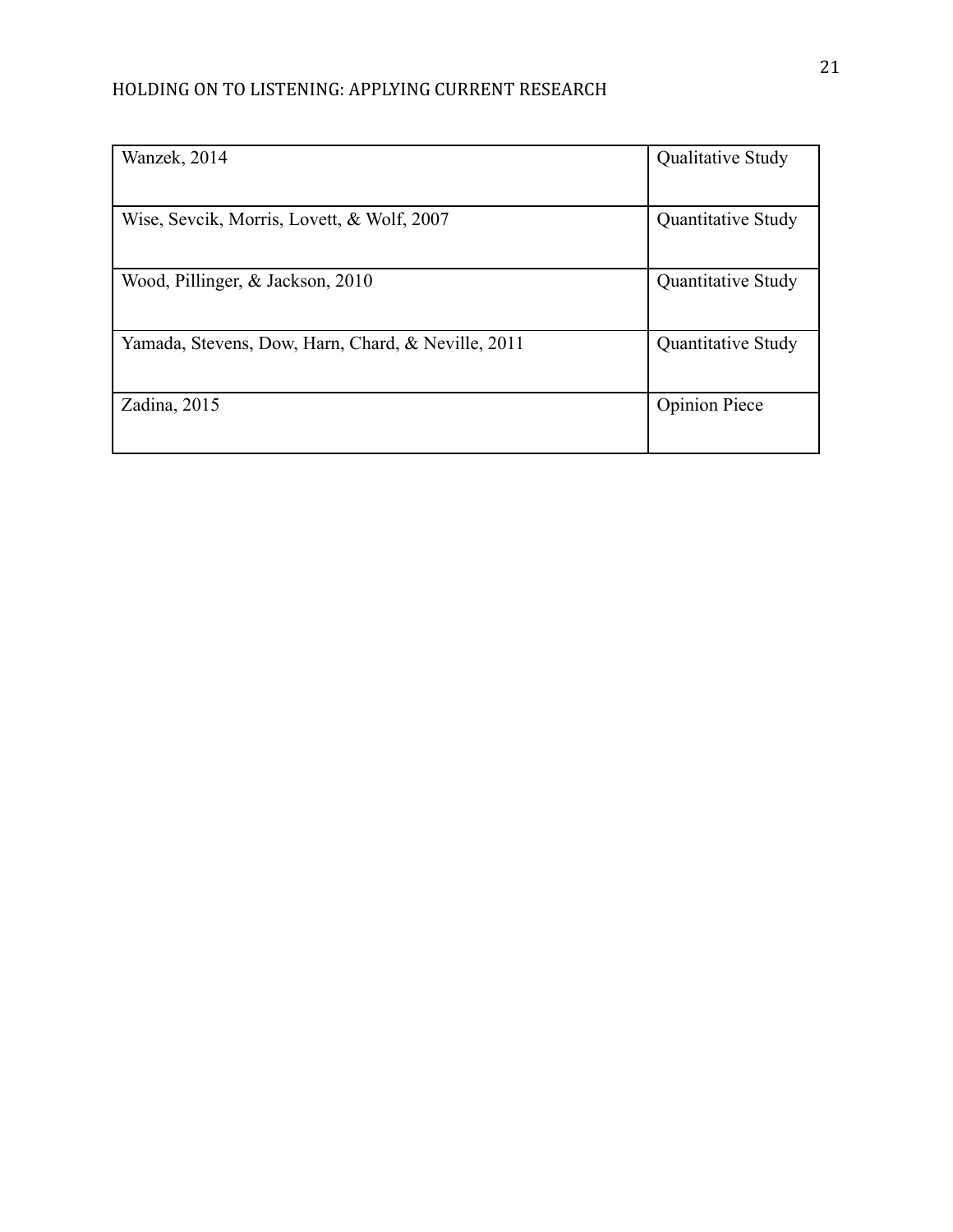#### *3.2. Research design, participants, data sources, and findings of the studies*

As previously noted, I located 29 research studies that met my selection criteria (Aaron, Joshi, Gooden, & Bentum, 2008; Banai, Hornickel, Skoe, Nicol, Zecker, & Kraus, 2009; Boets, Wouters, van Wieringen, De Smedt, & Ghesquiere, 2008; Carlisle, & Felbinger, 1991; Ciampa, 2012; Conboy, & Mills, 2006; Crowe, 2005; Esteves, & Whitten, 2011; Fernald, & Marchman, 2012; Forgeard, Schlaug, Norton, Rosam, Iyengar, & Winner, 2008; Fuchs, & Fuchs, 2005; Hawkins, Musti-Rao, Hale, McGuire, & Hajlley, 2010; Jordan, Snow, & Porche, 2000; Karemaker, Pitchford, & O'Malley, 2010; Kovelman, Norton, Christodoulou, Gaab, Lieberman, Triantafyllou, Wolf, Whitfield-Gabrieli, & Gabrieli, 2011; Lewandowski, Begeny, & Rogers, 2006; Lucas, & Gromko, 2007; Mills, Coffey-Corina, & Neville, 1997; Morra, & Tracey, 2006; Roy-Charland, Saint-Aubin, & Evans, 2007; Saine, Lerkkanen, Ahonen, Tolvanen, & Lyytinen, 2010; Spörer, Brunstein, Kieschke, 2009; Steinbrink, Zimmer, Lachmann, Dirichs, & Kammer, 2014; Van Keer, 2004; Vlachos, Andreou, & Delliou, 2013; Wanzek, 2014; Wise, Sevcik, Morris, Lovett, & Wolf, 2007; Wood, Pillinger, & Jackson, 2010; Yamada, Stevens, Dow, Harn, Chard, & Neville, 2011). The research design, participants, data sources, and findings of each of these studies are identified in Table 2.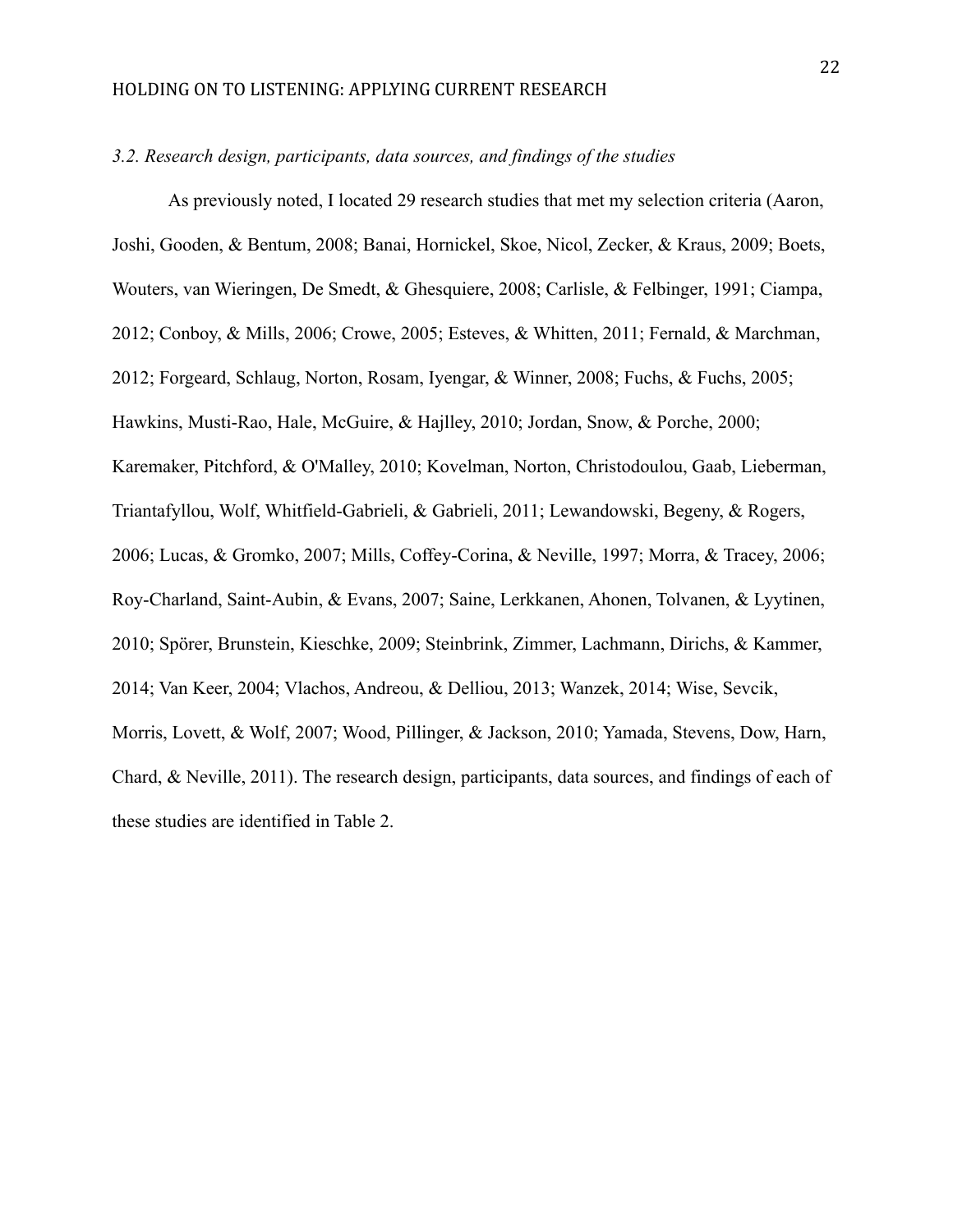| ורו<br>r I |
|------------|
|------------|

| <b>Authors</b>                                         | <b>Researc</b><br>h Design | Participants                                                                                                                                                                                                                                                                                                                               | <b>Data Sources</b>                                                                                                                                                | <b>Findings</b>                                                                                                                                                                                                                                                                                                                                                                                                                                                                                                                                                                                                                                                                                                                                                                                                                                                                                                                                                                                                       |
|--------------------------------------------------------|----------------------------|--------------------------------------------------------------------------------------------------------------------------------------------------------------------------------------------------------------------------------------------------------------------------------------------------------------------------------------------|--------------------------------------------------------------------------------------------------------------------------------------------------------------------|-----------------------------------------------------------------------------------------------------------------------------------------------------------------------------------------------------------------------------------------------------------------------------------------------------------------------------------------------------------------------------------------------------------------------------------------------------------------------------------------------------------------------------------------------------------------------------------------------------------------------------------------------------------------------------------------------------------------------------------------------------------------------------------------------------------------------------------------------------------------------------------------------------------------------------------------------------------------------------------------------------------------------|
| Aaron,<br>Joshi,<br>Gooden,<br>$\&$<br>Bentum,<br>2008 | Quantitat<br>ive           | 204 2nd to 5th<br>grade students<br>from 7 different<br>schools in the SW<br>states, from<br>middle class,<br>English speaking<br>families, 10%<br>minorities. Study<br>$2: 330$ children,<br>grades 2 to 5.171<br>in the treatment<br>group received<br>remedial reading<br>instruction based<br>on the CMR, 159<br>(comparison<br>group) | Gates-MacGin<br>itie Test of<br>Reading<br>(MacGinitie &<br>MacGinitie,<br>1989),<br>Woodcock<br>Language<br>Proficiency<br><b>Battery</b><br>(Woodcock,<br>1991), | • Authors propose using CMR<br>(Component Model of<br>Reading, which states there<br>are three domains; cognitive,<br>psychological and ecological,<br>impacting reading) which<br>focuses intervention to the<br>source of the reading<br>difficulty.<br>• Cognitive component includes<br>decoding and comprehension,<br>which are independent<br>components. (Simple View of<br>reading, Gough and Tumner<br>$(1986)$ ).<br>• Focused training provided to<br>students with word recognition<br>deficits is more beneficial than<br>differentiated instruction,<br>provided in resource rooms,<br>which authors found to be<br>broad and unfocussed.<br>· Children who received word<br>recognition training also had<br>gains in comprehension. This<br>was an unexpected outcome.<br>Authors concluded, "poor<br>word recognition skills might<br>have functioned as a factor<br>that limited reading<br>comprehension." (p. 80)<br>• Limited vocabulary and<br>low-comprehension skills<br>often will coincide. |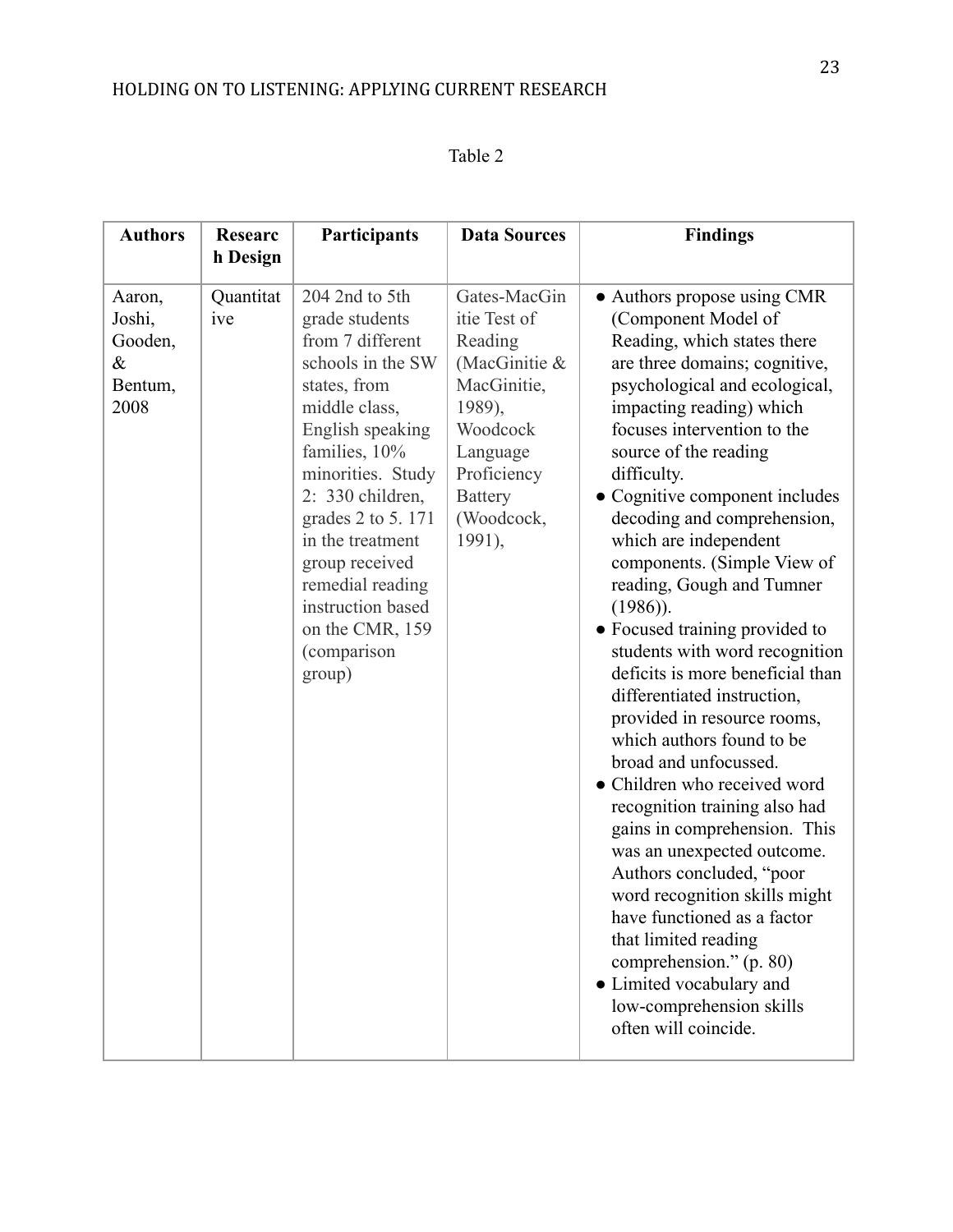| Banai,<br>Hornickel,<br>Skoe,<br>Nicol,<br>Zecker, &<br>Kraus,<br>2009           | Quantitat<br>ive | 63 children ages<br>7 to 15, 28<br>females, 35<br>males. All<br>passed hearing<br>screening. 62<br>had IQ scores<br>higher than 80. 1<br>was not tested,<br>but had reading<br>and spelling<br>scores in the<br>normal range.<br>Participants had a<br>score at or below<br>the 15 <sup>th</sup> percentile<br>on either Word<br>Identification or<br><b>Word Attack</b><br>subtests of<br>WRMT-R and an<br>IQ of at least 90<br>on either the<br>Verbal or the<br>Performance<br>subscales of the<br>WISC-R. | Perceptual and<br>neural<br>measures;<br>Comprehensiv<br>e Test of<br>Phonological<br>Processing<br>(Wagner et al.<br>1999).<br>Subtests of<br>[WRAT-3], or<br>$[WJ-III]$ ;<br>Neurophysiolo<br>gical responses<br>to Auditory<br>stimuli were<br>recorded with<br>the Bio-logic<br>Navigator Pro<br><b>System</b> (Natus<br>Medical Inc.,<br>Mundelein,<br>$IL$ ). | • Data established a significant<br>link between reading, a<br>cortical process and<br>subcortical auditory function.<br>• Children who score low on<br>tasks of phonological<br>awareness and rapid naming<br>are characterized by poor<br>timing of subcortical auditory<br>encoding, or the ability to<br>store sounds and words for<br>later retrieval, and<br>impoverished representation<br>of speech sounds.<br>• "Good readers are<br>characterized by more<br>temporally precise encoding<br>and more robust representation<br>of speech harmonics." (P.<br>2703) These characteristics<br>were found to be on a<br>continuum from poor readers<br>to good readers.<br>• Reading and phonological<br>measures were not<br>significantly correlated with<br>pitch. |
|----------------------------------------------------------------------------------|------------------|---------------------------------------------------------------------------------------------------------------------------------------------------------------------------------------------------------------------------------------------------------------------------------------------------------------------------------------------------------------------------------------------------------------------------------------------------------------------------------------------------------------|---------------------------------------------------------------------------------------------------------------------------------------------------------------------------------------------------------------------------------------------------------------------------------------------------------------------------------------------------------------------|----------------------------------------------------------------------------------------------------------------------------------------------------------------------------------------------------------------------------------------------------------------------------------------------------------------------------------------------------------------------------------------------------------------------------------------------------------------------------------------------------------------------------------------------------------------------------------------------------------------------------------------------------------------------------------------------------------------------------------------------------------------------------|
| Boets,<br>Wouters,<br>van<br>Wieringen<br>, De<br>Smedt,<br>Ghesquier<br>e, 2008 | Quantitat<br>ive | 62 children, age<br>5, (36 boys/26)<br>girls),<br>pre-readers,<br>Dutch speaking,<br>no history of<br>brain damage,<br>vision or hearing<br>problems, half<br>from a family<br>history of<br>dyslexia.                                                                                                                                                                                                                                                                                                        | Preschool<br>measures of<br>auditory and<br>visual dynamic<br>sensory<br>processing,<br>speech<br>perception,<br>orthographic<br>$\&$<br>phonological<br>ability, and $1st$<br>grade<br>measures of<br>reading and                                                                                                                                                  | • There is a relationship<br>between speech perception<br>and phonological processing.<br>• The data demonstrated a<br>relationship between auditory<br>sensitivity and phonological<br>skills and a relationship<br>between visual sensitivity and<br>orthographic skills.<br>• Preschool measures of<br>auditory and visual timing<br>significantly predicted first<br>grade reading achievement.<br>• Sensory problems generally<br>precede the literacy problem.                                                                                                                                                                                                                                                                                                       |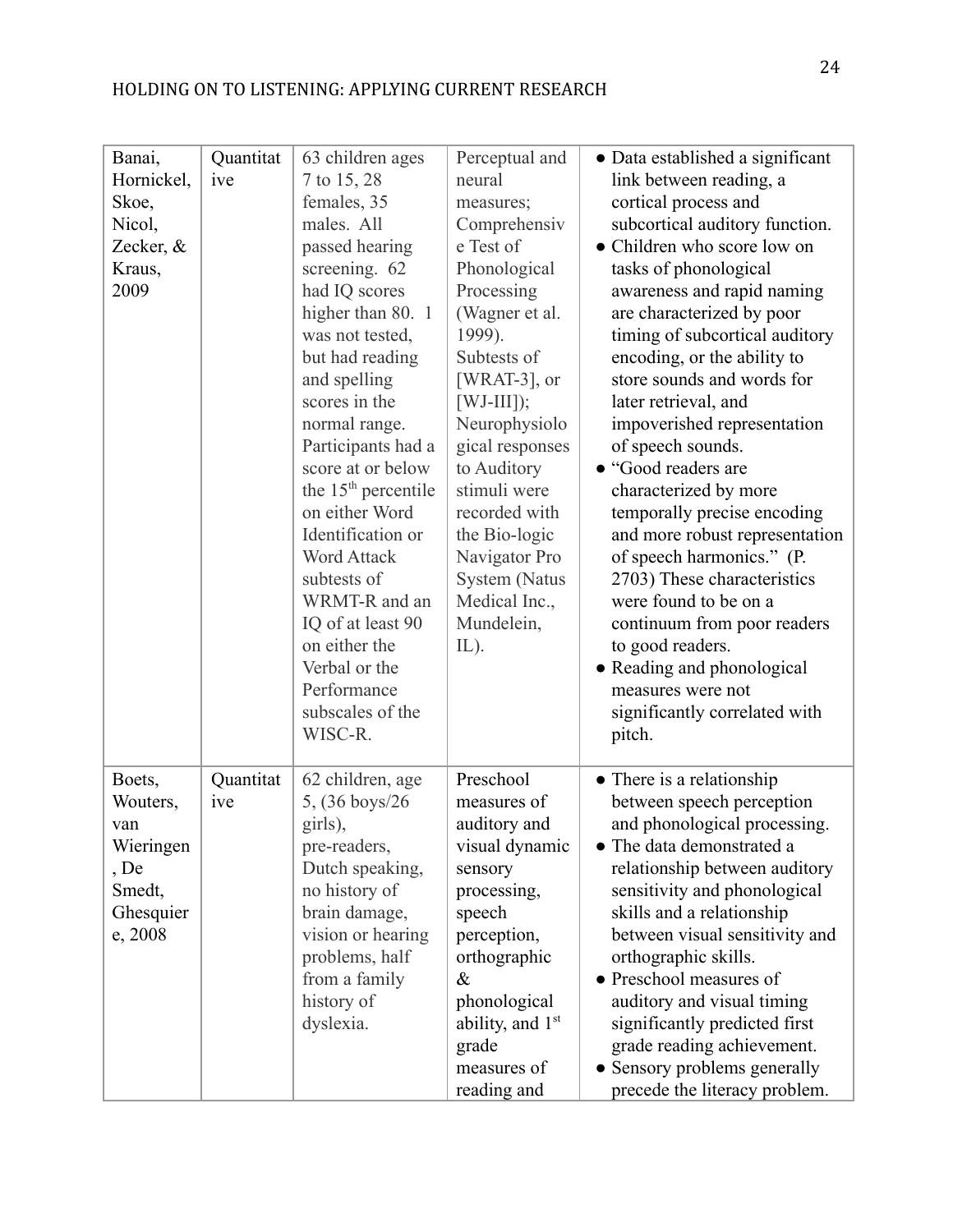|                                         |                  |                                                                                                                                                                           | writing<br>achievement.                                                                                                                          |                                                                                                                                                                                                                                                                                                                                                                                                                                                                                                           |
|-----------------------------------------|------------------|---------------------------------------------------------------------------------------------------------------------------------------------------------------------------|--------------------------------------------------------------------------------------------------------------------------------------------------|-----------------------------------------------------------------------------------------------------------------------------------------------------------------------------------------------------------------------------------------------------------------------------------------------------------------------------------------------------------------------------------------------------------------------------------------------------------------------------------------------------------|
| Carlisle,<br>$\&$<br>Felbinger,<br>1991 | Quantitat<br>ive | 166 4th, 6th &<br>8th graders, 72<br>males, 94<br>females,<br>ethnically mixed,<br>middle class,<br>suburban Chicago                                                      | Standardized<br>test scores;<br>Profiles in<br>Listening and<br>Reading,<br>(PILAR);<br>Wide Rande<br>Achievement<br>Test-Revised,<br>$(WRAT-R)$ | • Students' strategies differed<br>for listening and reading.<br>• There was a .52 correlation<br>between listening and reading.<br>• It is important for teachers to<br>have an understanding of<br>students performance in both<br>listening and reading to have a<br>clear understanding of<br>students instructional needs.<br>• Groups differed significantly<br>on the listening and reading<br>subtests.<br>The authors caution against<br>using listening as a measure of<br>reading performance. |
| Ciampa,<br>2012                         | Qualitati<br>ve  | 4 1st grade and 4<br>2nd grade<br>studentsl (4 girls,<br>4 boys), from two<br>Ontario schools,<br>recommended for<br>study by teachers,<br>English speaking,<br>caucasion | Questionnaires<br>, interviews,<br>observations,<br>field notes,<br>from students,<br>teachers, and<br>parents                                   | • Features of the computer<br>based intervention, such as the<br>animations, helped to capture<br>students attention, assist in the<br>learning of new words, and<br>support sustained attention.<br>• Participants appeared to be<br>encouraged by immediate<br>feedback, and reported<br>enjoying the software.<br>• Increased student engagement<br>was observed.<br>• Students reported placing a<br>higher value on reading after<br>the intervention.                                               |
| Conboy,<br>$&$ Mills,<br>2006           | Quantitat<br>ive | 30 children,<br>19-22 month old,<br>17 girls, 13 boys,<br>16 from English<br>dominant homes,<br>14 from Spanish<br>dominant homes,<br>additional 15                       | Parent<br>language<br>survey;<br>English and<br>Spanish<br>versions of the<br>MacArthur-Ba<br>tes                                                | • Response timing provided<br>evidence that the two<br>languages are processed by<br>non-identical brain systems.<br>• The results of this study lend<br>support to the theory that<br>increased experience with a<br>language, and vocabulary                                                                                                                                                                                                                                                            |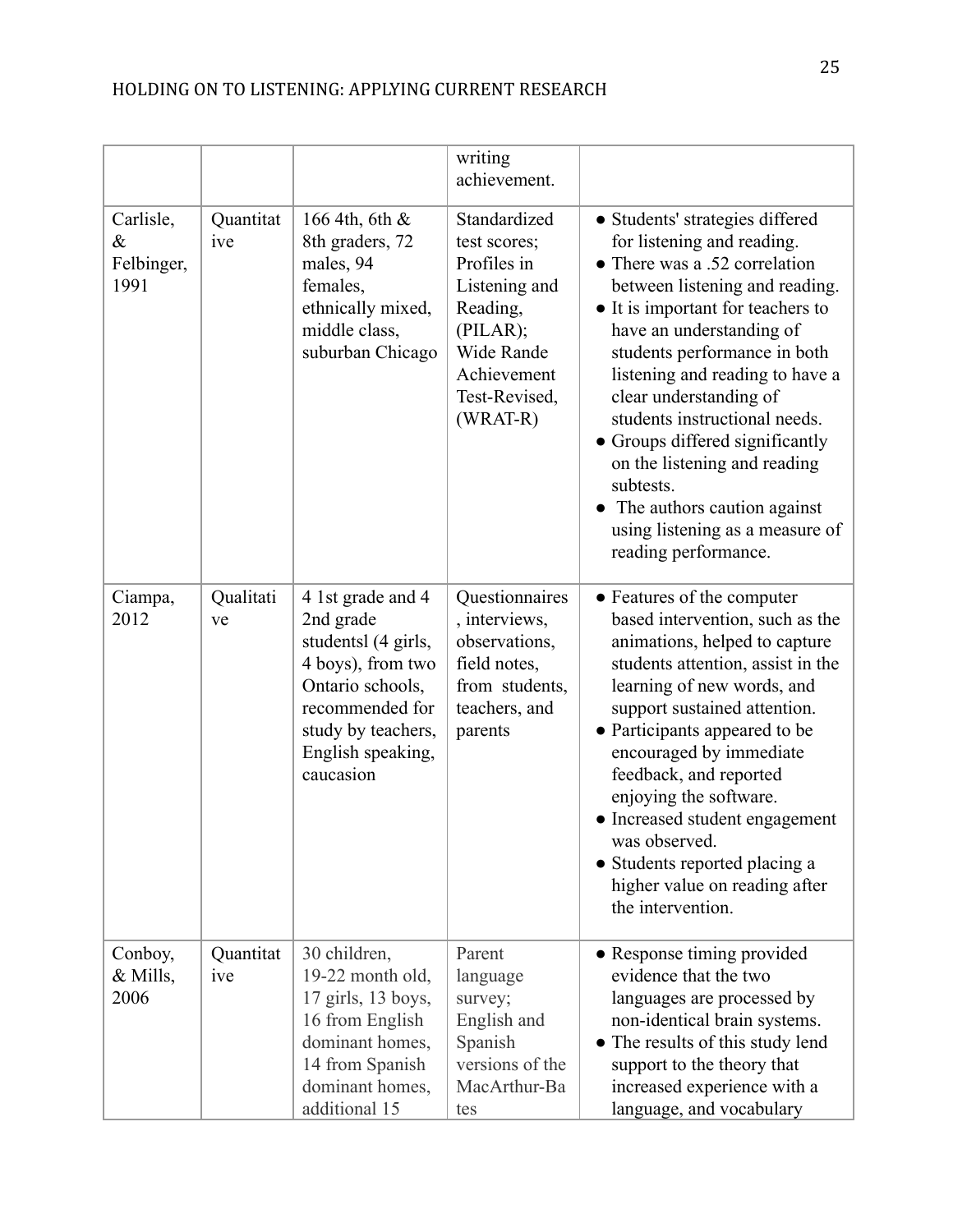|                                   |                  | children were<br>tested, but<br>excluded due to<br>excessive artifact<br>in the data.                                                                                                                          | Communica-ti<br>ve<br>Development<br>Inventories-<br>Words and<br>Sentences;<br>ERP,<br>Event-Related<br>Potentials,                                                                                                                                                                             | growth, influence brain<br>organization and the<br>development of the language<br>circuit located in the left<br>hemisphere.<br>• Asymmetrical left lateralized<br>activity was observed in the<br>left hemisphere for the<br>dominant language.                                                                                        |
|-----------------------------------|------------------|----------------------------------------------------------------------------------------------------------------------------------------------------------------------------------------------------------------|--------------------------------------------------------------------------------------------------------------------------------------------------------------------------------------------------------------------------------------------------------------------------------------------------|-----------------------------------------------------------------------------------------------------------------------------------------------------------------------------------------------------------------------------------------------------------------------------------------------------------------------------------------|
| Crowe,<br>2005                    | Mixed<br>Methods | 8 children, ages<br>8-11, in grades<br>$3-5$ , from 1<br>school in a<br>Midwestern city<br>of approximately<br>$50,000$ , middle to<br>low<br>socioeconomic<br>status, (SES)                                   | Gray Oral<br>Reading<br><b>Test-Revised</b><br>$(GORT-R)$ ;<br>Wiederholt &<br>Bryant, 1986);<br>Comprehensiv<br>e Receptive<br>and Expressive<br>Vocabulary<br>Test (CREVT;<br>Wallace &<br>Hammill,<br>1994);<br>Assess-ment<br>of Sound<br>Awareness and<br>Production,<br>(Mattes,<br>1998). | • Communicative Reading<br>Strategies, (CRS), including<br>dialog and meaning based<br>feedback, was more beneficial<br>for comprehension and recall<br>of story related details than<br>traditional decoding based<br>feedback.                                                                                                        |
| Esteves,<br>&<br>Whitten,<br>2011 | Mixed<br>Methods | 20 4th-6th grade<br>students with<br>IEPs,<br>documented<br>Reading<br>disabilities, from<br>5 schools in a<br>Mid-western<br>suburban district,<br>96% white,<br>randomly<br>assigned to either<br>Control or | Dynamic<br>Indicators of<br><b>Basic Early</b><br>Literacy<br><b>Skills®</b><br>(DIBELS);<br>oral reading<br>fluency<br>measurements<br>(Good $&$<br>Kaminski,<br>$2002$ ;<br>Elementary                                                                                                         | • Students in the treatment<br>group, who used assistive<br>reading devices demonstrated<br>an average increase in reading<br>fluency of 17.03 words correct<br>per minute, while control<br>group students, who<br>participated in Sustained<br>Silent Reading, (SSR), in<br>creased by a average of 4.57<br>words correct per minute. |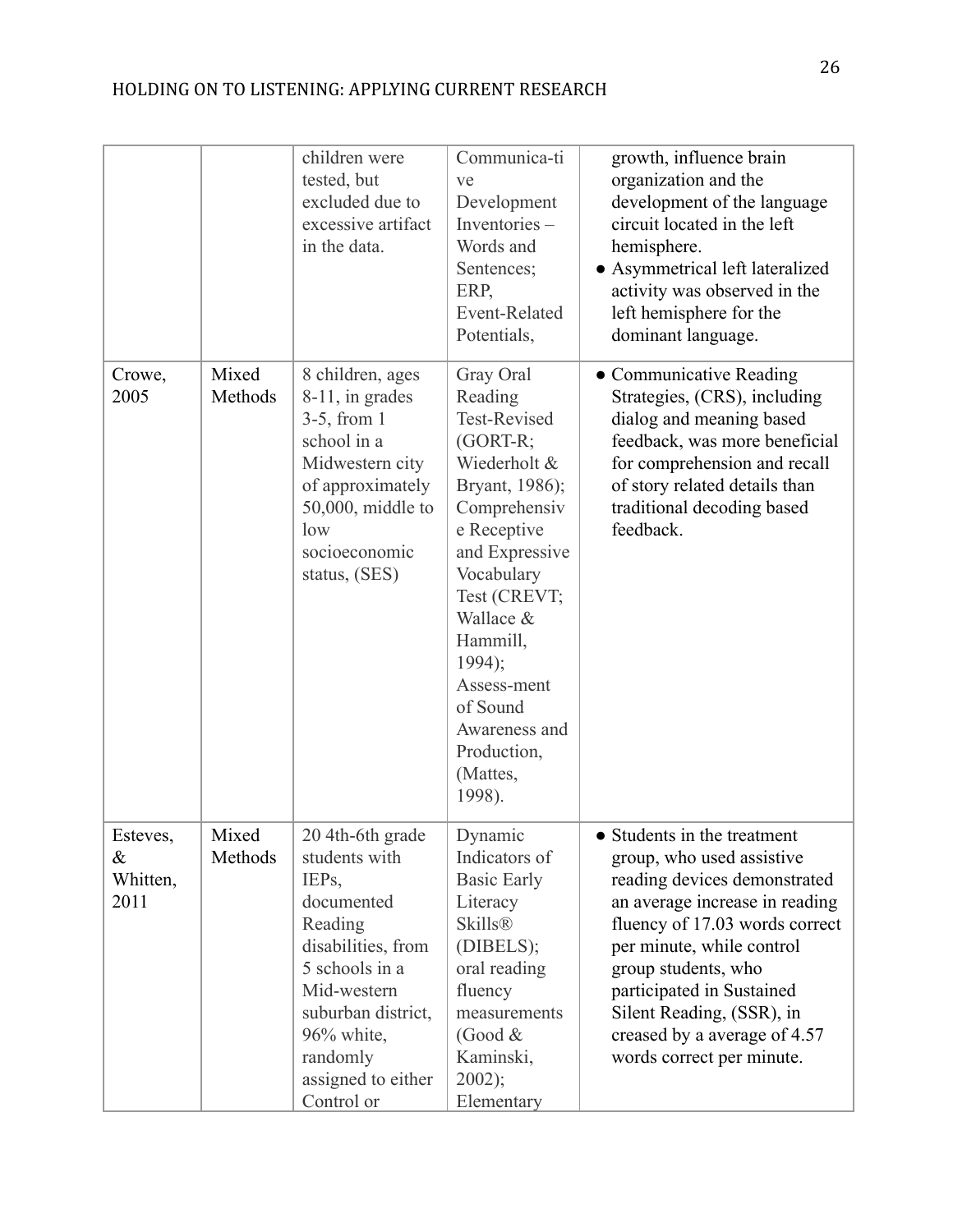|                                                                             |                  | Treatment groups<br>of 10                                                                                                                                                                                                                                                                                                | Reading<br>Attitude<br>Survey<br>(ERAS)<br>(McKenna &<br>Kear, 1990).                                                                                                                                      | • The use of assisted reading<br>(digital audiobooks) in the<br>curriculum is supported.                                                                                                                                                                                                                                                                                                                                                                                                                                                                                                  |
|-----------------------------------------------------------------------------|------------------|--------------------------------------------------------------------------------------------------------------------------------------------------------------------------------------------------------------------------------------------------------------------------------------------------------------------------|------------------------------------------------------------------------------------------------------------------------------------------------------------------------------------------------------------|-------------------------------------------------------------------------------------------------------------------------------------------------------------------------------------------------------------------------------------------------------------------------------------------------------------------------------------------------------------------------------------------------------------------------------------------------------------------------------------------------------------------------------------------------------------------------------------------|
| Fernald &<br>Marchma<br>n, 2012                                             | Quantitat<br>ive | 82 children, 41<br>female, ages<br>15-17 months, no<br>significant<br>exposure to a<br>language other<br>than English,<br>most parents<br>college educated<br>and professional<br><sub>or</sub><br>semi-professional<br>, Typically<br>developing, (TD),<br>group, 46<br>children, Late<br>Talkers, (LT),<br>group of 36 | Parent<br>questionnaire;<br>MacArthur-Ba<br>tes<br>Communicativ<br>e Development<br>Inventory,<br>$(MB-CDI)$<br>Words and<br>Gestures<br>(Fenson et al.,<br>$2006$ ;<br>MB-CDI:<br>Words and<br>Sentences. | • Researchers revealed speed<br>and accuracy of real time<br>spoken language processing at<br>18 months predicted<br>vocabulary for both typically<br>developing children and for<br>those in the "late talkers"<br>group.<br>· Children identified as "late<br>talkers" who were faster and<br>more accurate in word<br>recognition at 18 months<br>showed a steeper rate of<br>growth than "late talking"<br>children with slower<br>processing.<br>• Child directed talk impacts<br>speed of processing and<br>"sharpens the processing skills"<br>used in comprehension." (p.<br>219) |
| Forgeard,<br>Schlaug,<br>Norton,<br>Rosam,<br>Iyengar, &<br>Winner,<br>2008 | Quantitat<br>ive | 44 children at an<br>average age of<br>6.52 years, who<br>were enrolled in<br>and ongoing<br>study, completed<br>a phonemic<br>awareness test at<br>baseline and after<br>31 months, 32 of<br>these comprised<br>the music group                                                                                         | Parental<br>questionnaire;<br>Vocabulary<br>subtest of<br>WPPSI-III and<br>WISC-III,<br>(Wechsler,<br>1991 2002);<br>Auditory<br>Analysis Test<br>(Rosner $&$<br>Simon, 1971);<br>Audiation                | • There is a strong correlation<br>between auditory musical<br>discrimination abilities and<br>language related skills in<br>children.<br>Findings added support to the<br>existing claims that music<br>training enhances phonemic<br>awareness, which are tied to<br>reading abilities.                                                                                                                                                                                                                                                                                                 |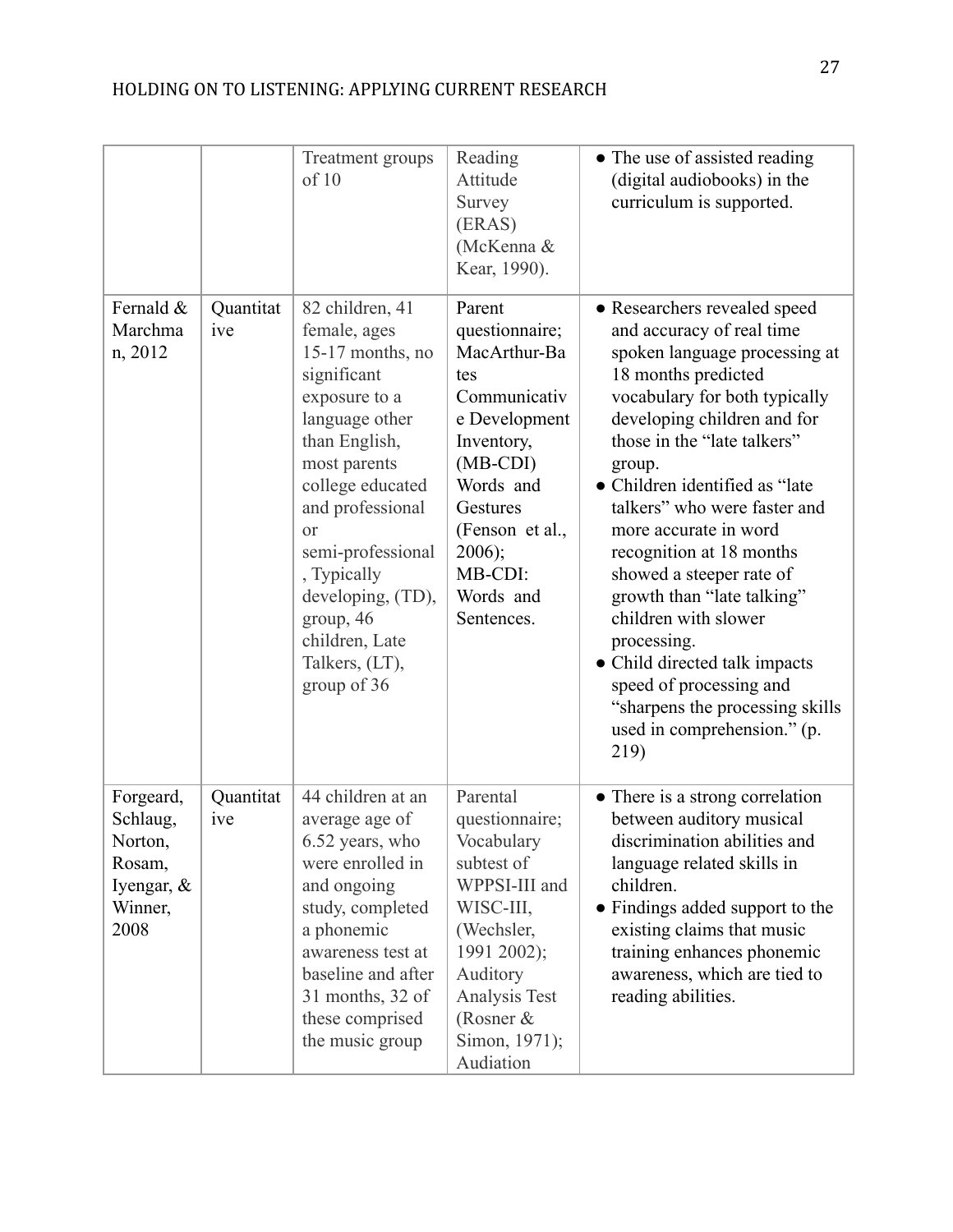|                                                                    |                        |                                                                                                                                                                                                                                                                                                                                                                                            | (PMMA,<br>Gordon 1986)                                                                                                                                                                                                                                                                                     |                                                                                                                                                                                                                                                                                                                                                                                                                                                                                                                                                                                                                                                                                                                                                                                                                                                        |
|--------------------------------------------------------------------|------------------------|--------------------------------------------------------------------------------------------------------------------------------------------------------------------------------------------------------------------------------------------------------------------------------------------------------------------------------------------------------------------------------------------|------------------------------------------------------------------------------------------------------------------------------------------------------------------------------------------------------------------------------------------------------------------------------------------------------------|--------------------------------------------------------------------------------------------------------------------------------------------------------------------------------------------------------------------------------------------------------------------------------------------------------------------------------------------------------------------------------------------------------------------------------------------------------------------------------------------------------------------------------------------------------------------------------------------------------------------------------------------------------------------------------------------------------------------------------------------------------------------------------------------------------------------------------------------------------|
| Fuchs, $\&$<br>Fuchs,<br>2005                                      | Quantitat<br>ive Study | 33 Kindergarten<br>teachers, with<br>classes intact,<br>located in 8<br>schools, totaling<br>404 children,<br>schools were<br>50% Title 1, and<br>50% served<br>mostly middle<br>income children.<br>25 of the students<br>were identified<br>with disabilities;<br>subsequent study<br>included 32<br>teachers, classes<br>intact, located in<br>10 schools,<br>totaling 442<br>children. | Pre and post<br>tests; measures<br>of<br>phonological<br>awareness,<br>beginning<br>reading and<br>spelling; class<br>observations<br>and collections<br>of treatment<br>fidelity data at<br>multiple<br>pointes were<br>used. The<br>same outcome<br>measures were<br>used in the<br>subsequent<br>study. | • Students who participated in<br>Peer-mediated groups<br>outperformed controls on post<br>treatment phonological<br>awareness tasks.<br>• Contrary to general practices,<br>authors state, decoding and<br>word recognition skills can<br>and should be taught in<br>kindergarten and fluency<br>building can and should be<br>taught in first grade.<br>• This study demonstrated that<br>the value of peer-mediated<br>instruction, which the<br>researchers have previously<br>shown to enhance reading<br>outcomes, is consistent in<br>kindergarten and first grade as<br>well.<br>• Kindergartners who received<br>training in word reading skills<br>outperformed those<br>participating in both<br>word-reading and<br>comprehension activities. The<br>authors believe that the<br>comprehension activities<br>interrupted reading practice. |
| Hawkins,<br>Musti-Rao<br>, Hale,<br>McGuire,<br>& Hajlley,<br>2010 | Mixed<br>Methods       | 21 4th grade,<br>general education<br>students, ages<br>9-11.13 male<br>students, 8<br>female, all with $\leq$<br>proficient score<br>on the winter<br>benchmark test,<br>urban charter                                                                                                                                                                                                    | Dynamic<br>Indicators of<br>Basic Literacy,<br>(DIBELS)<br>reading<br>fluency<br>measure<br>(Good $&$<br>Kaminski,<br>2007); 5-item<br>teacher and                                                                                                                                                         | • Sentence by sentence listening<br>preview of text, and sentence<br>by sentence listening preview<br>of text with vocabulary<br>preview, had moderate to large<br>positive effects on<br>comprehension, as compared<br>to the control group, sustained<br>silent reading.<br>• The addition of vocabulary<br>preview to the sentence by                                                                                                                                                                                                                                                                                                                                                                                                                                                                                                               |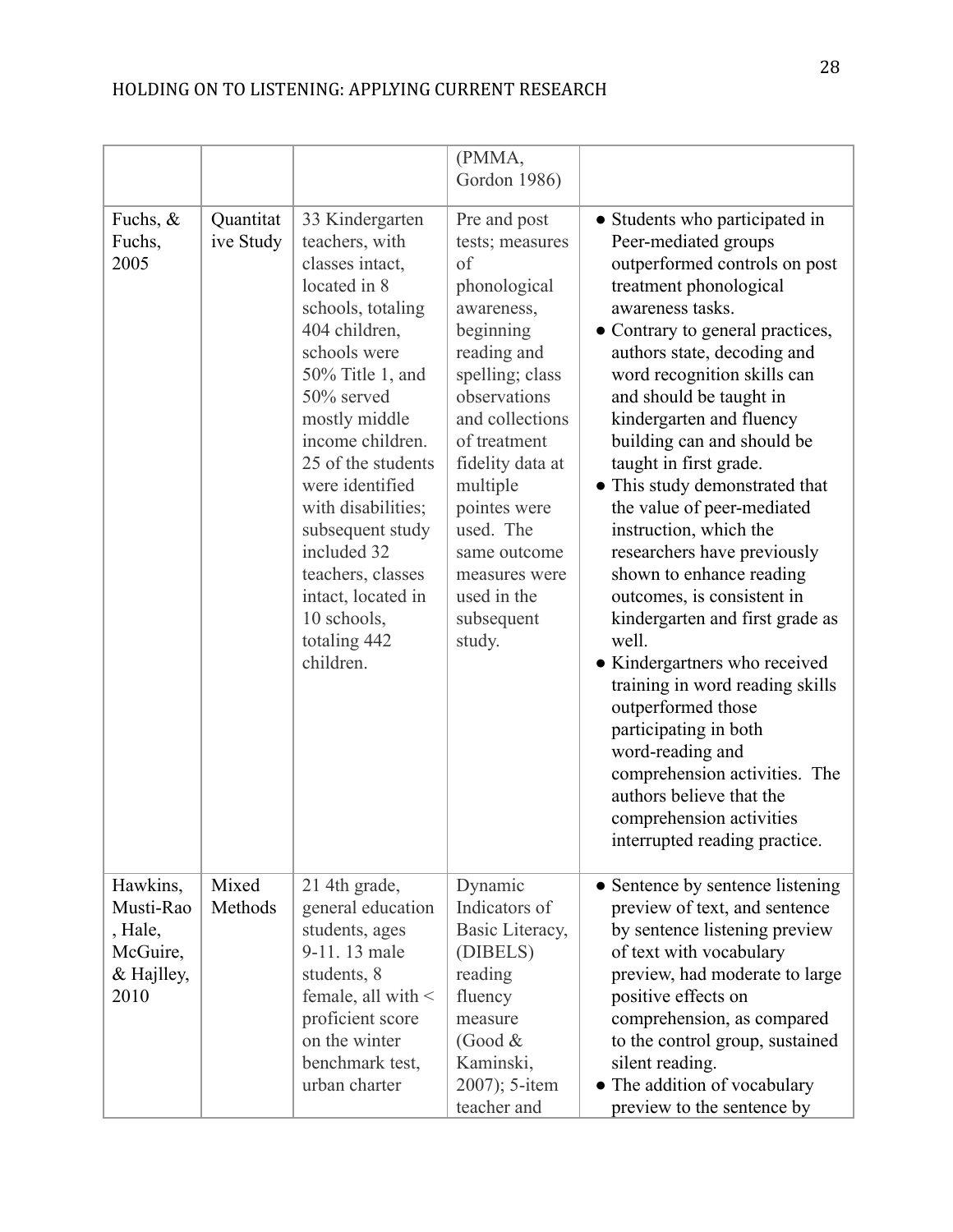|                                                           |                  | school, Midwest,<br>96% black                                                                                                                                                                                                                                                                | student<br>questionnaires                                                                                                                                                                                                     | sentence pre-reading, had a<br>large effect compared to<br>listening preview alone.                                                                                                                                                                                                                                                                                                                                                                                                                                                                                                                                               |
|-----------------------------------------------------------|------------------|----------------------------------------------------------------------------------------------------------------------------------------------------------------------------------------------------------------------------------------------------------------------------------------------|-------------------------------------------------------------------------------------------------------------------------------------------------------------------------------------------------------------------------------|-----------------------------------------------------------------------------------------------------------------------------------------------------------------------------------------------------------------------------------------------------------------------------------------------------------------------------------------------------------------------------------------------------------------------------------------------------------------------------------------------------------------------------------------------------------------------------------------------------------------------------------|
| Jordan,<br>Snow, $&$<br>Porche,<br>2000                   | Mixed<br>Methods | 248 kindergarten<br>students and their<br>families from 4<br>Title I schools in<br>a middleclass,<br>English speaking,<br>Euro-American,<br>Minnesota school<br>district; 177<br>students in 8<br>classes received<br>the intervention.<br>71 students in 3<br>classes were the<br>controls. | Questionnaires<br>; Pre and post<br>language and<br>literacy<br>measures:<br>Peabody<br>Picture<br>Vocabulary<br><b>Test-Revised</b><br>$(PPVT-R)$<br>(1981),<br>Comprehensiv<br>e Assessment<br>Program<br>(CAP)             | • Subsequent to parent training<br>provided over the course of 5<br>months, addressing book<br>discussions, vocabulary<br>enrichment, and supporting<br>expressive and receptive<br>language abilities; participants<br>made statistically significantly<br>greater gains than the control<br>group on posttests.<br>• Benefits were greater for<br>children who scored lower at<br>the pre-test.<br>• The benefits of the<br>intervention had more positive<br>effects on language skills than<br>it had on print or sound<br>awareness.<br>Increased participation in the<br>program correlated with<br>increased effect sizes. |
| Karemake<br>r,<br>Pitchford,<br>$\&$<br>O'Malley,<br>2010 | Mixed<br>Methods | Participants<br>included 17 year<br>1 students from 2<br>UK primary<br>schools,<br>considered by<br>their teachers to<br>be struggling<br>readers, having<br>standardized<br>reading scores of<br>90 or below.                                                                               | Questionnaire;<br>Wechsler<br>Individual<br>achievement<br>Test (WIAT)<br>(Wechsler,<br>2005); LDT<br>(lexical)<br>decision task);<br>Word Oral<br><b>Reading Task</b><br>(SWORT);<br>Phonological<br>Awareness<br>Test (PAT) | • Results showed that both ORT<br>(Oxford Learning Tree)<br>interventions, Clicker, a<br>multimedia reading device,<br>using highlighted text with an<br>audible narration feature, and<br>traditional Big Book, lead to<br>significant gains for struggling<br>readers in word recognition,<br>word naming and<br>phonological awareness.<br>• The Clicker intervention<br>resulted in greater gains at the<br>group level, and participants<br>made significant gains in word<br>recognition.                                                                                                                                   |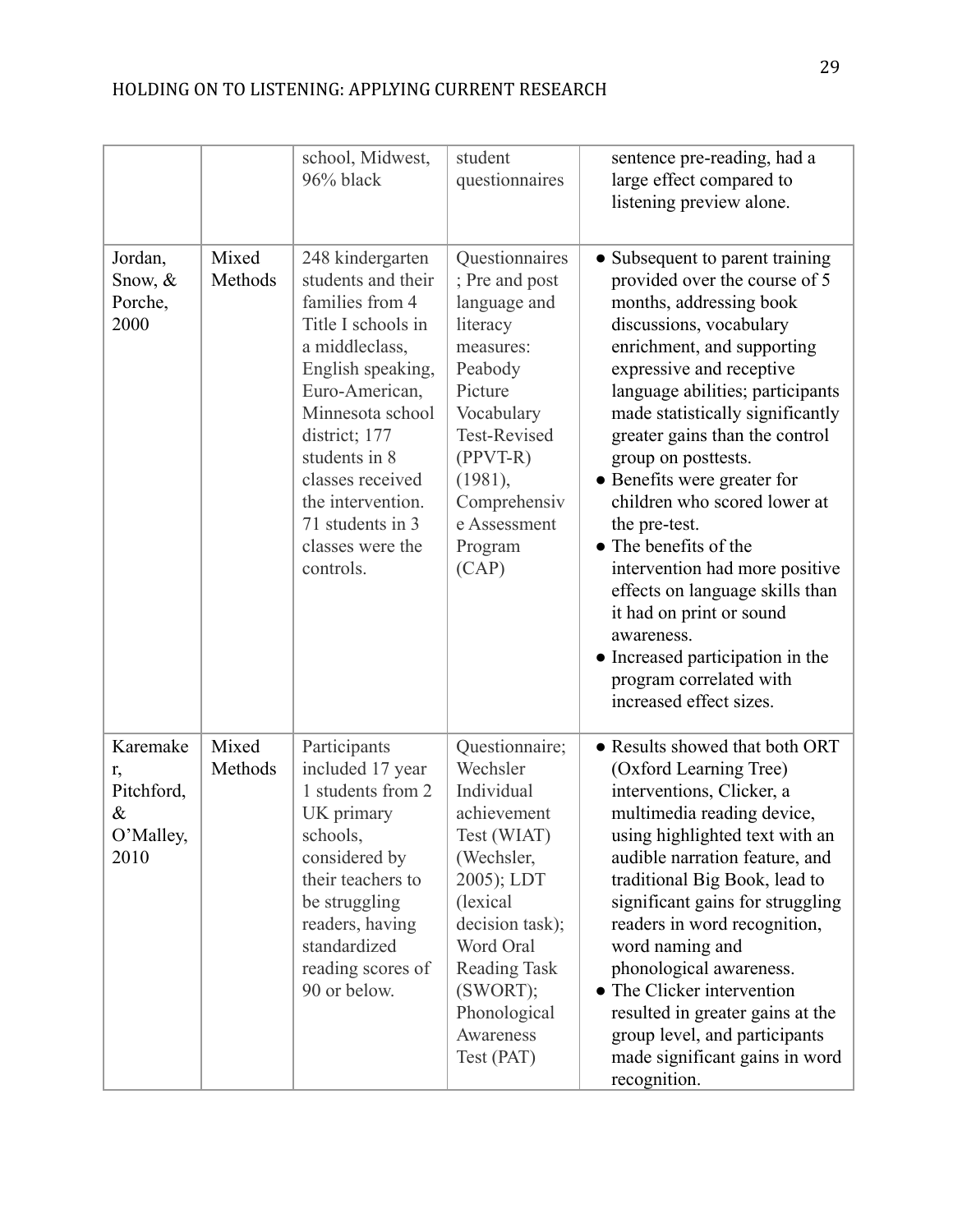|                                                                                                                                                     |                  |                                                                                                                                                                                                                                                                                                                                                                                                                                                 | (Robertson &<br>Salter, 1997)                                                                                                                                                                                                                                                                                                                                                                                                                                                                   | • Participants using Clicker<br>reported more enjoyment of<br>computers.<br>• Struggling readers frequently<br>accessed the Clicker audible<br>word reading feature.                                                                                                                                                                                                                                                                                                                                                                                                                                                                                                                                                                                                                                                                                                                                                                                                                       |
|-----------------------------------------------------------------------------------------------------------------------------------------------------|------------------|-------------------------------------------------------------------------------------------------------------------------------------------------------------------------------------------------------------------------------------------------------------------------------------------------------------------------------------------------------------------------------------------------------------------------------------------------|-------------------------------------------------------------------------------------------------------------------------------------------------------------------------------------------------------------------------------------------------------------------------------------------------------------------------------------------------------------------------------------------------------------------------------------------------------------------------------------------------|--------------------------------------------------------------------------------------------------------------------------------------------------------------------------------------------------------------------------------------------------------------------------------------------------------------------------------------------------------------------------------------------------------------------------------------------------------------------------------------------------------------------------------------------------------------------------------------------------------------------------------------------------------------------------------------------------------------------------------------------------------------------------------------------------------------------------------------------------------------------------------------------------------------------------------------------------------------------------------------------|
| Kovelman<br>, Norton,<br>Christodo<br>ulou,<br>Gaab,<br>Lieberma<br>n,<br>Triantafyll<br>ou, Wolf,<br>Whitfield-<br>Gabrieli &<br>Gabrieli,<br>2011 | Quantitat<br>ive | 51 students, a sub<br>group of a larger<br>study, including<br>typically<br>developing<br>readers, and<br>dyslexic readers,<br>ages $7-13$ , & age<br>and ability<br>control groups;<br>native English<br>speakers, normal<br>hearing, no<br>history of<br>cognitive or<br>motor<br>developmental<br>difficulties or<br>brain injury, no<br>current regimen<br>of medication<br>affecting the<br>nervous system,<br>average verbal IQ<br>scores | Standardized<br>measures of<br>cognitive,<br>language, and<br>reading<br>abilities;<br>parents<br>questionnaire<br>detailing their<br>child's<br>previous and<br>current<br>language,<br>reading,<br>cognitive, and<br>motor<br>development,<br>as well as any<br>family history<br>of learning<br>difficulties;<br>fMRI<br>scanning,<br>including 3<br>block<br>conditions: a<br>phonological<br>awareness task<br>(Rhyme task),<br>a control task<br>(Match task),<br>and fixation<br>(Rest). | • Researchers compared active<br>regions of the brain that<br>participate in phonological<br>awareness for spoken<br>language.<br>• When processing spoken<br>language typically reading<br>children show general,<br>bilateral, brain activation,<br>however, for explicit<br>phonological analysis of<br>spoken language, (rhyme,<br>match, & contrast tasks) these<br>children showed greater<br>activation only in the left<br>dorsolateral prefrontal cortex<br>(DLPFC)<br>• This specific recruitment of<br>left hemisphere regions was<br>not observed for dyslexic<br>readers.<br>• Typical readers showed<br>significantly greater activation<br>in the (DLPFC) than dyslexic<br>readers for rhyme task.<br>• These observations indicate<br>that the DLPFC, which<br>dyslexic children do not<br>engage, may play a key<br>function in phonological<br>awareness.<br>· Dyslexic readers tend to rely<br>on the right posterior cortex to<br>process phonological<br>information. |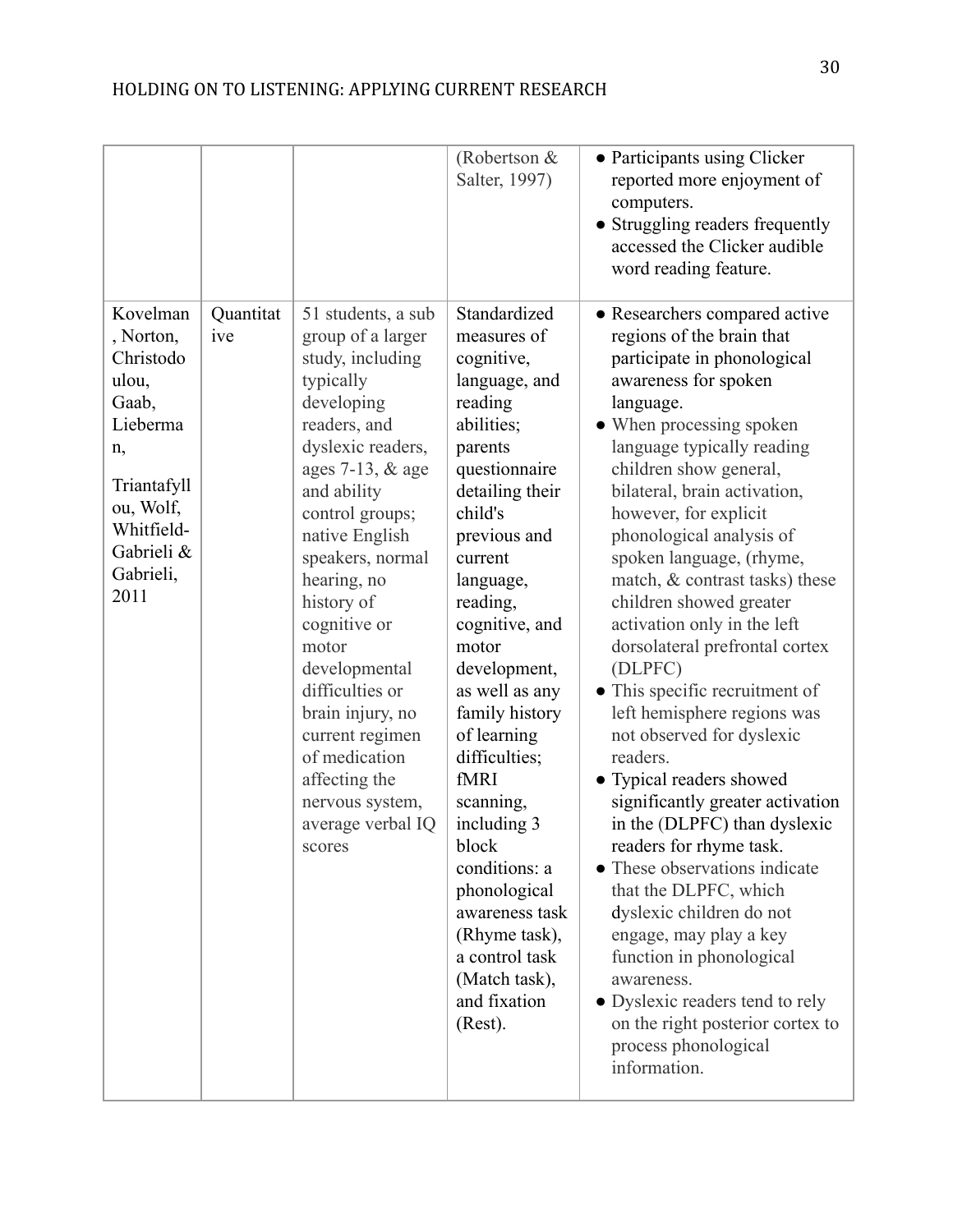| Lewando<br>wski,<br>Begeny, $\&$<br>Rogers,<br>2006   | Quantitat<br>ive | 66 3rd grade<br>students; average<br>age 9, from urban<br>central New York<br>elementary, 37<br>female and 29<br>male, 14 eligible<br>for special<br>education<br>services, 59<br>received free or<br>reduced cost<br>lunch | Pre and post<br>tests in<br>curriculum<br>based reading<br>measures;<br>fluency tests<br>on reading<br>passages and<br>word lists.                                   | • Students in the tutor led and in<br>the computer based<br>interventions both performed<br>better on posttests than<br>students in the control group.<br>• The tutor led groups gained<br>13.4 words per minute on the<br>word lists, and the computer<br>based group gained 11.1 words<br>per minutes.<br>• The tutor led groups gained<br>42.3 words per minute on the<br>passage reading, and the<br>computer based group gained<br>47.6 words per minutes.<br>• Controls made minimal gains.<br>• The key factor underlying<br>gains was the auditory<br>pronunciation coupled with<br>the sight of a word. |
|-------------------------------------------------------|------------------|-----------------------------------------------------------------------------------------------------------------------------------------------------------------------------------------------------------------------------|----------------------------------------------------------------------------------------------------------------------------------------------------------------------|------------------------------------------------------------------------------------------------------------------------------------------------------------------------------------------------------------------------------------------------------------------------------------------------------------------------------------------------------------------------------------------------------------------------------------------------------------------------------------------------------------------------------------------------------------------------------------------------------------------|
| Lucas, &<br>Gromko,<br>2007                           | Quantitat<br>ive | 27 students from<br>a rural<br>Midwestern<br>elementary<br>school                                                                                                                                                           | Dynamic<br>Indicators of<br><b>Basic Early</b><br>Literacy Skills<br>(DIBELS);<br>Primary<br>Measures of<br>Music<br>Audiation<br>(PMMA)<br>(Gordon                  | • First grade students' judgment<br>of tonal and rhythmic patterns<br>was significantly correlated<br>with their ability to segment<br>words into discrete phonemes.<br>• "The findings suggest that<br>musical pattern discrimination<br>and phoneme segmentation<br>both require aural perception<br>ability," $(p.15)$ .                                                                                                                                                                                                                                                                                      |
| Mills,<br>Coffey-Co<br>rina, $\&$<br>Neville,<br>1997 | Quantitat<br>ive | 39 children, ages<br>13 to 17.5<br>months, useful<br>data obtained<br>from 16 girls and<br>12 boys,<br>additional 11<br>could not<br>successfully wear<br>the electro cap, or<br>could not remain                           | Language/beha<br>vioral<br>observation, to<br>determine<br>which words<br>to present<br>during the<br>electrophysiol<br>ogical testing;<br>MacArthur<br>Communicativ | • When children at 13 to 17<br>months were presented with<br>known and unknown words<br>brain activity was widely<br>distributed across left and<br>right, but greater in right<br>hemisphere regions and<br>greater in posterior than<br>anterior regions.<br>• By 20 months when the same<br>children were tested known                                                                                                                                                                                                                                                                                        |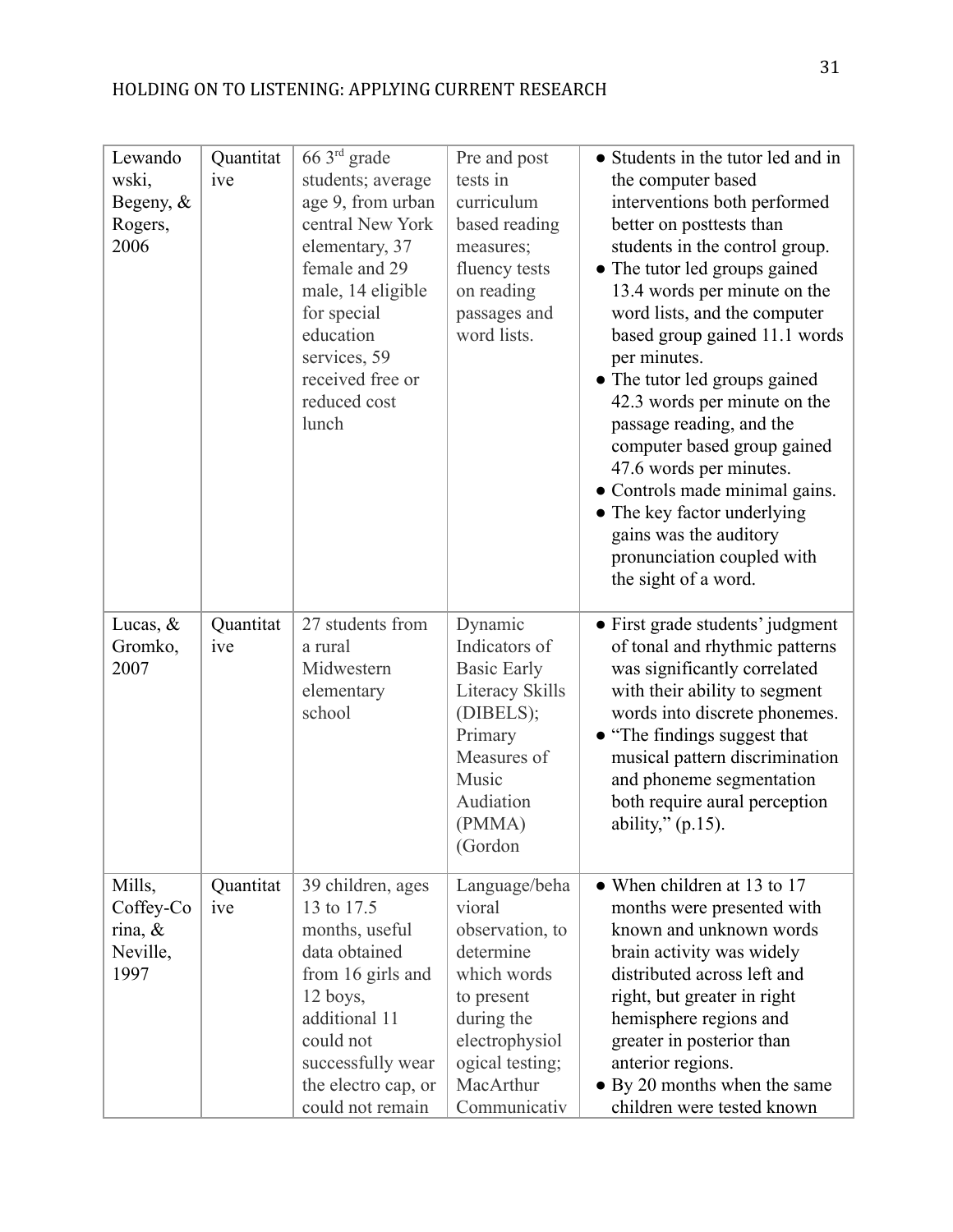|                                                              |                               | still for the<br>testing                                                                                                                                                                                                                                                                             | e Development<br>Inventories<br>(CDI);<br>Vocabulary<br>checklist<br>rating scales;<br><b>EEG</b>                                                                                                                                 | words elicited activity in the<br>left hemisphere temporal<br>parietal regions. Unknown<br>words elicited activity largely<br>over the right hemisphere.                                                                                                                                                                                                                                                                                                                                                          |
|--------------------------------------------------------------|-------------------------------|------------------------------------------------------------------------------------------------------------------------------------------------------------------------------------------------------------------------------------------------------------------------------------------------------|-----------------------------------------------------------------------------------------------------------------------------------------------------------------------------------------------------------------------------------|-------------------------------------------------------------------------------------------------------------------------------------------------------------------------------------------------------------------------------------------------------------------------------------------------------------------------------------------------------------------------------------------------------------------------------------------------------------------------------------------------------------------|
| Morra, &<br>Tracey,<br>2006                                  | Qualitati<br>ve Case<br>Study | Single subject,<br>8.5 yr. old,<br>Caucasian<br>female, attending<br>a public<br>elementary,<br>middle class<br>suburban,<br>Northeastern<br>community,<br>subject receives<br>reading services<br>from a reading<br>specialist, was<br>chosen for the<br>study due to<br>difficulties in<br>fluency | Writing and<br>Reading<br>Assessment<br>Profile<br>(W.R.A.P.)(Le<br>arning Media<br>Limited,<br>$2001$ ; fluency<br>baseline<br>established,<br>observation                                                                       | • Independent interventions<br>using multiple fluency<br>strategies at appropriate levels<br>of text difficulty were shown<br>to increase reading skills.<br>• Level of reading materials<br>used should be "manageable".<br>Students should be slightly,<br>not overly challenged with<br>texts.<br>• Use of repeated reading, and<br>audible books among other<br>strategies helped the<br>participant develop fluency on<br>all measures.                                                                      |
| Roy-Charl<br>and,<br>Saint-Aub<br>in, $\&$<br>Evans,<br>2007 | Mixed<br>Methods              | 30 French<br>speaking<br>children,<br>attending a<br>French school, in<br>a bilingual<br>community, and<br>their parents; 6<br>children from<br>each grade level<br>from kindergarten<br>to Grade 4                                                                                                  | Home Literacy<br>Experiences<br>Questionnaire<br>(Levy et al.,<br>2006) French<br>translation;<br>Eye<br>movements<br>were measured<br>with an SR<br>Research Ltd<br>EyeLink II<br>system,<br>Observation,<br>Curriculum<br>based | • The results showed that<br>students show greater attention<br>to the text as grade level<br>increases and when the text is<br>within the student's reading<br>level.<br>• The results point to the<br>importance reading books to<br>children which are within their<br>reading level. The authors<br>suggest this provides students<br>with needed scaffolding to<br>read along, increasing fluency.<br>• Children must have some<br>knowledge about words in the<br>text to impact of fluency in<br>this way. |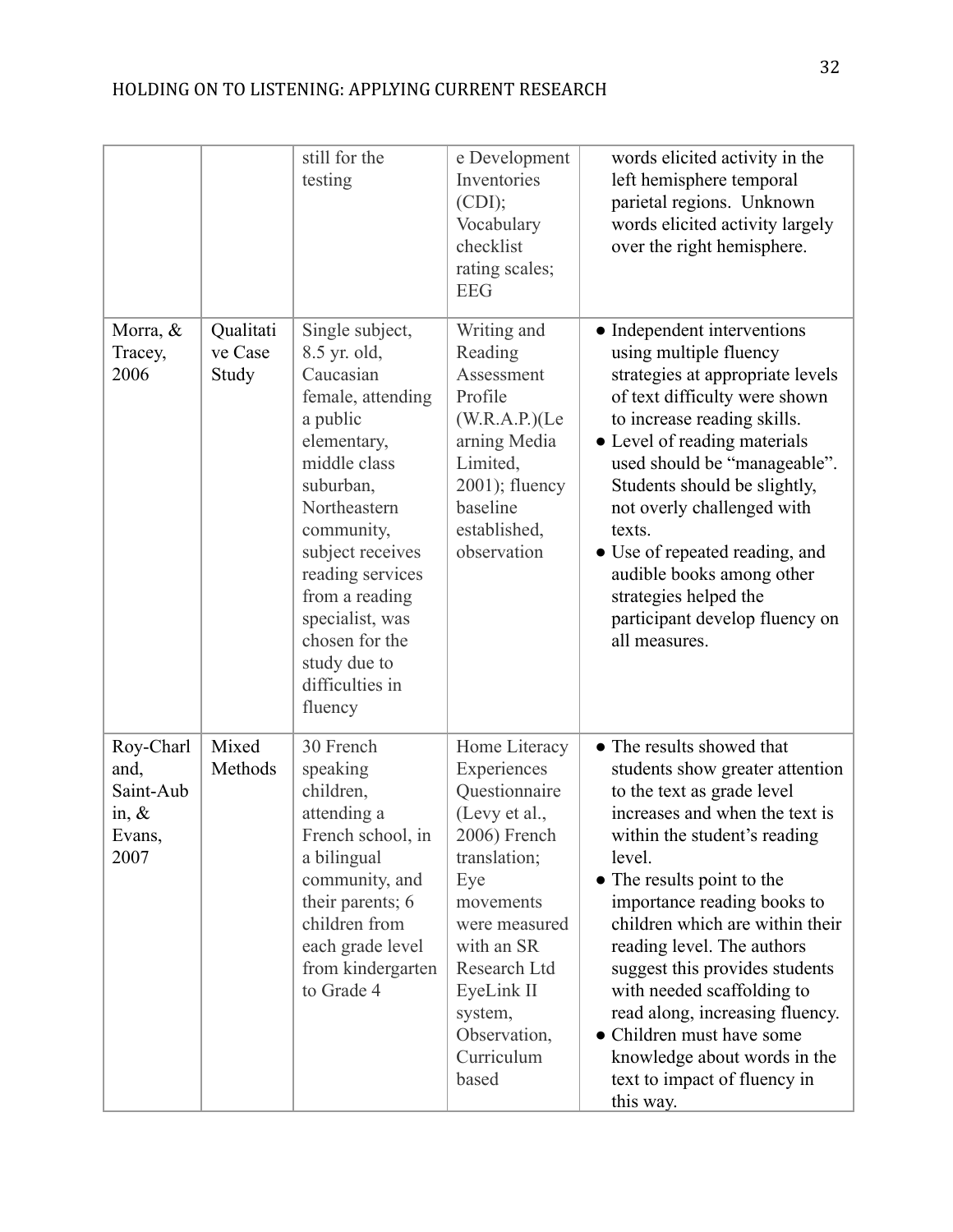|                                                                            |                  |                                                                                                                                                                          | comprehension<br>tests                                                                                                                                                                                     |                                                                                                                                                                                                                                                                                                                                                                                                                                                                                                                                                                                                                                                                                                                                                                    |
|----------------------------------------------------------------------------|------------------|--------------------------------------------------------------------------------------------------------------------------------------------------------------------------|------------------------------------------------------------------------------------------------------------------------------------------------------------------------------------------------------------|--------------------------------------------------------------------------------------------------------------------------------------------------------------------------------------------------------------------------------------------------------------------------------------------------------------------------------------------------------------------------------------------------------------------------------------------------------------------------------------------------------------------------------------------------------------------------------------------------------------------------------------------------------------------------------------------------------------------------------------------------------------------|
| Saine,<br>Lerkkanen<br>, Ahonen,<br>Tolvanen,<br>$\&$<br>Lyytinen,<br>2010 | Quantitat<br>ive | 166 children,<br>from two cohorts<br>$(n = 85$ and $n =$<br>$81; 88$ girls and<br>78 boys); All<br>were followed<br>from school entry<br>to the beginning<br>of Grade 3. | Nationally<br>normed,<br>pre-reading<br>screening<br>(ALLU;<br>Lindeman,<br>1998); Rapid<br>Automatized<br>Naming Test<br>(RAN;<br>Ahonen,<br>Tuovinen, &<br>Leppäsaari,<br>1999); parent<br>questionnaire | • The results indicated that the<br>computer-assisted reading<br>intervention (CARRI) was the<br>most effective of the three<br>methods used, (the other two<br>were traditional remedial<br>reading instruction, and a<br>group without intervention<br>served as the control).<br>• The computer assisted<br>remedial reading intervention<br>contributed to permanent gains<br>made in word-level reading<br>fluency, by the children,<br>at-risk for reading failure.<br>• Early computerized<br>intervention, administered in<br>brief sessions, targeting<br>pre-reading skills, such as<br>letter-sound connections,<br>letter names, and phonological<br>abilities, seemed to have a<br>positive impact on future<br>word-level reading fluency<br>skills. |
| Spörer,<br>Brunstein,<br>Kieschke,<br>2009                                 | Mixed<br>Methods | 210 3rd- to 6th<br>graders, two<br>schools, German,<br>students, reported<br>having $26-100$<br>books in the<br>home                                                     | Pre and post<br>standardized<br>scholastic<br>achievement<br>test;<br>experimenter-d<br>eveloped task,<br>designed to tap<br>specific story<br>information<br>and main<br>ideas; students<br>questionnaire | • Strategies, both using<br>questions, summarizing,<br>clarifying and predicting; and<br>the use of reciprocal teaching,<br>resulted in gains in<br>comprehension, as tested by<br>the researcher designed<br>assessment.<br>• Only students, who practiced<br>reciprocal teaching in small<br>groups, achieved higher<br>reading comprehension scores<br>as assessed by the<br>standardized test.                                                                                                                                                                                                                                                                                                                                                                 |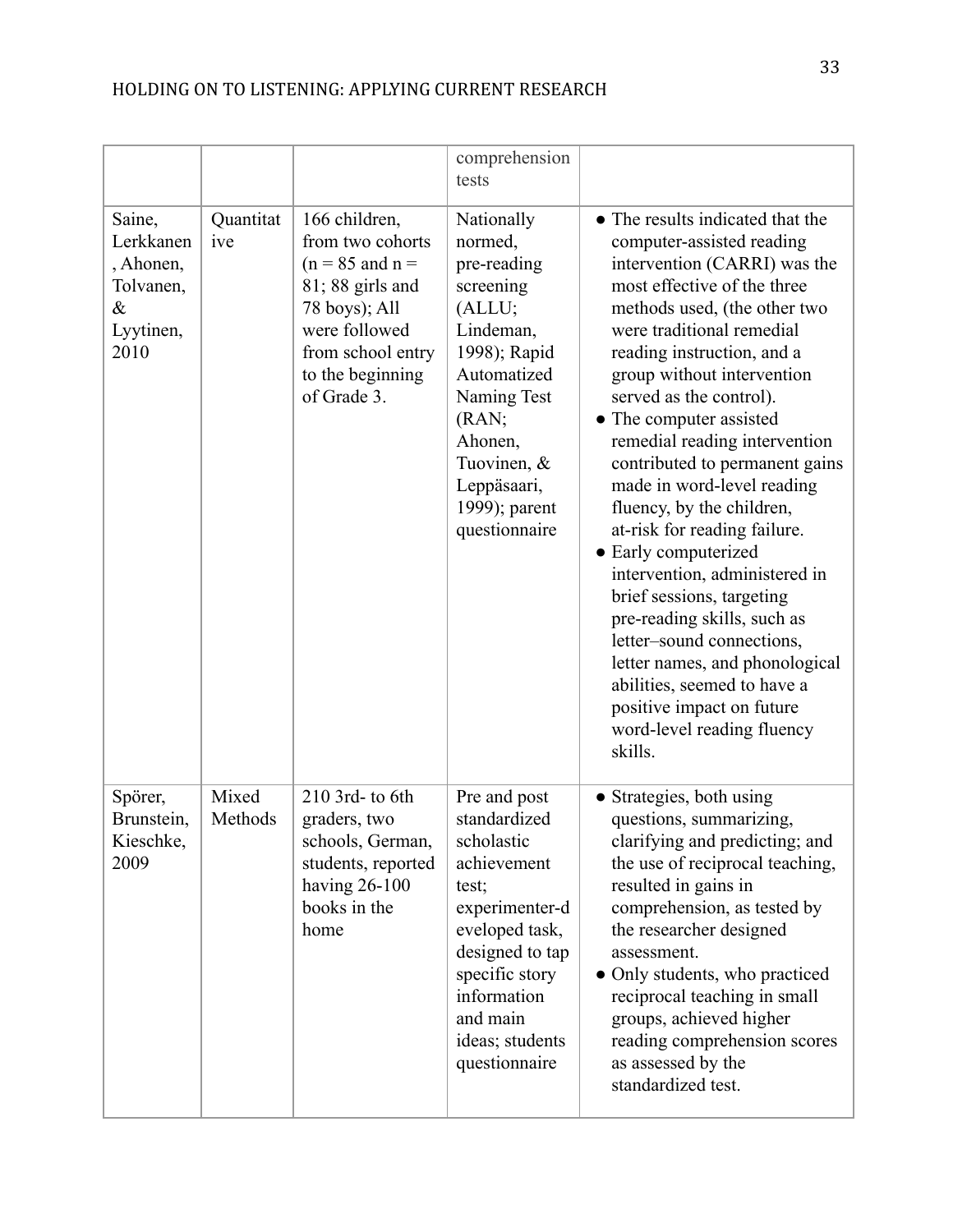| Steinbrink<br>, Zimmer,<br>Lachmann<br>, Dirichs,<br>$\&$<br>Kammer,<br>2014 | Quantitat<br>ive | 236 German<br>primary school<br>children, (121)<br>males, 115<br>females), ages 5.5<br>to 7.4 at the<br>beginning of the<br>study, with a<br>mean IQ of 108,<br>native speakers of<br>German | Pre and post<br>auditory<br>testing via<br>headphones,<br>and visual<br>testing via 17"<br>computer<br>monitor.<br>Reading and<br>spelling<br>abilities were<br>assessed at<br>the end of<br>Grades 1 and 2<br>using<br>standardized<br>German<br>reading and<br>spelling tests. | • Temporal order thresholds<br>(Temporal order Thresholds,<br>or TOTs are measurements of<br>processing speed) decreased,<br>response times became<br>shorter, over the course of 20<br>months, for both auditory and<br>visual stimuli.<br>• TOTs in grade 1 were related<br>to TOTs in grade two,<br>suggesting a growth trajectory<br>which remains consistent.<br>Children's ranking or<br>placement within their cohorts<br>did not change.<br>• Rapid temporal processing at<br>the beginning of grade 1 was<br>shown to be a predictor of<br>spelling ability, and more<br>correlated to spelling at the<br>end of grade 2 than at the end<br>of grade 1.<br>• Researchers determined rapid<br>auditory processing to be a<br>"cause rather than a mere<br>correlate of literacy<br>development." (p. 1724)<br>• Researchers did not think their<br>findings were generalizable, in<br>particular, they felt their<br>findings might be less<br>applicable to individuals with<br>lower general abilities for<br>whom temporal order<br>thresholds could not be<br>determined. |
|------------------------------------------------------------------------------|------------------|----------------------------------------------------------------------------------------------------------------------------------------------------------------------------------------------|----------------------------------------------------------------------------------------------------------------------------------------------------------------------------------------------------------------------------------------------------------------------------------|---------------------------------------------------------------------------------------------------------------------------------------------------------------------------------------------------------------------------------------------------------------------------------------------------------------------------------------------------------------------------------------------------------------------------------------------------------------------------------------------------------------------------------------------------------------------------------------------------------------------------------------------------------------------------------------------------------------------------------------------------------------------------------------------------------------------------------------------------------------------------------------------------------------------------------------------------------------------------------------------------------------------------------------------------------------------------------------|
| Van Keer,<br>2004                                                            | Quantitat<br>ive | 22 fifth grade<br>teachers and their<br>454 students from<br>19 schools<br>throughout                                                                                                        | 3 Structured<br>interviews and<br>observations,<br>pre-, post- and<br>retention tests<br>using                                                                                                                                                                                   | • Results revealed the benefits<br>of both same age and cross<br>age peer tutoring.<br>• Cross age tutoring was found<br>to be more beneficial than<br>same age tutoring for the older                                                                                                                                                                                                                                                                                                                                                                                                                                                                                                                                                                                                                                                                                                                                                                                                                                                                                                |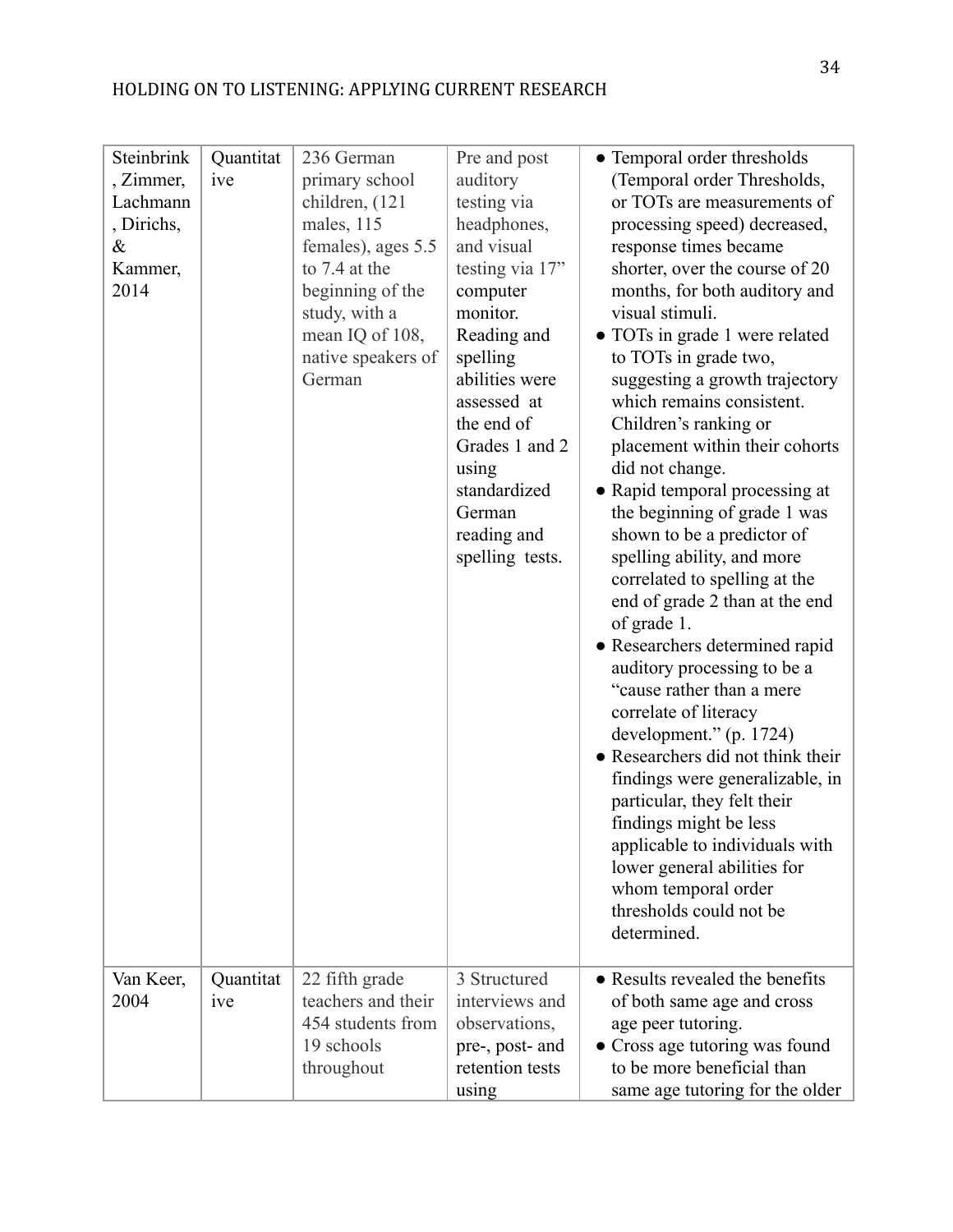|                                            |                  | Flanders,<br>Belgium                                                                                                                                                     | traditional,<br>Dutch<br>standardized<br>tests                                                                                                        | "tutor" in the pair. (This is<br>noted, even though the older<br>tutors were working with texts<br>below their level.)<br>• Authors observed that students<br>who have been trained to use a<br>structured peer tutoring format<br>are heard talking about what<br>they are doing and thinking<br>when they read, in other words<br>they are using meta-skills.<br>• This dialog, focused on<br>process, was shown to benefit<br>both older and younger<br>members of peer tutoring<br>pairs. |
|--------------------------------------------|------------------|--------------------------------------------------------------------------------------------------------------------------------------------------------------------------|-------------------------------------------------------------------------------------------------------------------------------------------------------|-----------------------------------------------------------------------------------------------------------------------------------------------------------------------------------------------------------------------------------------------------------------------------------------------------------------------------------------------------------------------------------------------------------------------------------------------------------------------------------------------|
| Vlachos,<br>Andreou,<br>& Delliou,<br>2013 | Mixed<br>Methods | 135 Greek<br>students, 102<br>boys, 33 girls,<br>13-18 years old;<br>45 of these, were<br>formally<br>assessed, and<br>received a<br>statement of<br>dyslexia            | PT<br>(Zenhausern,<br>$1978$ , a<br>self-report<br>questionnaire<br>that comprises<br>20 items to<br>id/pinpoint<br>Left/Right<br>preference;<br>fMRI | • Significantly more dyslexic<br>students demonstrated a<br>preference for a right<br>hemisphere thinking style,<br>compared to peers who<br>demonstrated a preference for<br>a left hemisphere thinking<br>style.                                                                                                                                                                                                                                                                            |
| Wanzek,<br>2014                            | Qualitati<br>ve  | Second grade<br>teachers/program<br>s in 3 Title I<br>schools in urban,<br>suburban and<br>rural<br>communities,<br>located<br>in the Midwest,<br>South and<br>Southeast | Observation<br>data; teacher<br>interviews;<br>audio recorded<br>lessons; focus<br>group<br>discussions                                               | • This study focused on the<br>nature of vocabulary<br>instruction, finding that<br>students in supplemental<br>programs, have less<br>opportunity to gain vocabulary<br>because the teachers in<br>supplemental programs focus<br>more on word recognition and<br>building fluency. They<br>consider teaching vocabulary<br>to be the domain of the regular<br>education teachers. The<br>regular education teachers<br>consider the teaching                                                |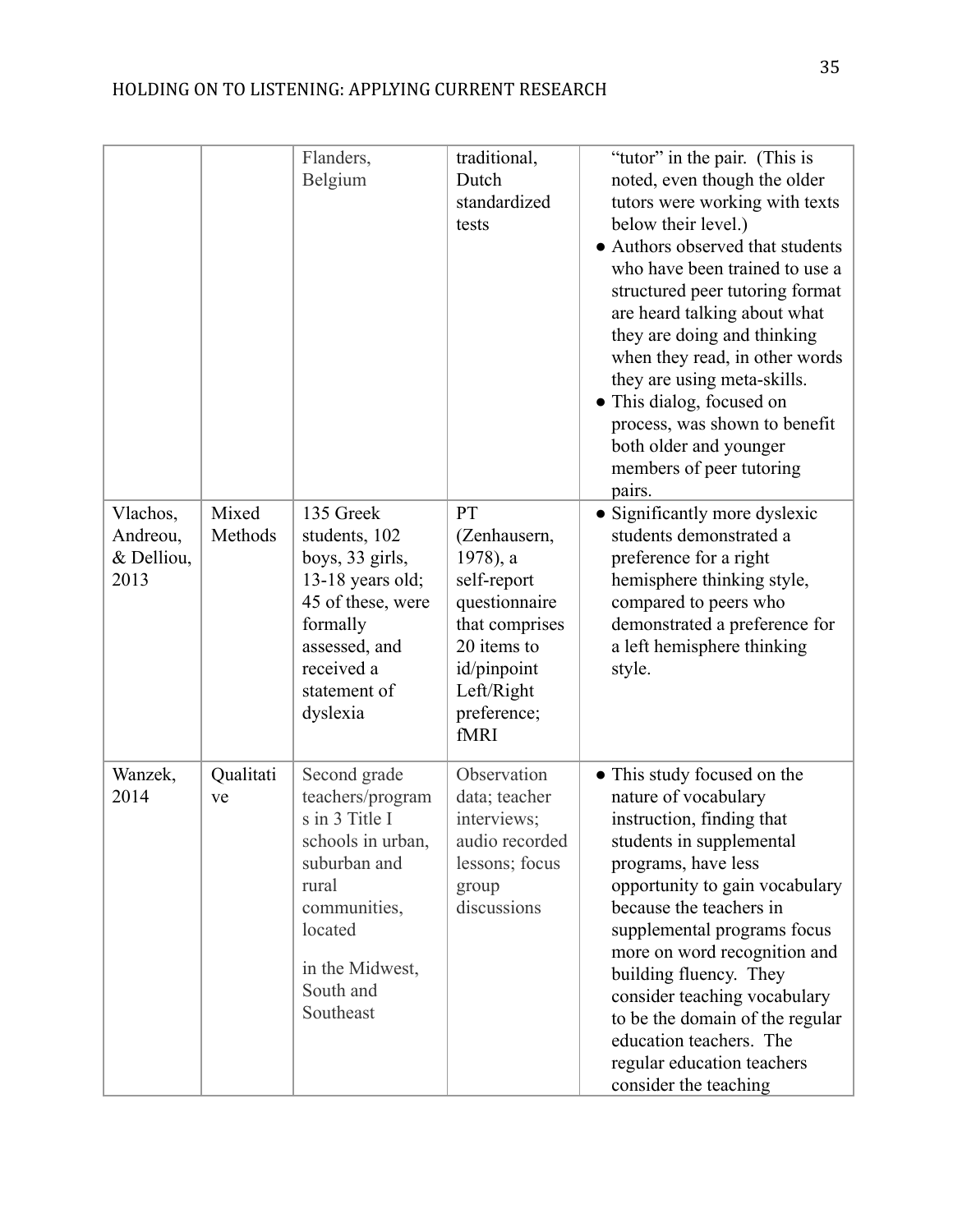|                                                         |                  |                                                                                                                                                                                                                                                   |                                                                                                                                                                                                                                                                                                                                                                          | vocabulary to be in their<br>domain as well.                                                                                                                                                                                                                                                                                                                                                                                                                                     |
|---------------------------------------------------------|------------------|---------------------------------------------------------------------------------------------------------------------------------------------------------------------------------------------------------------------------------------------------|--------------------------------------------------------------------------------------------------------------------------------------------------------------------------------------------------------------------------------------------------------------------------------------------------------------------------------------------------------------------------|----------------------------------------------------------------------------------------------------------------------------------------------------------------------------------------------------------------------------------------------------------------------------------------------------------------------------------------------------------------------------------------------------------------------------------------------------------------------------------|
| Wise,<br>Sevcik,<br>Morris,<br>Lovett,<br>Wolf,<br>2007 | Quantitat<br>ive | 279 students, 2nd<br>to 3rd grade from<br>Atlanta, Boston<br>and Toronto, met<br>research criteria<br>for reading<br>disability, (108)<br>girls, $171$ boys).<br>135 Black, 144<br>Caucasian                                                      | Measures of<br>pre-reading<br>skills, word<br>identification,<br>reading<br>comprehension<br>, and general<br>oral language<br>skills; Peabody<br>Picture<br>Vocabulary<br><b>Test-Revised</b><br>(PPVT-R;<br>Dunn & Dunn,<br>1981);<br>Wechsler<br>Intelligence<br>Scale for<br>Children-Third<br>Edition<br>(WISC-III;<br>Wechsler,<br>1991)<br>vocabulary<br>subtest. | • Findings aligned with the<br>suggestion that vocabulary<br>knowledge drives the<br>development of pre-reading<br>skills.<br>• Findings indicated receptive<br>and expressive language<br>involve distinct skill sets and<br>influence pre-reading skills in<br>distinct ways.<br>• Oral language skills correlated<br>to reading achievement.                                                                                                                                  |
| Wood,<br>Pillinger,<br>$\&$<br>Jackson,<br>2010         | Quantitat<br>ive | 80 children, from<br>a single primary<br>school, in the<br><b>UK, 40</b><br>five-year-olds and<br>40 six-year-olds,<br>20 of the 5 year<br>olds and 20 of the<br>6 year olds<br>comprised the<br>treatment "talking<br>books" group,<br>remaining | <b>British Picture</b><br>Vocabulary<br>Scales II<br>(BPVS II;<br>Dunn, Dunn,<br>Whetton, $&$<br>Burley, 1997);<br>Phonological<br>Assessment<br><b>Battery</b><br>(PhAB;<br>Frederickson,<br>Frith, $\&$<br>Reason, 1997);<br><b>Neale Analysis</b>                                                                                                                     | • Researchers observed different<br>interventions, (talking book -<br>computer based reading and<br>feedback/adult led reading and<br>feedback), benefit different<br>literary skills.<br>• The children in the talking<br>book group were observed<br>engaging in "bookbinding," a<br>term, taken from Guppy and<br>Hughes' (1999), referring to<br>silent watching and listening,<br>with minimal commenting,<br>while the computer or adult<br>reads. Children with little or |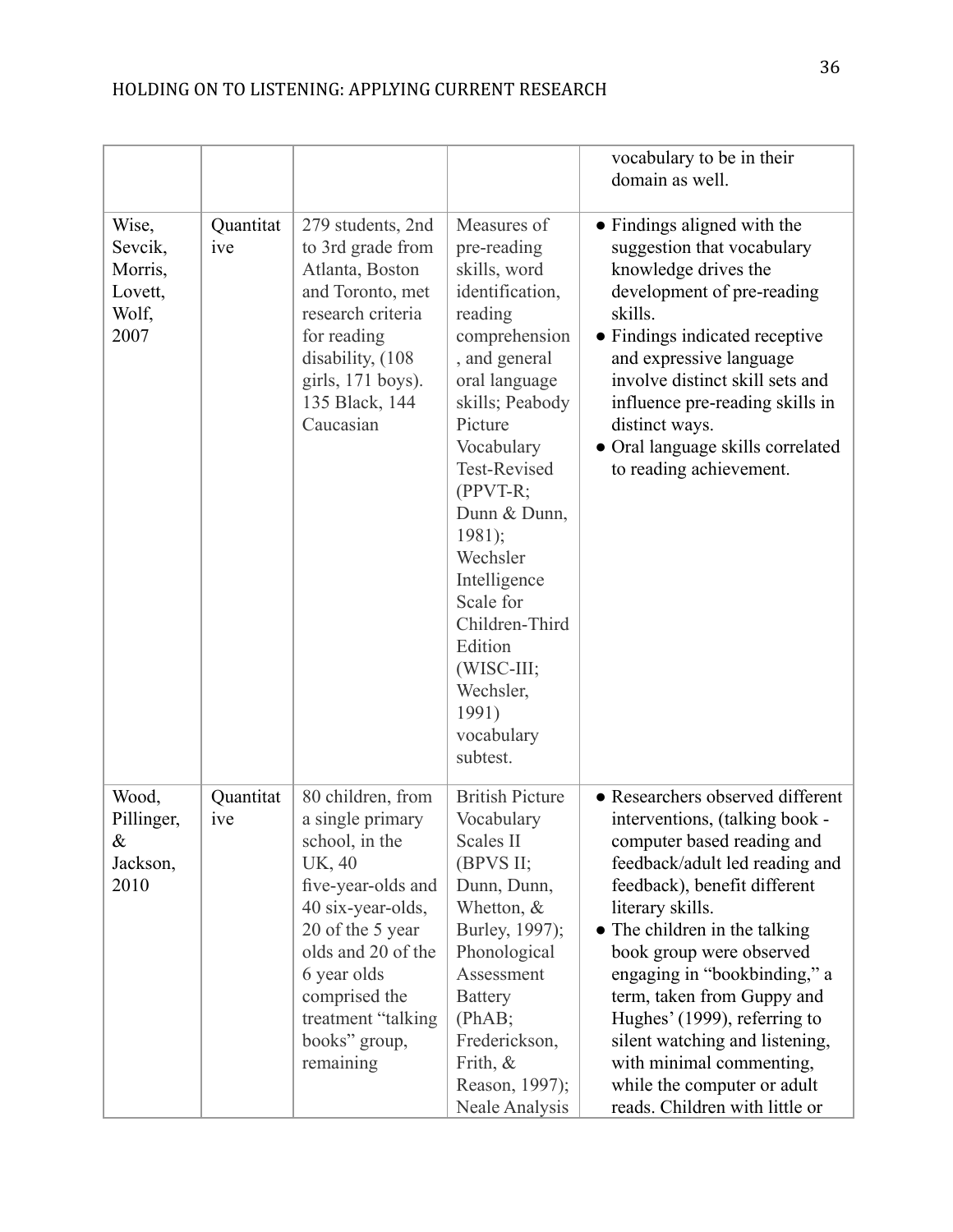|                                                                       |                  | children in the<br>control group                                                                                                                                                                                                                                                                                                                                              | of Reading<br>Ability:<br>Revised<br>(NARA II;<br>Neale, 1997)                                                                                                                                             | no experience with books are<br>introduced, in this way, to the<br>nature of stories, reading, and<br>text.<br>• The children in the adult led,<br>comparison group were<br>observed "chiming in" more<br>than in the talking book group.<br>• The children participating in<br>talking book group made<br>significantly better<br>improvements in phonological<br>awareness relative to the<br>children in the adult-led<br>sessions.<br>The children in the adult led<br>group utilized an interactional<br>style with the adult tutors and<br>made strategy adaptations.<br>This was not seen in the<br>computer based groups. |
|-----------------------------------------------------------------------|------------------|-------------------------------------------------------------------------------------------------------------------------------------------------------------------------------------------------------------------------------------------------------------------------------------------------------------------------------------------------------------------------------|------------------------------------------------------------------------------------------------------------------------------------------------------------------------------------------------------------|-----------------------------------------------------------------------------------------------------------------------------------------------------------------------------------------------------------------------------------------------------------------------------------------------------------------------------------------------------------------------------------------------------------------------------------------------------------------------------------------------------------------------------------------------------------------------------------------------------------------------------------|
| Yamada,<br>Stevens,<br>Dow,<br>Harn,<br>Chard, $&$<br>Neville<br>2011 | Quantitat<br>ive | 18 5 and 6 year<br>olds and 13<br>adults, from<br>Eugene, Oregon,<br>14 of the children<br>with useable data,<br>divided into 2<br>groups, "on<br>track" for reading<br>development<br>$(OT)$ , $&$ "at some<br>risk" $(AR)$ for<br>reading<br>difficulties, both<br>adults and<br>children were<br>healthy,<br>right-handed,<br>native English<br>speakers, with no<br>known | Parent<br>questionnaire;<br><b>Stanford-Binet</b><br>Non-verbal<br>fluid reasoning<br>and Verbal<br>knowledge;<br><b>DIBELS</b><br>Letter naming<br>fluency and<br>Initial sound<br>fluency tests;<br>fMRI | • Difference in "at risk" (AR)<br>and "on track" (OT) groups<br>became evident by the second<br>scan session. The first scan<br>took place at the beginning of<br>kindergarten. The second scan<br>took place at the end of the<br>first semester.<br>• The "at risk" students showed<br>recruitment of areas in the<br>right hemisphere. This was<br>not seen in the "on track"<br>group.<br>• Students in the "on track"<br>group showed a reduction in<br>the use of right hemisphere<br>areas.<br>• This study provides evidence<br>of the emergence of a left<br>hemisphere "reading network"                                |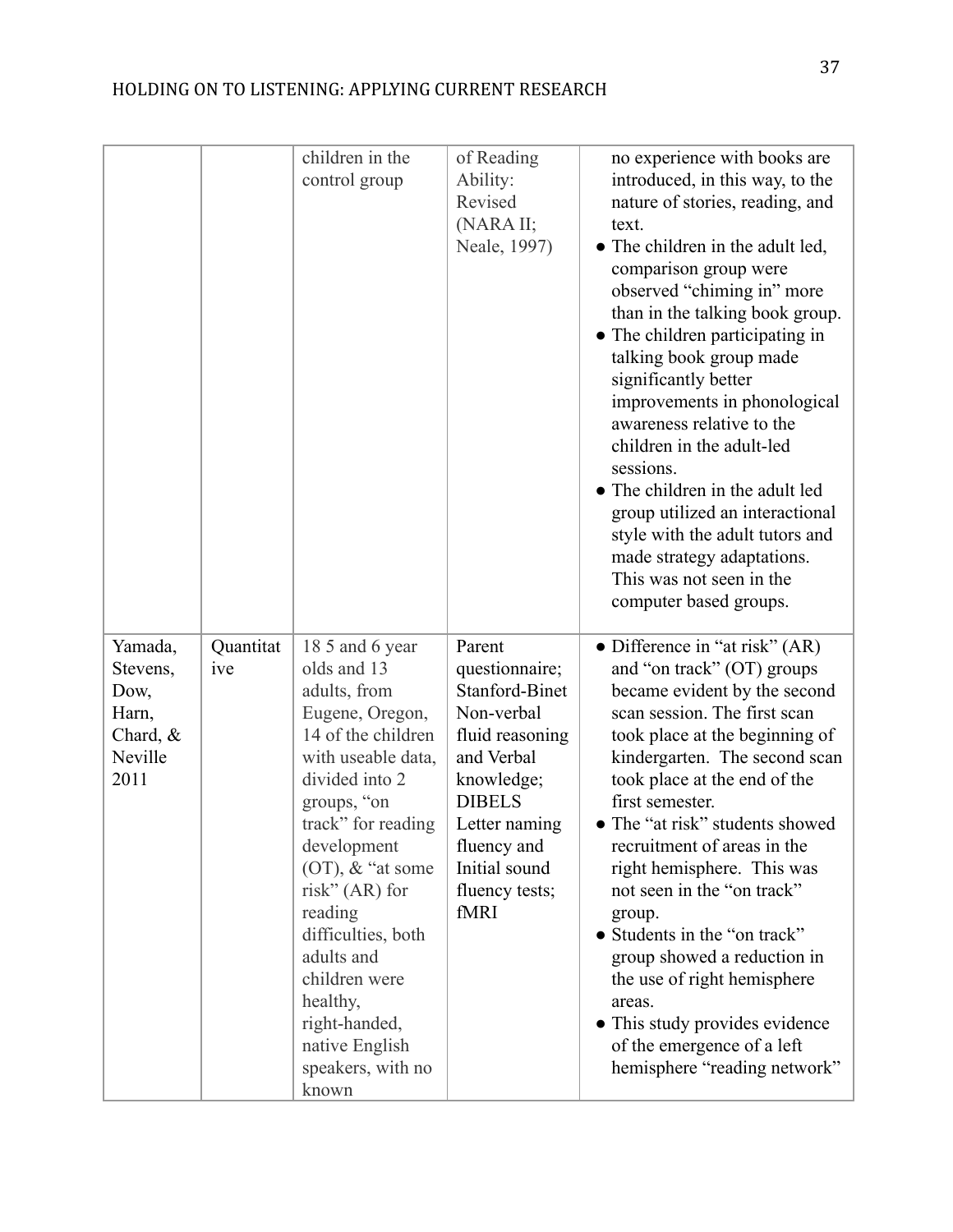| neurological<br>disorders<br>including ADHD. | in the first semester of<br>kindergarten.<br>• This study aligns with<br>previous studies finding<br>reduced activity in right<br>hemisphere regions,<br>homologous to the left<br>hemisphere reading network,<br>related to a higher level of<br>reading ability. |
|----------------------------------------------|--------------------------------------------------------------------------------------------------------------------------------------------------------------------------------------------------------------------------------------------------------------------|
|----------------------------------------------|--------------------------------------------------------------------------------------------------------------------------------------------------------------------------------------------------------------------------------------------------------------------|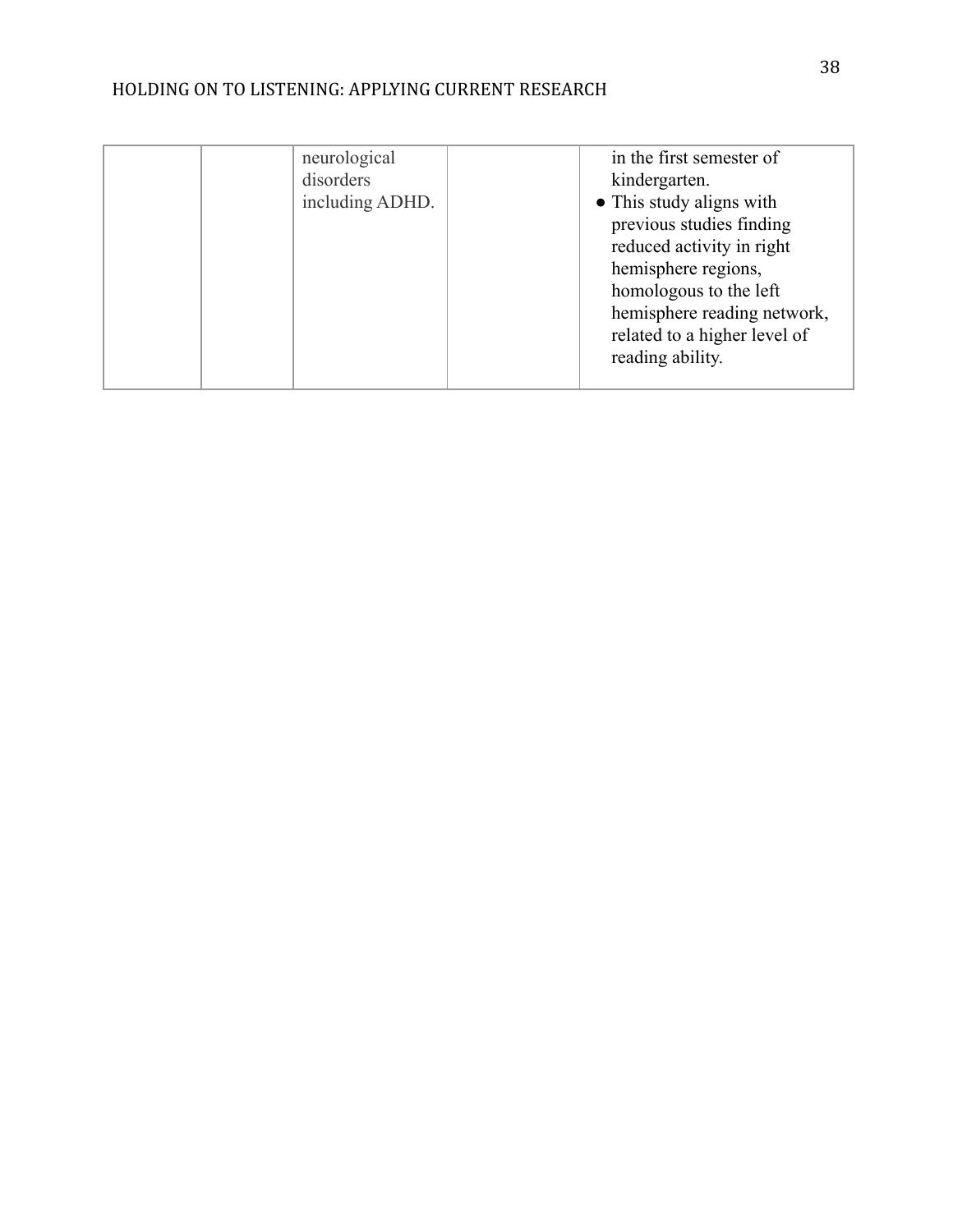#### *3.2.1. Research design*

Seventeen of the 29 studies (58.6%) used a quantitative research design (Aaron, Joshi, Gooden, & Bentum, 2008; Banai, Hornickel, Skoe, Nicol, Zecker, & Kraus, 2009; Boets, Wouters, van Wieringen, De Smedt, & Ghesquiere, 2008; Carlisle, & Felbinger, 1991; Conboy, & Mills, 2006; Fernald, & Marchman, 2012; Forgeard, Schlaug, Norton, Rosam, Iyengar, & Winner, 2008; Fuchs, & Fuchs, 2005; Lewandowski, Begeny, & Rogers, 2006; Lucas, & Gromko, 2007; Mills, Coffey-Corina, & Neville, 1997; Saine, Lerkkanen, Ahonen, Tolvanen, & Lyytinen, 2010; Steinbrink, Zimmer, Lachmann, Dirichs, & Kammer, 2014; Van Keer, 2004; Wise, Sevcik, Morris, Lovett, & Wolf, 2007; Wood, Pillinger, & Jackson, 2010; Yamada, Stevens, Dow, Harn, Chard, & Neville, 2011). Nine of the studies (31%) utilized a mixed methods research design (Crowe, 2005; Esteves, & Whitten, 2011; Hawkins, Musti-Rao, Hale, McGuire, & Hajlley, 2010; Jordan, Snow, & Porche, 2000; Karemaker, Pitchford, & O'Malley, 2010; Kovelman, Norton, Christodoulou, Gaab, Lieberman, Triantafyllou, Wolf, Whitfield-Gabrieli, & Gabrieli, 2011; Roy-Charland, Saint-Aubin, & Evans, 2007; Spörer, Brunstein, Kieschke, 2009; Vlachos, Andreou, & Delliou, 2013). Three of the studies (10.3%) used a qualitative research design (Ciampa, 2012; Morra, & Tracey, 2006; Wanzek, 2014). The study by Morra, & Tracey, (2006), was a qualitative case study.

#### *3.2.2. Participants and Data Sources*

The majority of the 29 research studies included in this meta-synthesis analyzed data from elementary school students. Eleven of the 29 studies (37.9%) analyzed data collected from beginning readers, at the kindergarten to second grade levels (Boets, Wouters, van Wieringen, De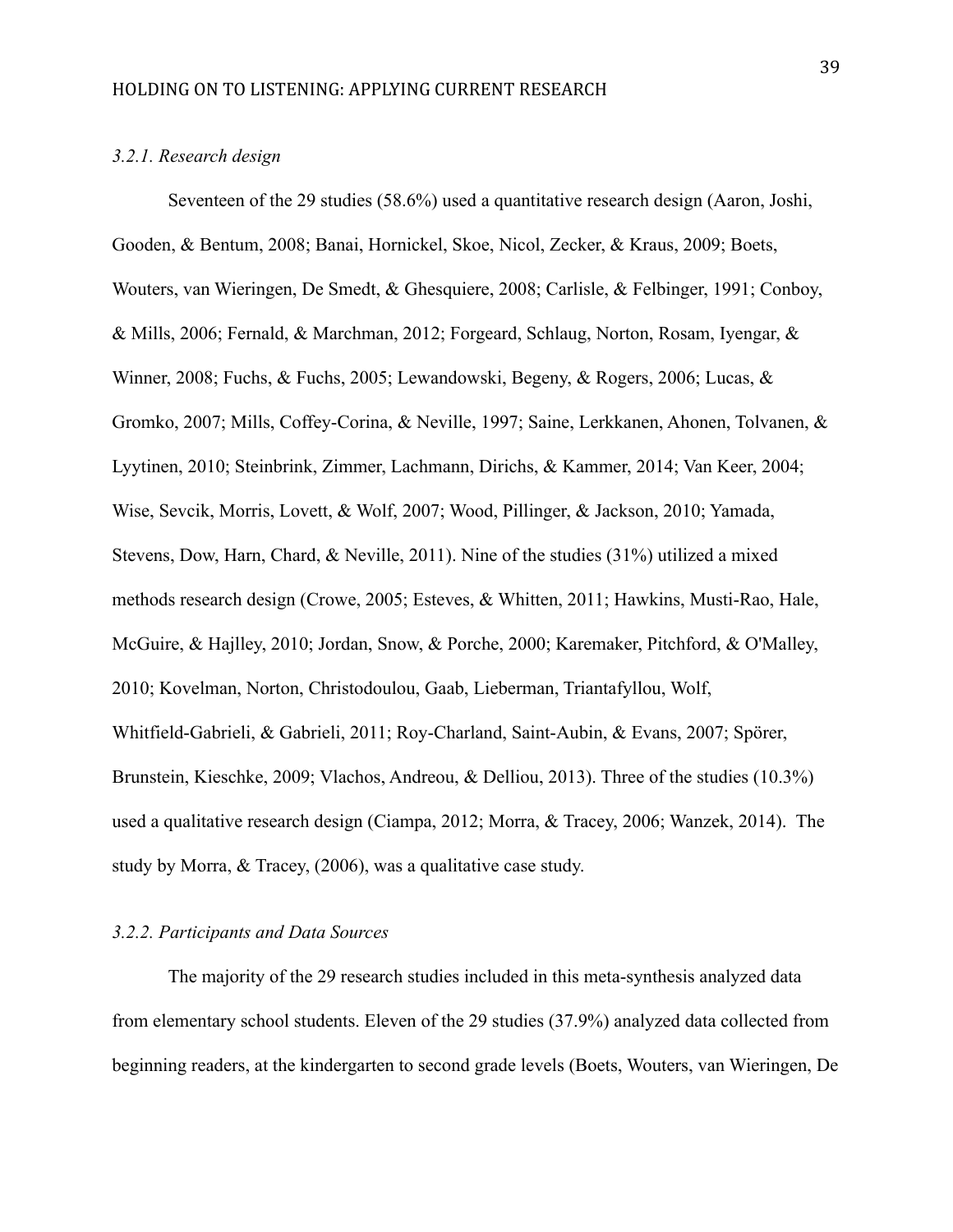Smedt, & Ghesquiere, 2008; Forgeard, Schlaug, Norton, Rosam, Iyengar, & Winner, 2008; Fuchs, & Fuchs, 2005; Jordan, Snow, & Porche, 2000; Karemaker, Pitchford, & O'Malley, 2010; Roy-Charland, Saint-Aubin, & Evans, 2007; Saine, Lerkkanen, Ahonen, Tolvanen, & Lyytinen, 2010; Steinbrink, Zimmer, Lachmann, Dirichs, & Kammer, 2014; Vlachos, Andreou, & Delliou, 2013; Wood, Pillinger, & Jackson, 2010; Yamada, Stevens, Dow, Harn, Chard, & Neville, 2011). Another 10 studies (34.4%) analyzed data from higher elementary grades, or all elementary grades (Aaron, Joshi, Gooden, & Bentum, 2008; Crowe, 2005; Esteves, & Whitten, 2011; Hawkins, Musti-Rao, Hale, McGuire, & Hajlley, 2010; Lewandowski, Begeny, & Rogers, 2006; Lucas, & Gromko, 2007; Morra, & Tracey, 2006; Spörer, Brunstein, Kieschke, 2009; Van Keer, 2004; Wise, Sevcik, Morris, Lovett, & Wolf, 2007). Three of the studies (10.3%) analyzed data from very young children, ages 13 to 22 months (Conboy, & Mills, 2006; Fernald, & Marchman, 2012; Mills, Coffey-Corina, & Neville, 1997). Three of the studies (10.3%) analyzed data from students whose ages spanned elementary and middle school grades, grades 1 to 9 (Banai, Hornickel, Skoe, Nicol, Carlisle, & Felbinger, 1991; Zecker, & Kraus, 2009; Kovelman, Norton, Christodoulou, Gaab, Lieberman, Triantafyllou, Wolf, Whitfield-Gabrieli, & Gabrieli, 2011). One study (3.4%) analyzed data from students in middle to high school grades (Ciampa, 2012). In addition to studies whose participants were children, one study (3.4%) analyzed data from teachers and programs (Wanzek, 2014).

The majority of the participants from the 29 research studies in this meta-synthesis were from North America. The participants in 20 of the 29 studies (69%) were from the United States and Canada (Aaron, Joshi, Gooden, & Bentum, 2008; Banai, Hornickel, Skoe, Nicol, Zecker, & Kraus, 2009; Carlisle, & Felbinger, 1991; Ciampa, 2012; Conboy, & Mills, 2006; Crowe, 2005;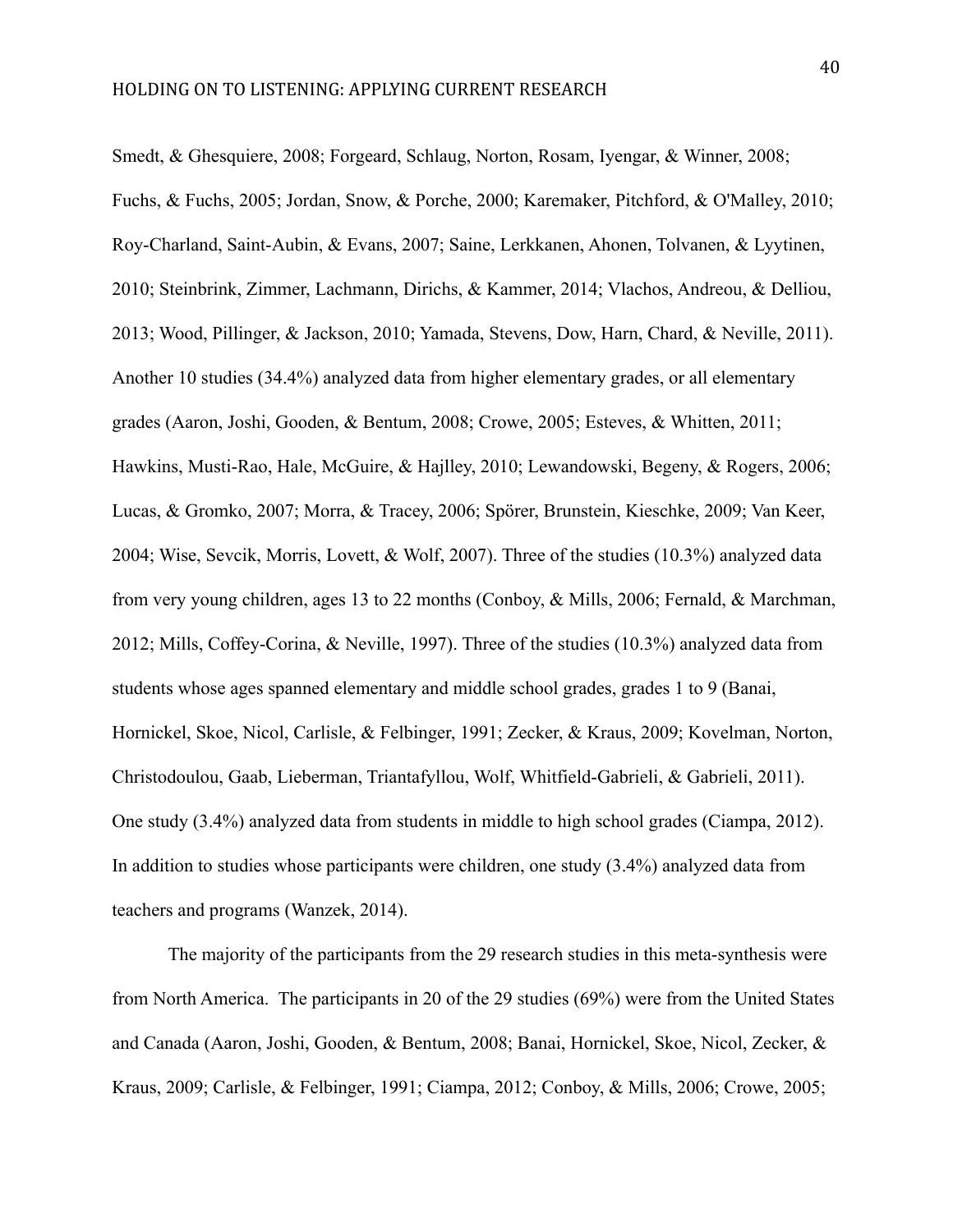Esteves, & Whitten, 2011; Fernald, & Marchman, 2012; Forgeard, Schlaug, Norton, Rosam, Iyengar, & Winner, 2008; Fuchs, & Fuchs, 2005; Hawkins, Musti-Rao, Hale, McGuire, & Hajlley, 2010; Jordan, Snow, & Porche, 2000; Kovelman, Norton, Christodoulou, Gaab, Lieberman, Triantafyllou, Wolf, Whitfield-Gabrieli, & Gabrieli, 2011; Lewandowski, Begeny, & Rogers, 2006; Lucas, & Gromko, 2007; Mills, Coffey-Corina, & Neville, 1997; Morra, & Tracey, 2006; Wanzek, 2014; Wise, Sevcik, Morris, Lovett, & Wolf, 2007; Yamada, Stevens, Dow, Harn, Chard, & Neville, 2011). The participants from 9 of the 29 studies (31%) were from European countries, Belgium, France, Finland, Germany, Greece and the United Kingdom (Boets, Wouters, van Wieringen, De Smedt, & Ghesquiere, 2008; Karemaker, Pitchford, & O'Malley, 2010; Roy-Charland, Saint-Aubin, & Evans, 2007; Saine, Lerkkanen, Ahonen, Tolvanen, & Lyytinen, 2010; Spörer, Brunstein, Kieschke, 2009; Steinbrink, Zimmer, Lachmann, Dirichs, & Kammer, 2014; Van Keer, 2004; Wood, Pillinger, & Jackson, 2010; Vlachos, Andreou, & Delliou, 2013).

Data sources used in the research studies for this meta-synthesis included standardized and content-based measures of abilities, neural and perceptual measures, and data drawn from surveys, observations and interviews. The majority of the studies used a combination of theses types of data. Standardized tests and content-based measures were the most frequently used type of data source. Twenty-five of the 29 studies (86.2%) used some form of standardized test or content based measure (Aaron, Joshi, Gooden, & Bentum, 2008; Banai, Hornickel, Skoe, Nicol, Zecker, & Kraus, 2009; Boets, Wouters, van Wieringen, De Smedt, & Ghesquiere, 2008; Carlisle, & Felbinger, 1991; Conboy, & Mills, 2006; Crowe, 2005; Esteves, & Whitten, 2011; Fernald, & Marchman, 2012; Forgeard, Schlaug, Norton, Rosam, Iyengar, & Winner, 2008;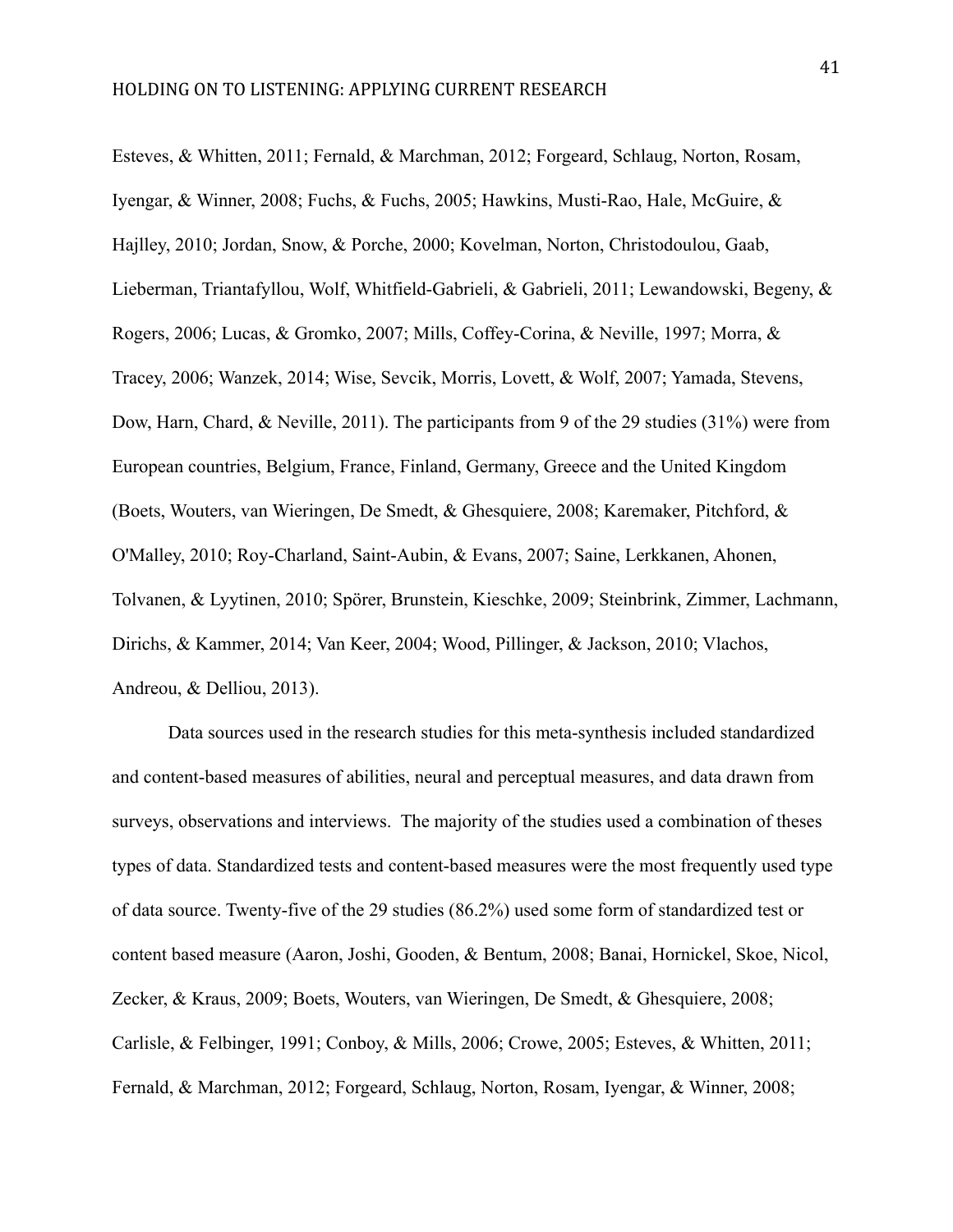Fuchs, & Fuchs, 2005; Hawkins, Musti-Rao, Hale, McGuire, & Hajlley, 2010; Jordan, Snow, & Porche, 2000; Karemaker, Pitchford, & O'Malley, 2010; Kovelman, Norton, Christodoulou, Gaab, Lieberman, Triantafyllou, Wolf, Whitfield-Gabrieli, & Gabrieli, 2011; Lewandowski, Begeny, & Rogers, 2006; Lucas, & Gromko, 2007; Morra, & Tracey, 2006; Roy-Charland, Saint-Aubin, & Evans, 2007; Saine, Lerkkanen, Ahonen, Tolvanen, & Lyytinen, 2010; Spörer, Brunstein, Kieschke, 2009; Spörer, Brunstein, Kieschke, 2009; Steinbrink, Zimmer, Lachmann, Dirichs, & Kammer, 2014; Van Keer, 2004; Wise, Sevcik, Morris, Lovett, & Wolf, 2007; Wood, Pillinger, & Jackson, 2010; Yamada, Stevens, Dow, Harn, Chard, & Neville, 2011). Nineteen of the studies (65.5%) used surveys, observations or interviews (Ciampa, 2012; Saine, Lerkkanen, Ahonen, Tolvanen, & Lyytinen, 2010; Conboy, & Mills, 2006; Esteves, & Whitten, 2011; Fernald, & Marchman, 2012; Forgeard, Schlaug, Norton, Rosam, Iyengar, & Winner, 2008; Fuchs, & Fuchs, 2005; Hawkins, Musti-Rao, Hale, McGuire, & Hajlley, 2010; Jordan, Snow, & Porche, 2000; Karemaker, Pitchford, & O'Malley, 2010; Kovelman, Norton, Christodoulou, Gaab, Lieberman, Triantafyllou, Wolf, Whitfield-Gabrieli, & Gabrieli, 2011; Mills, Coffey-Corina, & Neville, 1997; Morra, & Tracey, 2006; Roy-Charland, Saint-Aubin, & Evans, 2007; Spörer, Brunstein, Kieschke, 2009; Spörer, Brunstein, Kieschke, 2009; Van Keer, 2004; Vlachos, Andreou, & Delliou, 2013; Wanzek, 2014; Yamada, Stevens, Dow, Harn, Chard, & Neville, 2011). Eleven of the studies (37.9%) used neural or perceptual measures (Banai, Hornickel, Skoe, Nicol, Zecker, & Kraus, 2009; Boets, Wouters, van Wieringen, De Smedt, & Ghesquiere, 2008; Ciampa, 2012; Conboy, & Mills, 2006; Crowe, 2005; Forgeard, Schlaug, Norton, Rosam, Iyengar, & Winner, 2008; Kovelman, Norton, Christodoulou, Gaab, Lieberman, Triantafyllou, Wolf, Whitfield-Gabrieli, & Gabrieli, 2011; Mills, Coffey-Corina, & Neville,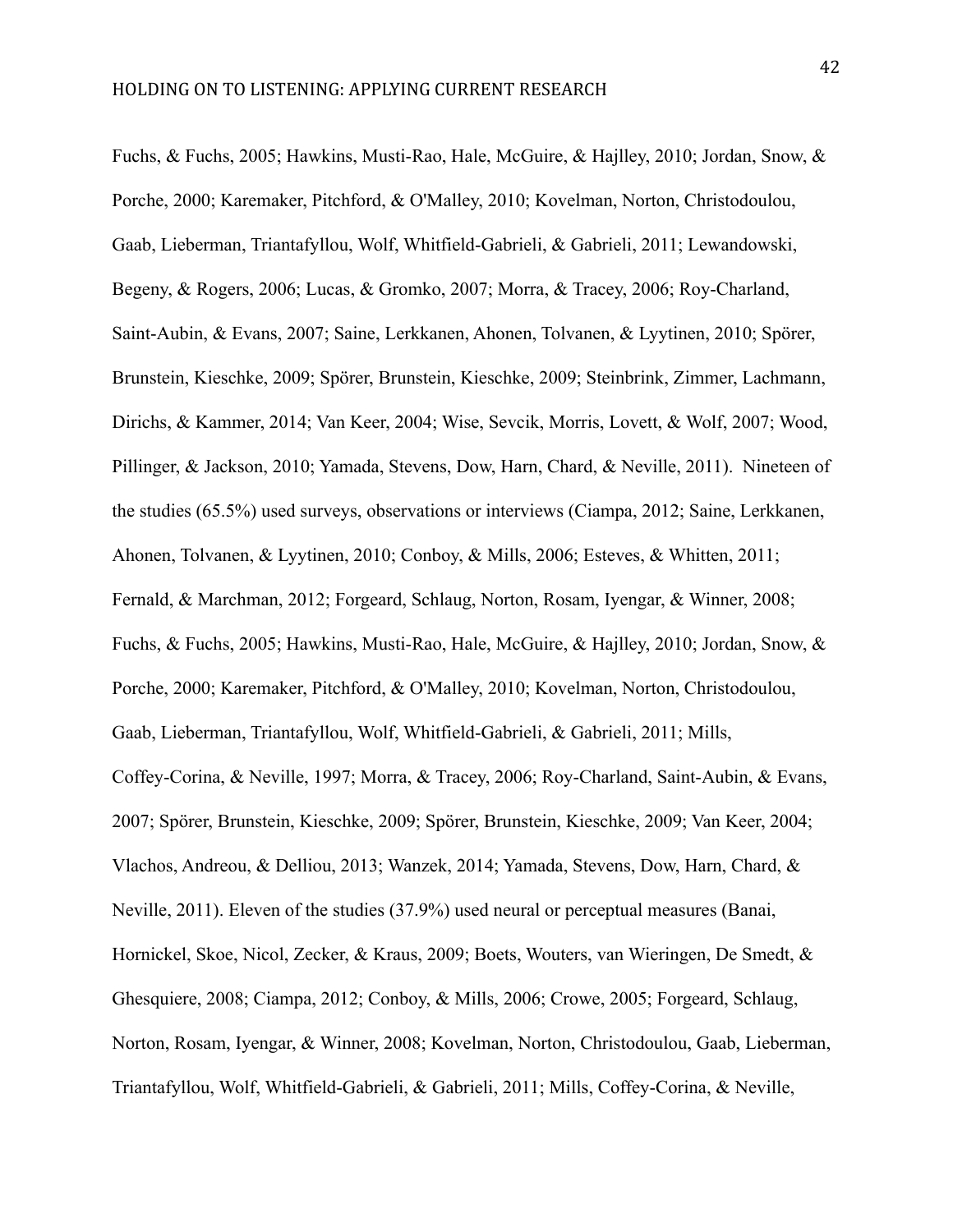1997; Roy-Charland, Saint-Aubin, & Evans, 2007; Steinbrink, Zimmer, Lachmann, Dirichs, & Kammer, 2014; Yamada, Stevens, Dow, Harn, Chard, & Neville, 2011).

## *3.2.3. Findings of the studies*

The findings of the 29 research studies included in this meta-synthesis can be summarized as follows.

1.Educational neuroscience has brought insight to the development of language abilities, in particular, reading skills. Research has revealed language related neural changes and researchers have been able to distinguish typical development from atypical development.

2. Neuroscientists have established significant correlations between sensory and pre-reading skills. Speed and accuracy of auditory and visual processing in preschoolers, has been shown to predict pre-reading skills. Auditory sensitivity is related to later reading abilities. Aural abilities and deficits, including musical pattern discrimination, correlate with phonemic awareness.

3. The brain is responsive to environmental factors. Language experiences, which occur in the home, and social experiences in the classroom, have a significant impact on learning. The experiences and knowledge, with which children enter kindergarten, are vastly different.

4. Educational research supports the importance of aural experiences in the classroom. Skilled educators, also realize that experience and relationship significantly influence learning, and incorporate practices, which utilize aural strategies and relational learning.

*3.3. Emergent themes*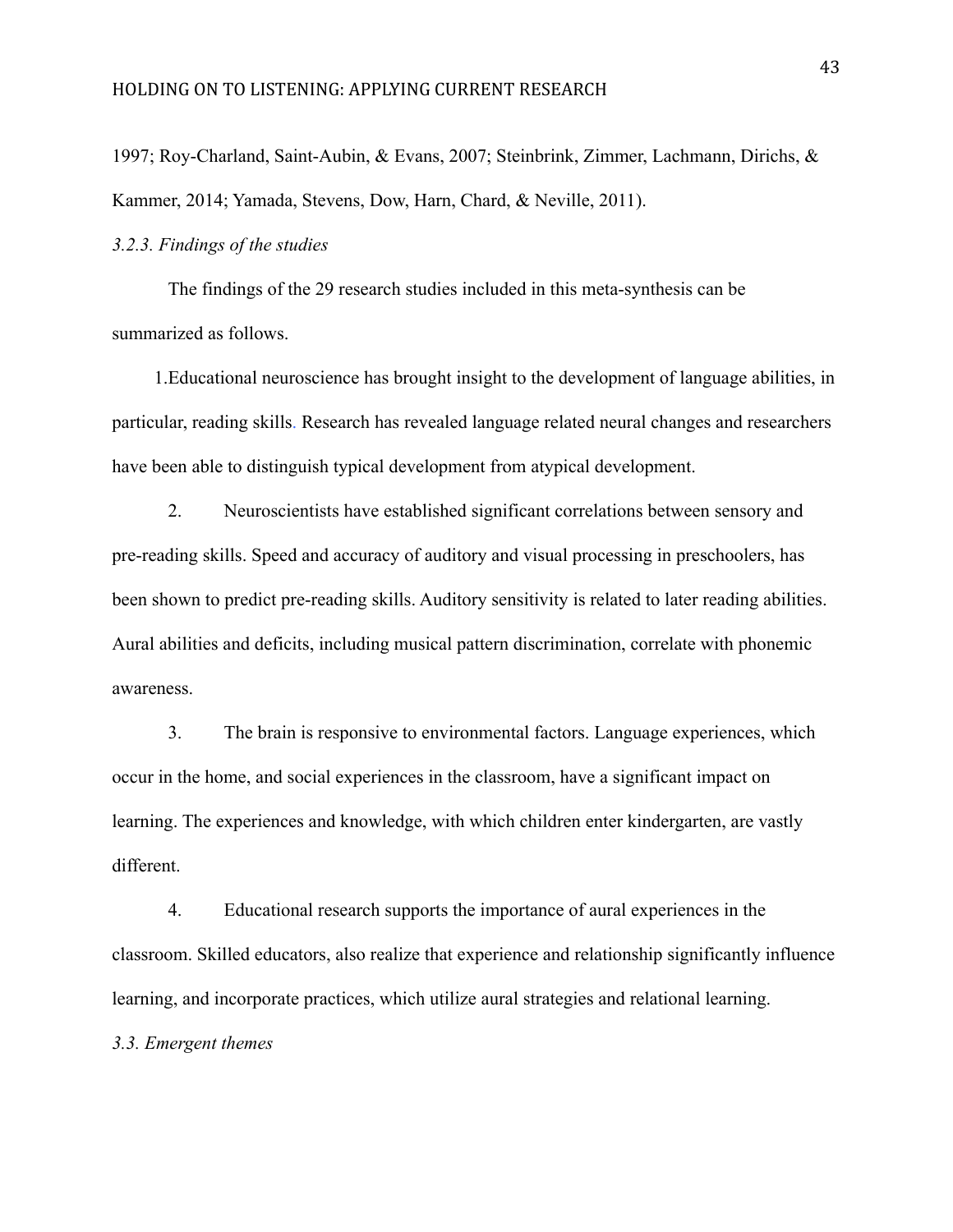Seven themes emerged from my analysis of the 48 articles included in this meta-

synthesis. These emergent themes, or theme clusters, include: (a) the development, or lack of development of a left hemisphere "reading network"; (b) links between sensory and literacy skills; (c) correlations between language and musical abilities; (d) environmental factors impacting language and literacy; (e) vocabulary acquisition; (f) aural and oral strategies, or strategies involving listening and speaking; and (g) computer aided instruction. These seven theme clusters and their formulated meanings are represented in Table 3.

## **Table 3**

| <b>Theme Clusters</b>                                                                                      | <b>Formulated Meanings</b>                                                                                                                                                                                                                                                                                                                                                                                                                                                                                                                                                                                                                                                                                                                                                                                                                                                                                                                             |
|------------------------------------------------------------------------------------------------------------|--------------------------------------------------------------------------------------------------------------------------------------------------------------------------------------------------------------------------------------------------------------------------------------------------------------------------------------------------------------------------------------------------------------------------------------------------------------------------------------------------------------------------------------------------------------------------------------------------------------------------------------------------------------------------------------------------------------------------------------------------------------------------------------------------------------------------------------------------------------------------------------------------------------------------------------------------------|
| <b>The Development</b><br>or Lack of<br>Development of a<br><b>Left Hemisphere</b><br>"Reading<br>Network" | • A variety of non-invasive, brain scan techniques have multiplied the<br>information available regarding how learning, and reading in particular<br>takes place in the brain.<br>• By the age of 1 babies begin to adapt to the language or languages<br>which they experience. They become more attentive to distinctions that<br>occur in their own language and less attentive to patterns and sounds<br>that are characteristic of other languages.<br>• The emergence of a language system occurs between 13 and 20 months.<br>This language system, sometimes referred to as a "reading network"<br>represents typical development.<br>• Neuroscience suggests that there is a critical period in language<br>development during which the brain is building key structures.<br>• A rapid increase in vocabulary size coincides with the emerging<br>language system.<br>• Research involving babies who experience bi-lingual environments has |
|                                                                                                            | shown that bilingual learning environments have a unique influence on<br>neural patterns.                                                                                                                                                                                                                                                                                                                                                                                                                                                                                                                                                                                                                                                                                                                                                                                                                                                              |
|                                                                                                            | • For babies living in bi-lingual environments, scientists observed greater<br>activity in the left hemisphere when babies were presented with known<br>words from the dominant language, whereas known words from the<br>non-dominant language did not specifically activate left hemisphere<br>regions.                                                                                                                                                                                                                                                                                                                                                                                                                                                                                                                                                                                                                                              |
|                                                                                                            | • Response times differ for known words from the dominant and<br>non-dominant languages for babies living in bi-lingual environments.                                                                                                                                                                                                                                                                                                                                                                                                                                                                                                                                                                                                                                                                                                                                                                                                                  |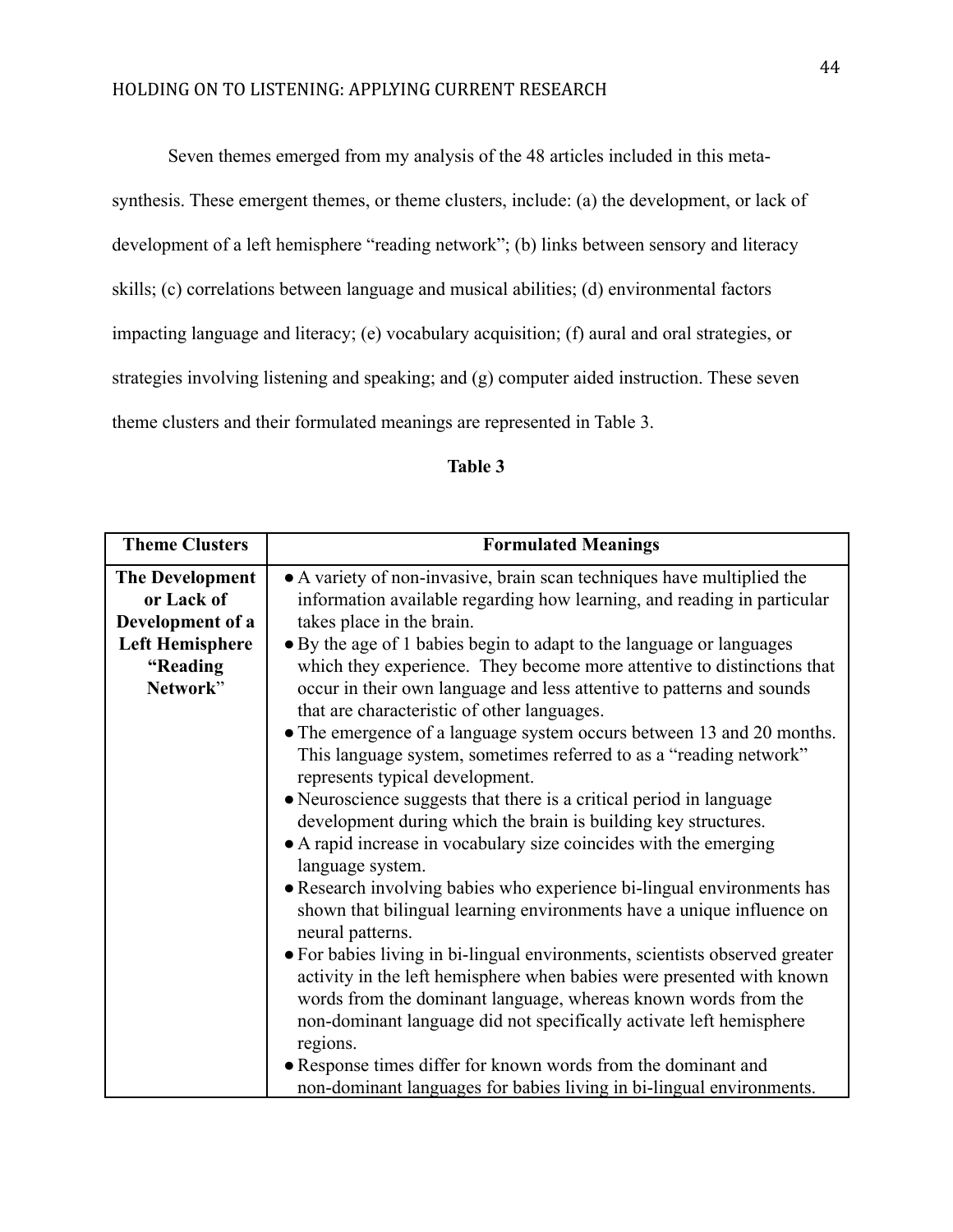|                                                                      | • Scientists have observed the dorsolateral prefrontal cortex, or DLPFC,<br>is accessed for tasks involving phonemic awareness, such as rhyme or<br>match and contrast tasks.<br>• Brain research has shown reduced activation in the right hemisphere as<br>"typically developing" readers progress.<br>• Certain children do not develop typical left hemisphere specialization<br>for reading related tasks. These children appear to develop alternative<br>pathways and access right hemisphere structures for reading related<br>tasks.<br>• Dyslexic individuals do not utilize the specialized left hemisphere,<br>language system as typically developing readers do. Instead, dyslexic<br>individuals tend to rely on the right posterior cortex to process<br>phonological information.<br>• Dyslexic individuals respond to print in the same way they respond to<br>ordinary shapes.<br>• These differences in the patterns observed in typically developing<br>readers and children "at risk" for reading difficulties begin to appear by<br>the end of the first semester of Kindergarten.                                                       |
|----------------------------------------------------------------------|-----------------------------------------------------------------------------------------------------------------------------------------------------------------------------------------------------------------------------------------------------------------------------------------------------------------------------------------------------------------------------------------------------------------------------------------------------------------------------------------------------------------------------------------------------------------------------------------------------------------------------------------------------------------------------------------------------------------------------------------------------------------------------------------------------------------------------------------------------------------------------------------------------------------------------------------------------------------------------------------------------------------------------------------------------------------------------------------------------------------------------------------------------------------|
| <b>Links Between</b><br><b>Sensory and</b><br><b>Literacy Skills</b> | · Observations and measurements regarding processing speed,<br>comparisons within individuals over time, and across groups of<br>individuals allow neuroscientists to make predictions regarding ability<br>and performance.<br>• Research reveals a correlation between sub-cortical auditory processing<br>and reading.<br>• Rapid temporal processing is correlated, perhaps causally, with higher<br>levels of reading ability.<br>• Children who demonstrate low skills in phonemic awareness and rapid<br>naming have difficulty with the short-term ability to store sounds and<br>words for later retrieval.<br>• Dynamic auditory and visual sensitivities are related to different aspects<br>of literacy.<br>• Processing speed impacts emergent literacy. Children identified as<br>"late-talkers" who had faster processing speed also showed a steeper<br>learning trajectories and were able to make significant gains on their<br>typically developing peers.<br>• Preschool measures of auditory and visual temporal order judgments<br>correlate to first grade reading achievement.<br>• Sensory problems usually precede literacy problems. |
| <b>Correlations</b><br>between                                       | • Oral skills are related to reading achievement.<br>• Aural skills, the ability to distinguish sounds, are central to music<br>ability as well as language.                                                                                                                                                                                                                                                                                                                                                                                                                                                                                                                                                                                                                                                                                                                                                                                                                                                                                                                                                                                                    |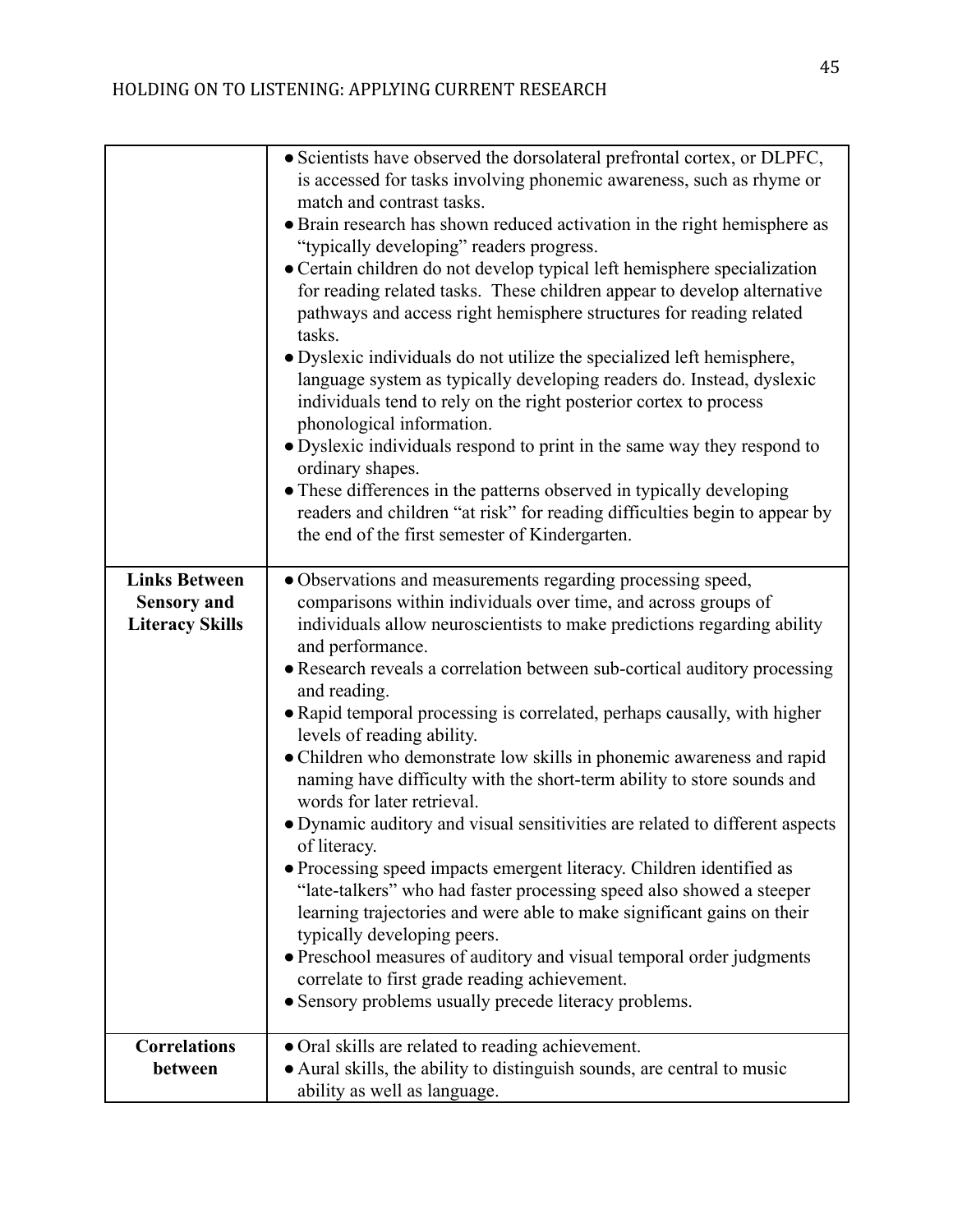| Language and<br><b>Musical Abilities</b>                                                                                    | • There is a correlation between musical pattern discrimination and the<br>ability to segment phonemes.<br>• It has been shown that music training enhances phonemic awareness<br>and impacts reading.<br>· Beginning readers must re-code from print to sound.<br>• Novice readers access cortical structures involved in spoken language<br>when first engaging with print. As individuals become more skilled<br>readers these patterns change.                                                                                                                                                                                                                                                                                                                        |
|-----------------------------------------------------------------------------------------------------------------------------|---------------------------------------------------------------------------------------------------------------------------------------------------------------------------------------------------------------------------------------------------------------------------------------------------------------------------------------------------------------------------------------------------------------------------------------------------------------------------------------------------------------------------------------------------------------------------------------------------------------------------------------------------------------------------------------------------------------------------------------------------------------------------|
| <b>Environmental</b><br><b>Factors</b><br>Impacting<br>Language and<br>Literacy                                             | • Neuroscience reveals a substantial impact experience has upon language<br>development.<br>• Exposer to rich dialogue in the home highly impacts reading<br>development.<br>• Conversation directed to children impacts their processing skills and<br>comprehension.<br>• The practice of reading to children is highly correlated with literacy.<br>• Reading aloud to children is most beneficial to literacy when it is<br>accompanied by discussions, which encourage reflection.<br>• The nature of the learning environment; the interest level generated, and<br>the opportunity to participate and engage, impacts learning.<br>• Social learning, the opportunity to engage in dialog with peers,<br>contributes intrinsic motivation to learning experiences. |
| <b>Vocabulary</b><br><b>Acquisition</b>                                                                                     | • Experience impacts vocabulary.<br>• Exposure to complex vocabulary impacts the rate and development of<br>vocabulary acquisition.<br>• Expressive and receptive vocabulary knowledge influence pre-reading<br>skills.<br>• There is a correlation between the amount and quality of talk a mother<br>directs to her child and the size of the child's vocabulary. This has also<br>been observed among orphans if there is consistent one-to-one<br>conversation with a concerned care taker.<br>• There is a great amount of diversity in the vocabulary sizes of children<br>entering kindergarten.<br>• Limited vocabulary often coincides with low-comprehension.                                                                                                   |
| <b>Aural and Oral</b><br>Strategies, or<br><b>Strategies</b><br><b>Involving</b><br><b>Listening and</b><br><b>Speaking</b> | • Listening comprehension is highly correlated with reading<br>comprehension.<br>• For most students, listening comprehension is more advanced than<br>reading comprehension, until middle school.<br>• Listening to a fluent example, including digital examples, helps a child<br>develop fluency and promotes comprehension.<br>• Listening to literature introduces imbedded vocabulary.                                                                                                                                                                                                                                                                                                                                                                              |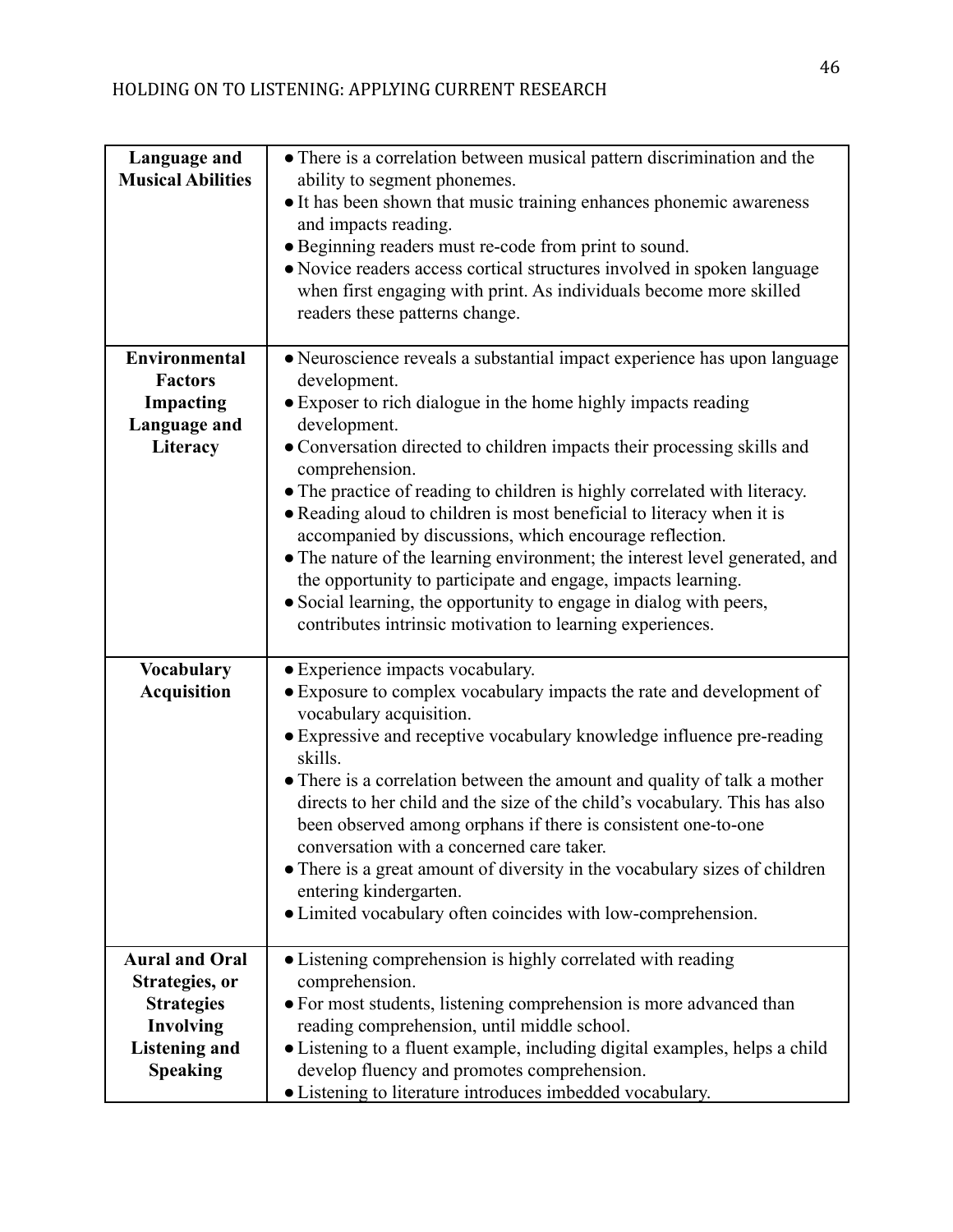|                       | • Best practices incorporate phonemic awareness with meaning based<br>instruction.<br>• Dialogue and interaction are central aspects of learning.<br>• One-to-one tutoring, by a trained professional has been shown to be the<br>most beneficial means of intervention.<br>• Gains are maintained when tutoring is followed up in whole class<br>activities.<br>• Social interaction, including thoughtful dialogue with peers promotes<br>learning.<br>• Students benefit from opportunities to lead in cooperative groups and<br>pairs.<br>• Cooperative groups and pairs provide students an opportunity to talk<br>about meta-skills they use when reading. |
|-----------------------|------------------------------------------------------------------------------------------------------------------------------------------------------------------------------------------------------------------------------------------------------------------------------------------------------------------------------------------------------------------------------------------------------------------------------------------------------------------------------------------------------------------------------------------------------------------------------------------------------------------------------------------------------------------|
|                       |                                                                                                                                                                                                                                                                                                                                                                                                                                                                                                                                                                                                                                                                  |
| <b>Computer Aided</b> | • Students benefit from computer assisted instruction, in a variety of                                                                                                                                                                                                                                                                                                                                                                                                                                                                                                                                                                                           |
| <b>Instruction</b>    | formats and devices, for a variety of purposes.                                                                                                                                                                                                                                                                                                                                                                                                                                                                                                                                                                                                                  |
|                       | • Multi-media learning experiences, which simultaneously access more<br>than one modality, and in particular visual and auditory, have been<br>shown to promote learning.<br>• Researchers have observed struggling readers frequently accessing and<br>benefiting from features of assistive technology which provide the<br>opportunity for children to see and hear words and text simultaneously.<br>• There are conflicting opinions about the impact of computer-assisted<br>instruction.                                                                                                                                                                  |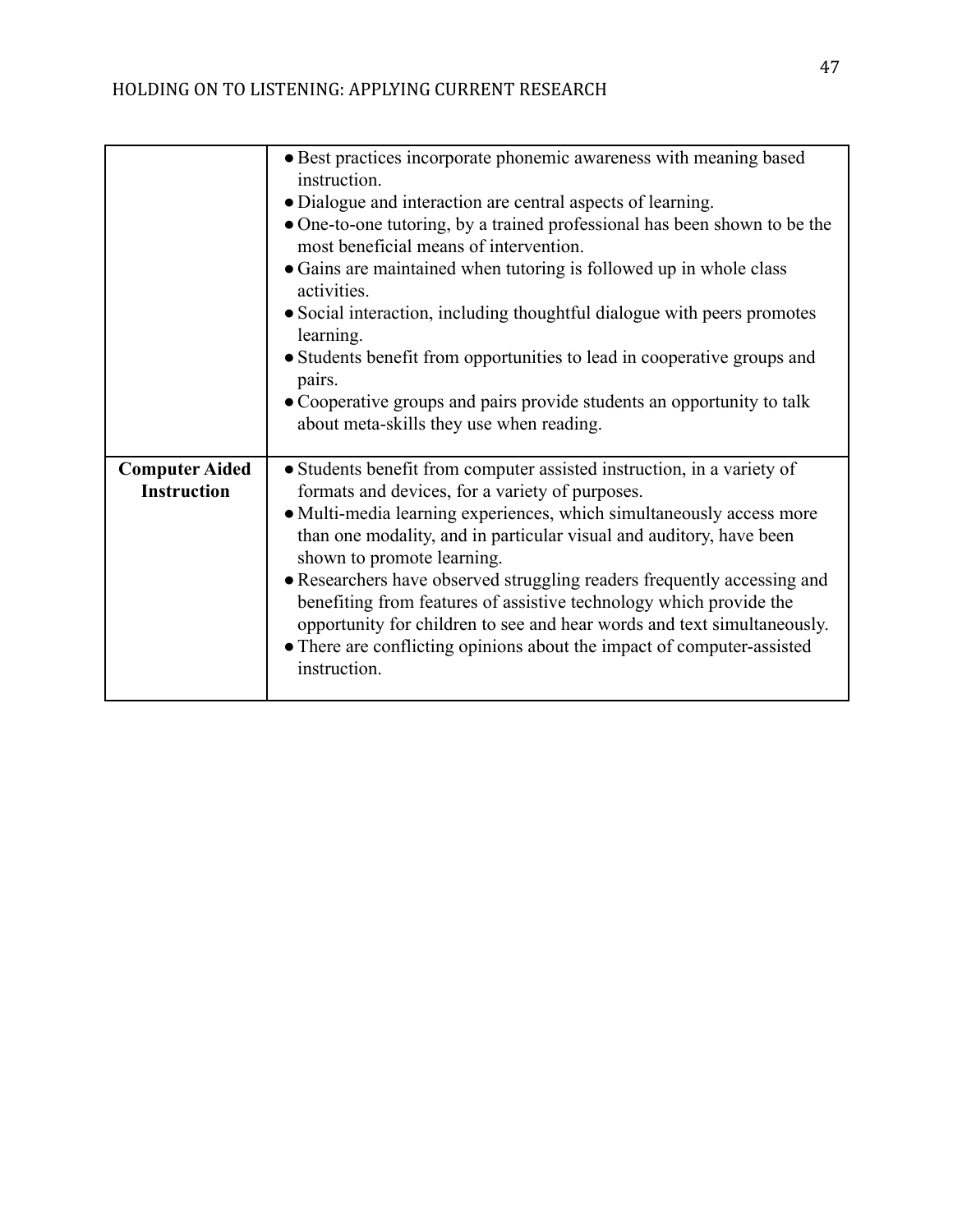#### **4. Discussion**

In this section, I summarized the major themes that emerged from my analysis of the 48 articles included in this meta-synthesis. I then connected these emergent themes to my teaching practice, and to my personal and professional experiences as a special education teacher.

## *4.1. The development or lack of development of a left hemisphere reading network*

Over the last 20 years there have been advances in the field of neuroscience, which have contributed greatly to our knowledge of brain functions related to language and literacy. We know that the growth, taking place in infants' and young children's brains, is unlike any other time in their lives. Because of non-invasive methods of examining language processing, in infants and children, such as ERPs, event-related potentials, which track electrical activity, or NIRs, near-infrared spectroscopy, which uses light to measure concentration of blood to indicate neural activity, windows into the brain have been opened and we are able to make significant observations, (Mills, et al., 1997).

An early twentieth century theory regarding reading development, proposed by William S. Gray, in 1925, identified "reading readiness," as the beginning stage in reading, (Indrisano, & Chall, 1995, p. 65). Reading readiness was considered to be the point at which a child, was ready and moved from being a non-reader to being a reader. In 1947 Arthur I. Gates added "Pre-reading" as the first stage, however, we did not have an understanding of the neurological activity taking place in the brains of infants; building structures, organizing, connecting, and specializing in language skills. Now, because of current methods in neurology, we know that by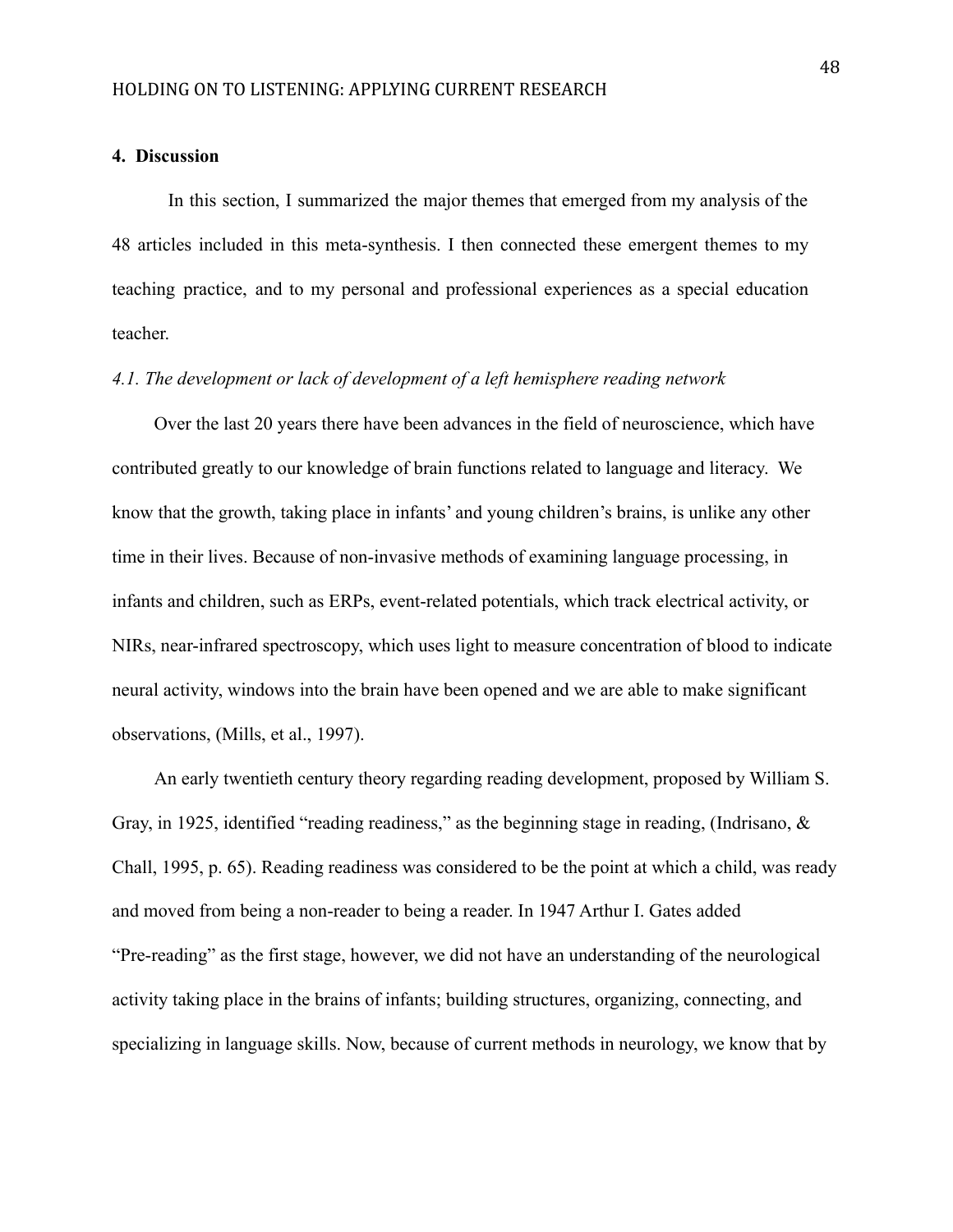the time a baby is one year old they have begun to adapt to the language, or languages, to which they are exposed, (Mills, et al., 1997). They have ceased to take note of all possible sounds, voiced in all the world's languages, and have begun to hear the subtle distinctions in the languages which they hear spoken each day. Preparations for pre-reading skills have begun to develop.

Neuroscientists refer to a "critical period" in language development, during which the brain is building key structures. Between 13 and 20 months, coinciding with a rapid increase in vocabulary, (Neville, & Mills, 1997), a language system begins to emerge. When presented with known words, prior to this time period, children respond with generalized brain activity, throughout both hemispheres of the brain, in frontal, temporal, parietal, and occipital regions. After 13 months of age, typically developing children, when presented with known words begin to elicit responses which are limited to the temporal and parietal regions in the left hemisphere. Similar studies, with children from bi-lingual homes, have established reason to believe that it is experience, the rapidly multiplying number of words a child knows and understands, that drives and shapes the development of this left hemisphere language system, (Conboy, & Mills, 2006). Conboy, and Mills, studying the brains of children just over 1 year old, being brought up in bi-lingual homes, found that the dominant language, the language the child hears more of, and knows more words in, is the language which elicits activity in the emerging, left hemisphere, language center. The non-dominant language continues to elicit activity in a more generalized pattern, across both hemispheres. It is as if the brain, experiencing a flood of vocabulary acquisition, happening at 18 to 30 months, gets busy problem solving, and creates the needed organization to accommodate the new vocabulary.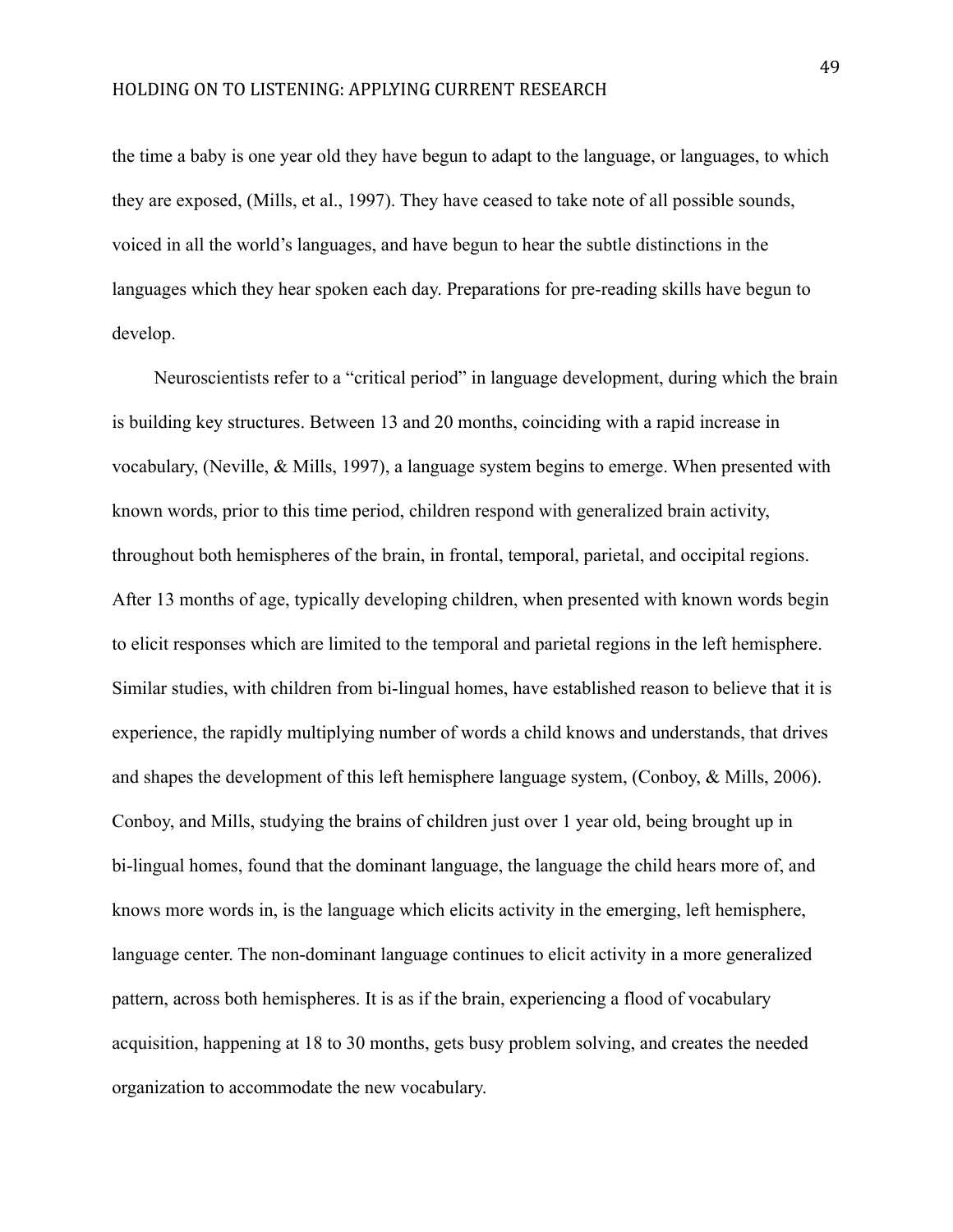Typically developing readers show reduced activation in the right hemisphere for language tasks. Scientists have observed the left dorsolateral prefrontal cortex, or left DLPFC, is accessed for tasks involving phonemic awareness, such as rhyme or match and contrast tasks, (Kovelman, et al., 2011). These typical patterns of development are not present in children who are described as dyslexic, a term, which is commonly used to describe individuals who experience difficulty reading. Some children do not develop typical left hemisphere specialization for reading related tasks, (Vlachos, et al., 2013). These children appear to develop alternative pathways and access right hemisphere structures for reading related tasks. Some refer to these alternative pathways as compensatory, (Vlachos, et al., 2013; Wood, et al., 2010). Rather than using the specialized left hemisphere reading network, dyslexic individuals respond to print in the same way they respond to pictorial symbols, relying on right hemisphere regions, (Blomert, 2011). Differences in the patterns observed in typically developing readers and children, at risk for reading difficulties, begin to appear by the end of the first semester of kindergarten, (Yamada, et al., 2011). Timing of developing patterns and neural changes, coinciding with an increase in lexical experience, is similar to the 13 to 20 month-old initial organization of a language center. As the brain encounters more vocabulary it begins to organize, and when in kindergarten, the brain is presented with a large amount of reading related experiences, the brain responds by increasing the specialization for reading tasks in the left hemisphere.

#### *4.2 Links between sensory and literacy skills*

Research reveals a "significant link between reading (a cortical process) and subcortical auditory function," (Banai, et al., 2009, p. 2705). Rapid speed and accuracy of sensory processing, highly correlate with reading ability, (Boets, et al., 2008, Steinbrink, et al, 2014).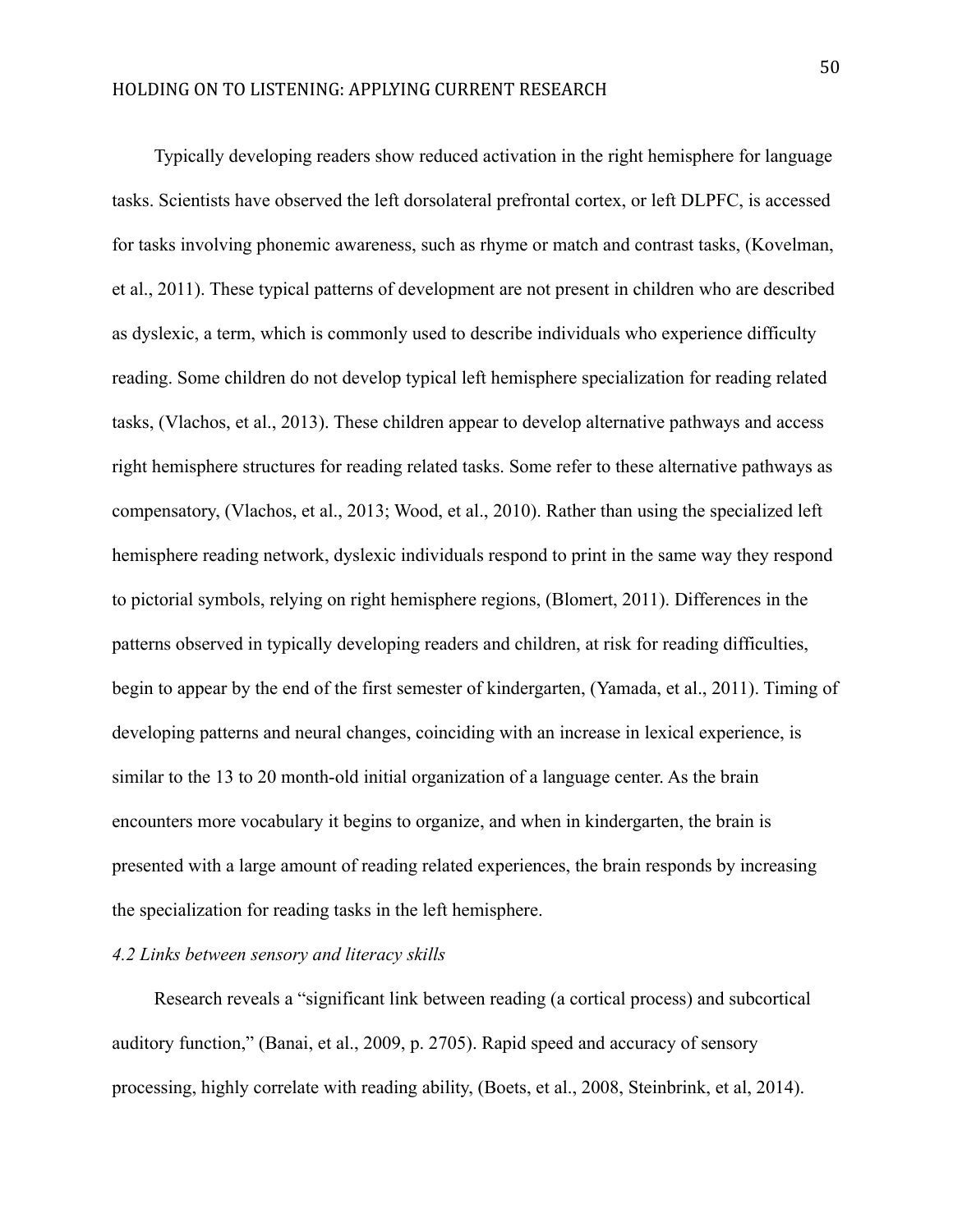Sensory processing, refers to the ability to understand or interpret the signals our senses are taking in. This happens at a subcortical level, rather than on a cognitive level, where meaning is imputed. Researchers refer to this sensory level understanding as, being able to produce accurate "representations" of audio and visual signals, (Blomert, 2011). To accurately represent sensory input, is to distinguish critically unique features of input; in spoken language, the phonemes and dynamics, in print, the visual orientation and relative size and shape of visual symbols.

Efficiency, or speed, in producing accurate speech sound representations is a foundational skill for the development of phonemic awareness, and eventually developing pre-reading skills. (Blomert, 2011). Delayed processing of speech sounds is often characteristic of poor readers, (Banai, et al., 2009). This slowness in formulating sound representations, impacts one's ability to effectively map connections between letters and sounds. Sensory problems usually precede literacy problems, (Boets, et al., 2008).

Researchers suggest rapid temporal processing is causally correlated with higher levels of reading ability, (Banai, et al., 2009; Steinbrink, et al., 2014). Preschool measures of auditory and visual temporal order judgments, or the ability to distinguish sequential order, correlate to first grade reading achievement. Rapid naming tasks, quickly naming objects, pictures, colors or symbols, are used to judge temporal order processing. In a study by Steinbrink, et al., to determine if temporal order processing had a causal effect on reading abilities, processing speed was found to be a crucial factor, (2014). In this study, some children, identified as "late-talkers", but who had faster processing speeds than "late-talking" peers, showed steeper learning trajectories than their peers, and were able to make significant gains on their "typically developing" peers by the end of second grade.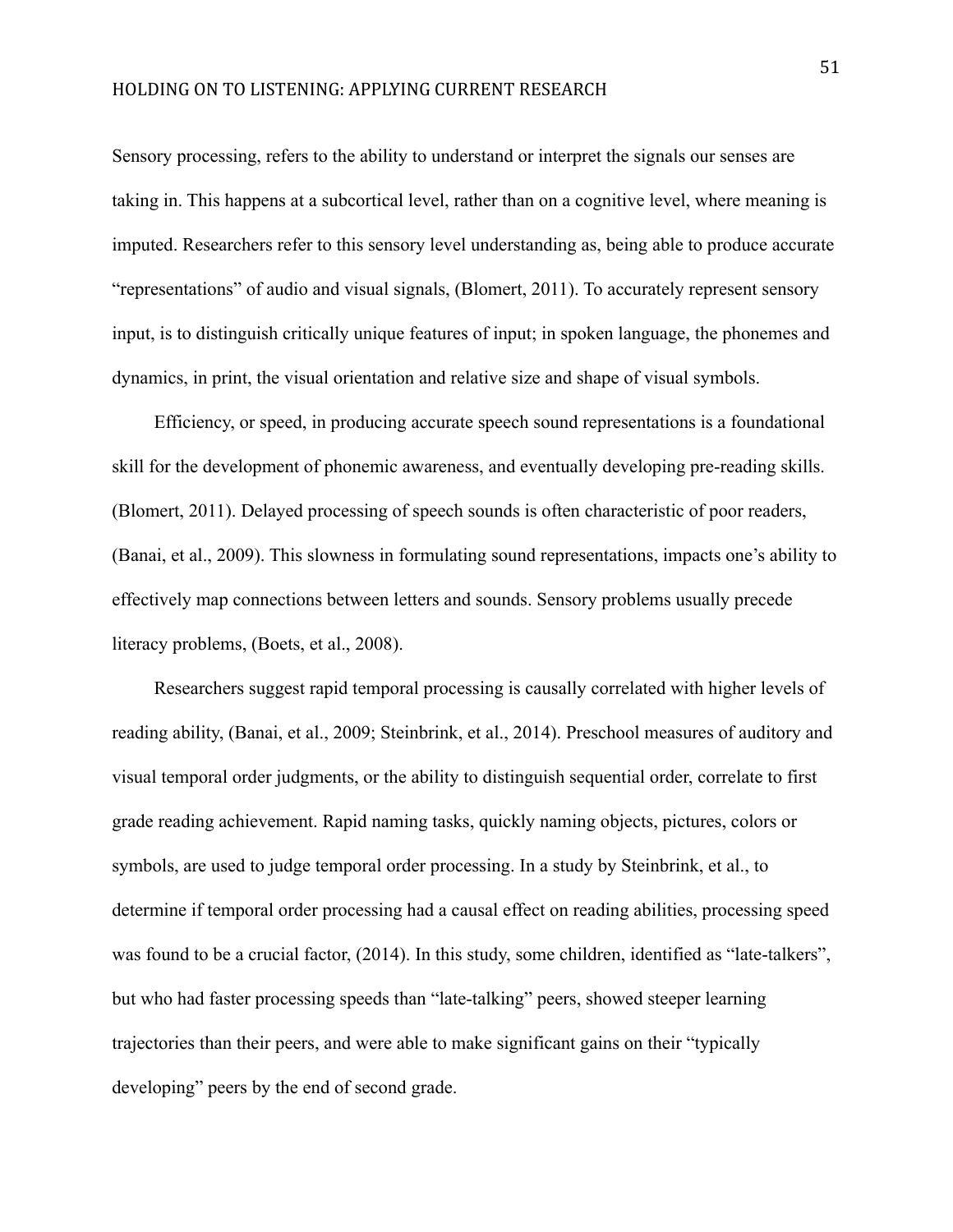This important relationship, between sensory processing and comprehension of speech, is considered to be bi-directional, (Boets, et al., 2008). In other words, the repeated production of clear speech sound representations enables the listener to recognize distinct words, and their meanings. Grasping meaning and context, a listener's ability to further distinguish sounds, is heightened.

## *4.3. Correlations between language and musical abilities*

Aural, refers to the sense of hearing. Aural skills, the ability to distinguish sounds, are central for both music and language. Musicians require aural skills to discriminate rhythm, pitch and intonation. Rhythm refers to stress, and pitch refers to highness or lowness of sounds. Musical intonation describes the accuracy of pitch. Spoken language, like music, has rhythmic patterns and fluctuations in pitch. In language, intonation refers to the rise and fall of the voice during speech. Words of two or more syllables have stressed and unstressed sounds. Stressed sounds are typically louder, longer, and higher in pitch. For example, when we say "paper" we stress the first syllable, /pā/, is held longer, it is higher in pitch and it is louder than the second syllable, /pər/. Each language has unique patterns of intonation. The ability to hear and distinguish the precise sounds in spoken language is fundamental to reading.

Aural skills play a basic role for beginning readers, who must recode from print to sound. Research indicates that novice readers access cortical structures involved in spoken language when first engaging with print, (Goswami, 2008). The beginning reader must use sounds to give meaning to the print. Although more research into the relationship between music education and literacy is needed, there are many studies which support the benefits of music training interventions for struggling readers, (Banai, et al., 2009; Forgeard, et al., 2008; Hansen,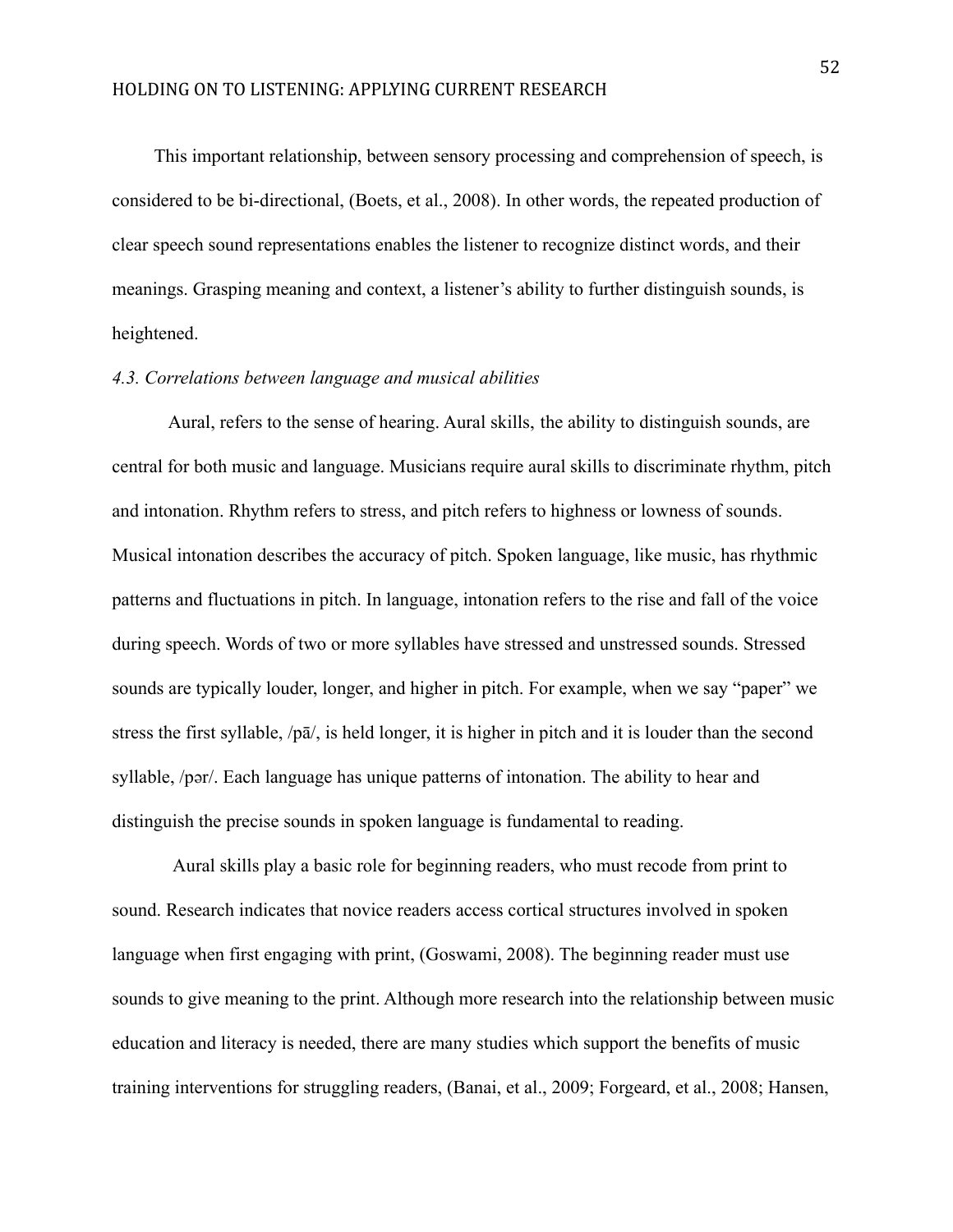& Milligan, 2012; Lucas, & Gromko, 2007). Lucas, & Gromko refer to several studies in which students, who were provided music instruction made increases in reading test scores. In a 2007 study of their own, in which they discovered a significant correlation between musical pattern discrimination and the ability to distinguish phonemes, they concluded, "Music instruction with an emphasis on aural perception of tonal and rhythmic patterns may be an effective intervention for children who need to improve their phoneme segmentation skills," (p. 15)

## *4.4. Environmental factors impacting language and literacy*

Aaron, et al., refer to three components in reading development, cognitive, ecological and psychological, (2008). Environmental factors fall under the ecological component, and refer to the living environment in which a child is developing. This includes the language or languages heard, the amount of conversation others in the home direct toward the child, the dialogue children are exposed to, the attitude toward and accessibility of books, and the amount and quality of reading modeling a child experiences. Research reveals a substantial impact experience has upon language development. Project EASE, a study conducted in 2000 by Gail E. Jordan, Catherine E. Snow, and Michelle V. Porche, investigated the effects of parental training provided over the course of five months. Parent training addressed book discussions, vocabulary enrichment, and supporting expressive and receptive language abilities. Conversation that might be thought of as incidental such as extended dinner conversations, narratives and explanations, were shown to be directly related to development of language skills, (2000). Gains made by participants in the study were significant. Participants whose children had lower pre-test scores demonstrated the greatest gains. Conboy and Mills, in the study mentioned earlier, investigating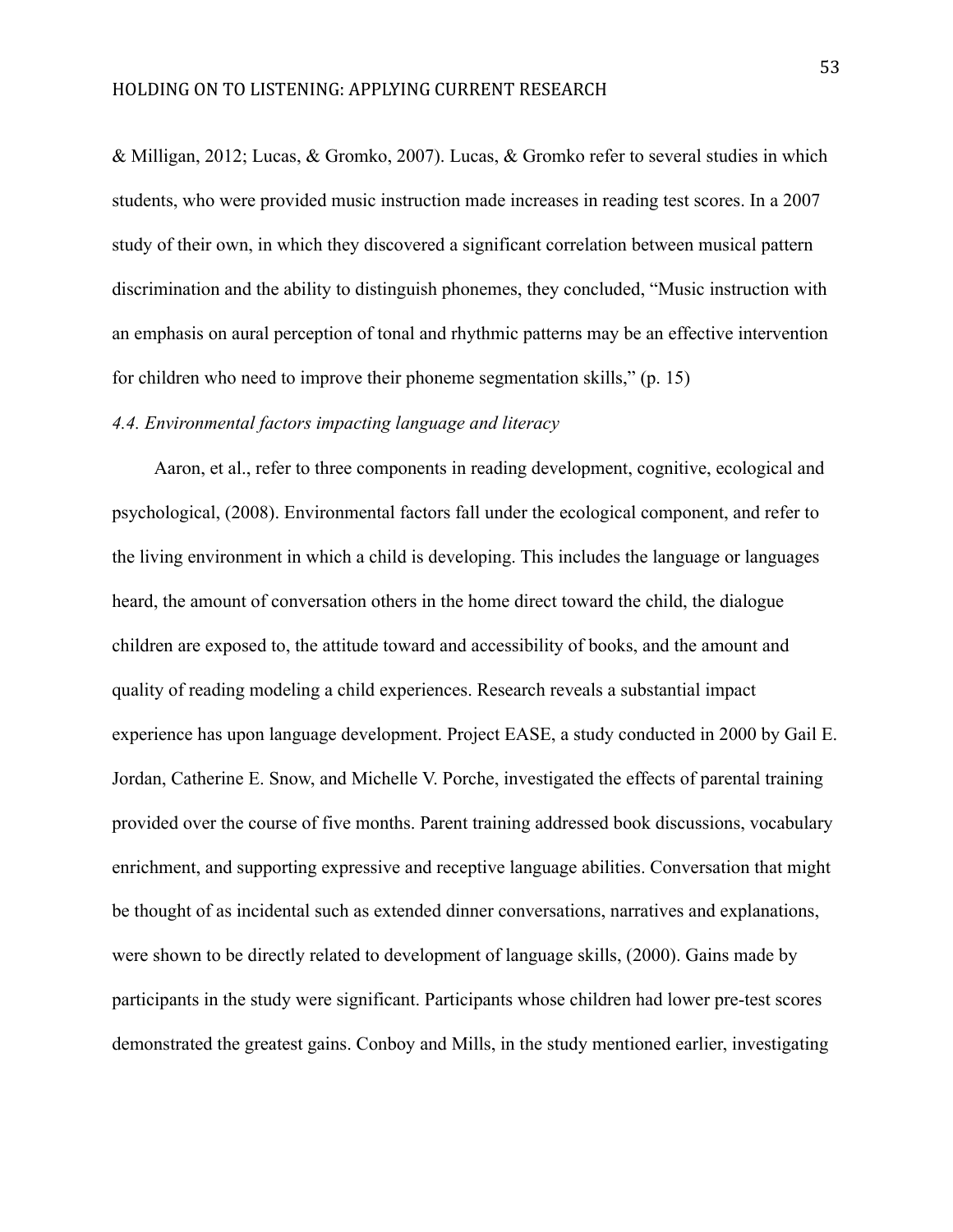distinctions in the processing of languages for infants in bi-lingual homes, attributed the differences they observed to experience, (2006). The developing brain in many ways shows itself responsive and adaptive to its environment. In a 2009 article, by Rushton, et al., discussing the components of a stimulating learning environment, the authors refer to several articles, each giving examples of the importance experience has on learning and its influence on brain developments and changes.

The practice of reading to children is highly correlated with developing literacy. Indrisano, & Chall, in an article discussing theories of reading development, referred to Carol Chomsky's finding that children whose parents had read to them were the best readers, (1995). Wan, in a review of research, on reading aloud to children, quoted Durkin, "children who learned to read before entering first grade were ones who were read to by siblings, parents, or another caring adult. Neither race, ethnicity, socioeconomic level, nor I.Q. distinguished between readers and nonreaders; access to print, being read to, parents valuing education and early writing did," (2000, p. 151). Gaining familiarity with the underlying structure of literature, literary language, and embedded vocabulary, are significant benefits of reading aloud to children, (Casbergue, & Harris, 1996; Wolf, 2007). Children who already expect the stories, in books, to introduce characters, including heroes and villains, describe a conflict, and present a resolution, and who are accustomed to the unique way words in books are combined, in contrast to everyday language, have taken their first steps into the world of reading.

#### *4.5. Vocabulary acquisition*

As noted before, experience impacts vocabulary. There is a correlation between the amount and quality of talk a mother directs to her child and the size of the child's vocabulary.

54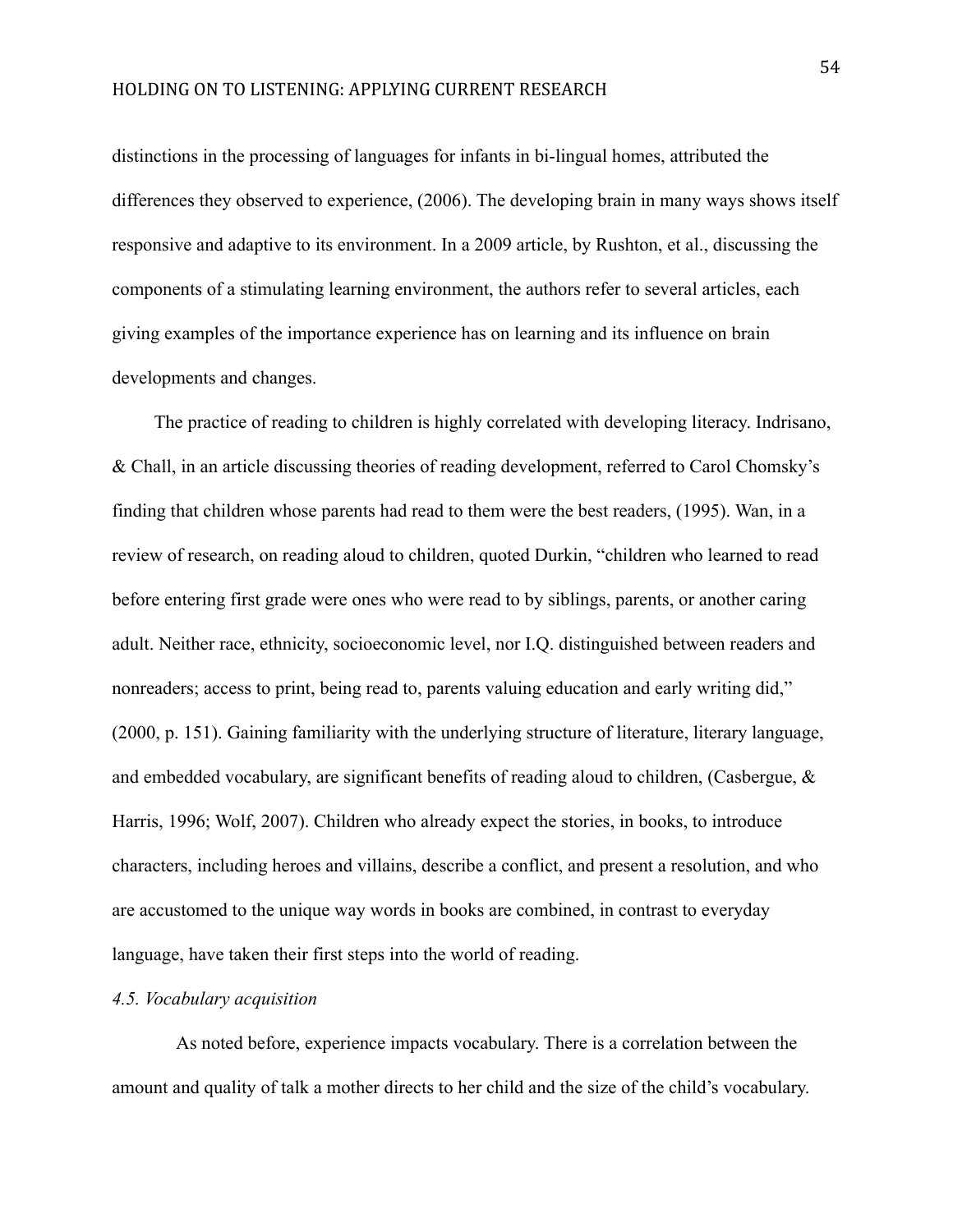Research shows that differences in processing speed in infancy predict vocabulary growth from 18 to 30 months, and that across a wide spectrum of socioeconomic conditions, babies whose mothers talk more with them, learn more vocabulary, (Fernald, & Marchman, 2012). This positive effect on vocabulary size, due to conversation, has also been observed among orphans if there is consistent one-to-one conversation with a concerned care-taker, (Biemiller, 2003). Furthermore, a child with a relatively large vocabulary will gain new vocabulary more easily than a child with a smaller vocabulary, (Wanzek, 2014). By the time children enter kindergarten there are large discrepancies in the sizes of children's vocabularies.

Slow processing speed in infancy, and the lack of a vocabulary rich environment in the home amount to cascading negative effects for some children. Limited vocabulary often coincides with low-comprehension. As children move into higher grades, content related vocabulary becomes more complex. The disadvantage widens as struggling readers in pull out programs receive support, which neglects vocabulary instruction. Jeane Wanzek, in a study focused on the nature of vocabulary instruction, found that students in supplemental programs, have less opportunity to gain vocabulary because the teachers in supplemental programs focus more on word recognition and building fluency. They consider teaching vocabulary to be the domain of the regular education teachers, a view, which was found to be held by the regular education teachers as well, (2014). Providing exposure to complex vocabulary, has been shown to impact the rate and development of vocabulary acquisition, (Indrisano, & Chall, 1995). In the previous discussion of environmental influences on literacy, reading to children and talking with children were both shown to influence vocabulary gains.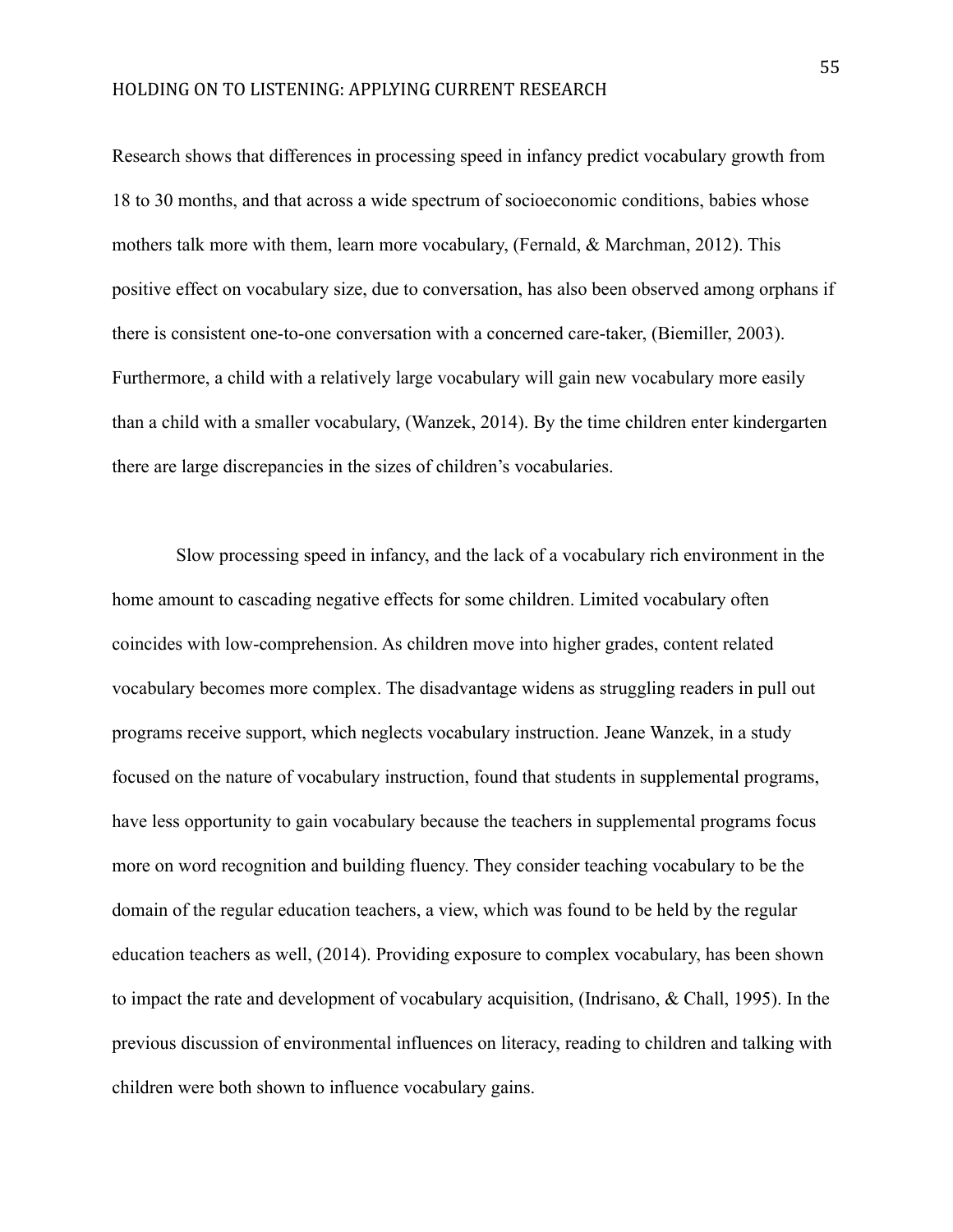#### *4.6. Aural and oral strategies, or strategies involving listening and speaking*

Research shows there is a relationship between understanding spoken language, and understanding written language, (Aaron, et al., 2008). Generally, listening comprehension is more advanced than reading comprehension, until the high school grades. Most students better understand material when it is read to them than when they read it, (Indrisano, & Chall, 1995). Listening comprehension, as a predictor of reading comprehension, increases as readers become more proficient and texts become more complex, however, there are many variables, which have not been sufficiently tested and researchers are cautious to draw firm conclusions regarding the "nature of the relationship between different linguistic skills and different aspects of reading achievement," (Wise, et al., 2007, p. 1094). An example of a contrasting opinion, which cautions the use of listening comprehension as a measure of reading comprehension, is given by Carlisle and Felbinger, in which they state that "memory representations for ideas" in texts and strategies, differ for reading comprehension and listening comprehension, (1991, p. 353). It is important to note that they affirm a significant relationship between listening and reading, while cautioning reliance upon listening comprehension as a measure of reading comprehension.

Combining listening and reading strategies, may prove to be more helpful than comparing them, or measuring one with the other. Listening, as a tool to assist in reading comprehension, had a positive effect, in a study by Hawkins, et al., which used sentence-by-sentence, modeled reading, and repeated whole class reading, (2010). Two groups, using modeled and repeated reading of text, had a positive effect over the control group, which read passages silently. One of the two treatment groups added a review of target vocabulary, resulting in a greater positive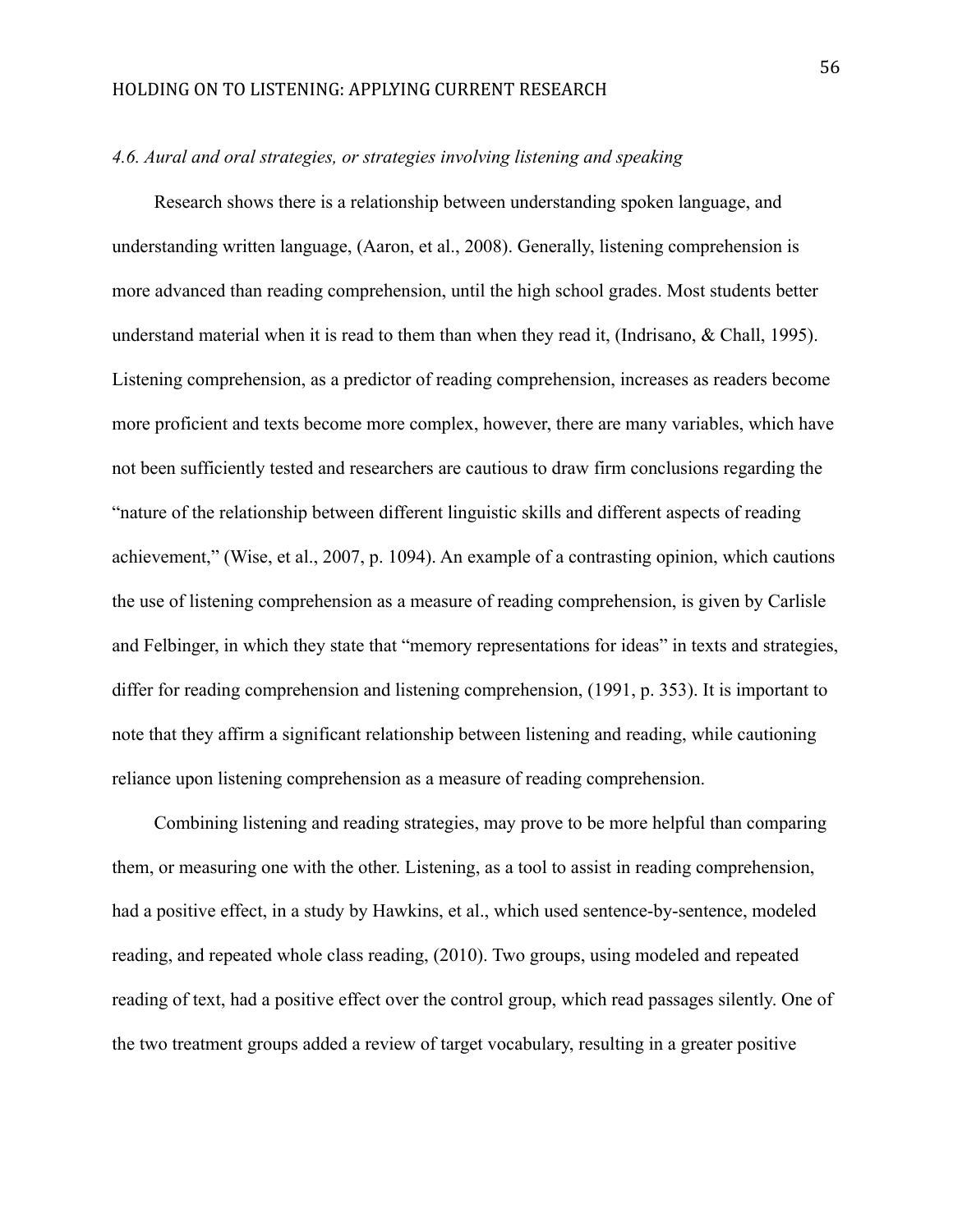#### HOLDING ON TO LISTENING: APPLYING CURRENT RESEARCH

effect. A fluent model, as the Hawkins study provided, has a positive impact on developing fluency, and fluency is shown to positively impact comprehension, (Hudson, et al., 2005; Lewandowski, et al., 2006; Morra, & Tracey, 2006; Stevens, 2006; Vlachos, et al., 2013).

Dialog, one-on-one and within group contexts, happening between teacher and student and between fellow students, plays a central role in learning. Perhaps it is dialog that causes one-to-one tutoring, by a trained professional, to be considered the most beneficial means of intervention, (Slavin, et al., 2011). Dialog provides the learner an opportunity to personally construct meaning, or in other words, to propose and test meaningful ideas. Reading aloud to children is most beneficial to literacy when it is accompanied by discussions, which encourage reflection, (Beck, & McKeown, 2001). In a 2005 study, Linda K. Crowe found that dialog, including discussion about meaning, proved to impact reading comprehension more than a decoding based process administered without reflective discussion. Slavin, et al. observed that when tutoring was followed up with whole class activities, providing authentic application, gains were maintained, (2011).

Social interaction, an integral component in dialog, plays a powerful role in human learning. Usha Goswami, stated, "The social nature of human learning means that learning with others is usually more effective than learning alone, and that language and communication are central to this process," (2008, p. 392). The social component is a factor in providing a scaffold for children to advance to higher levels of text difficulty, which they could not attain individually, (Roy-Charland, et al., 2007). This idea was first expressed in Lev Vygotsky's zone of proximal development. Goswami, elaborates on the social nature of learning by referring to a 1995 study by Melzoff, in which 14-month-old babies are observed imitating actions by adults,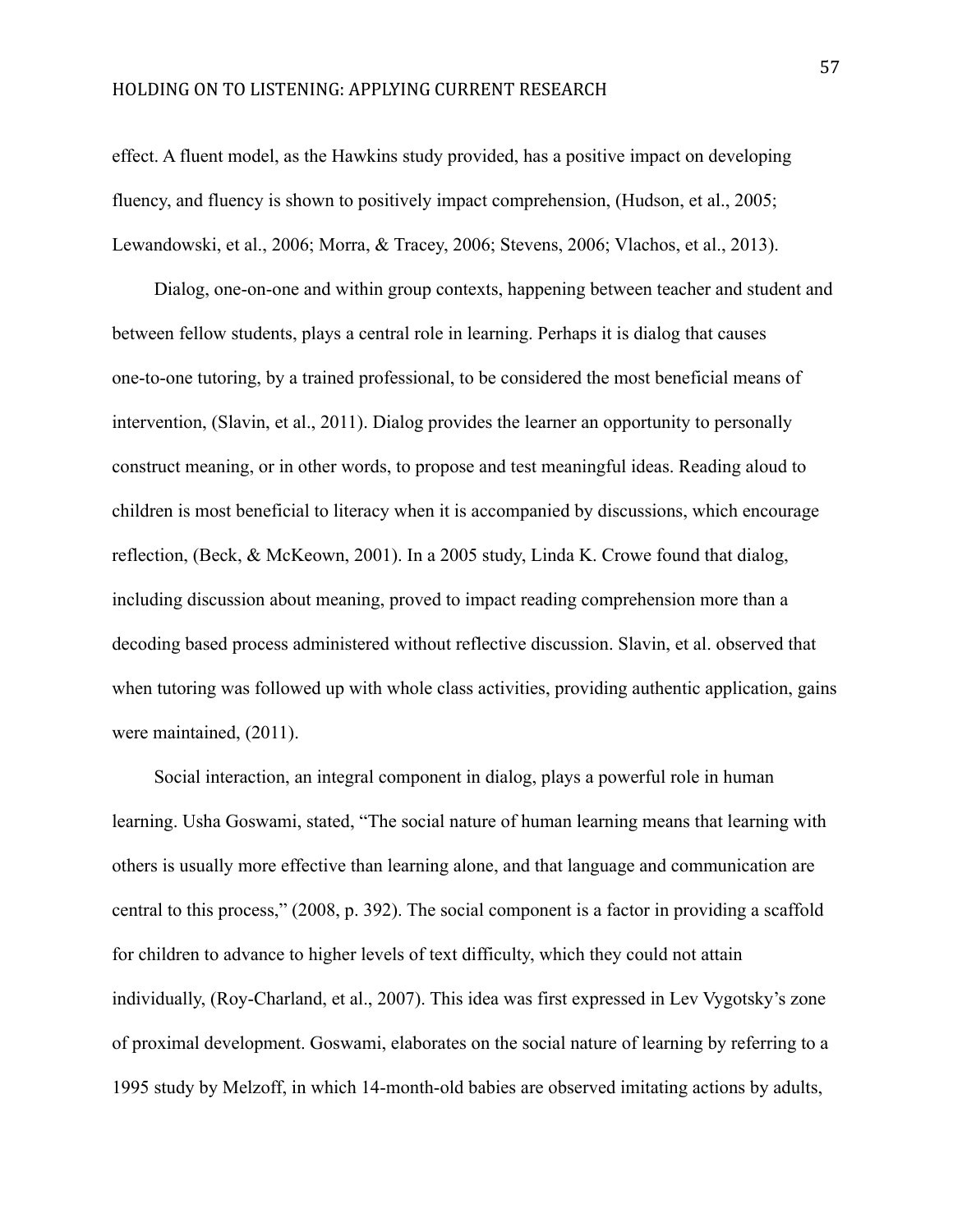which were implied and not fully completed, but would not imitate completed actions of robots.

Cooperative groups and pairs provide students an opportunity to talk about processes, or meta-skills used when reading. Hilde Van Keer conducted a study of explicit reading strategy instruction, in which comparisons were made between three groups, one group received whole group instruction, the other two groups participated in same age and cross age peer tutoring, (2004). The results of this study indicated a benefit for the tutoring partner, or the older student in cross age pairs, even though the material used was below this student's reading level. Van Keer attributed this to the monitoring and regulating nature of tutoring. The lower level material gave the tutoring partner the opportunity to thoroughly engage in thinking about the process. Fuchs & Fuchs in a review of several related studies found peer tutoring to enhance students' reading outcomes, (2005). Structured cooperative groups, and reciprocal teaching have several benefits. Leading dialog in peer groups, seems to promote motivation for engagement, in addition to causing the student tutor to think deeply about the process of reading and interpreting text. (Spörer, et al., 2009). Students also benefit from the opportunity to hear input from multiple peers in small group settings.

## *4.7. Computer aided instruction*

The use of computer-based, reading support devices in the classroom is supported by the research, (Esteves, & Whitten, 2011). Katia Ciampa, in a qualitative study of the benefits of e-books for 8 primary-grade students, demonstrated the value of computer-aided instruction, alongside traditional reading, (2012). Her study indicated a multi-media, computer based intervention increased student engagement and motivation. Observations indicated students were encouraged by immediate feedback and maintained focus on word-by word highlighting of text.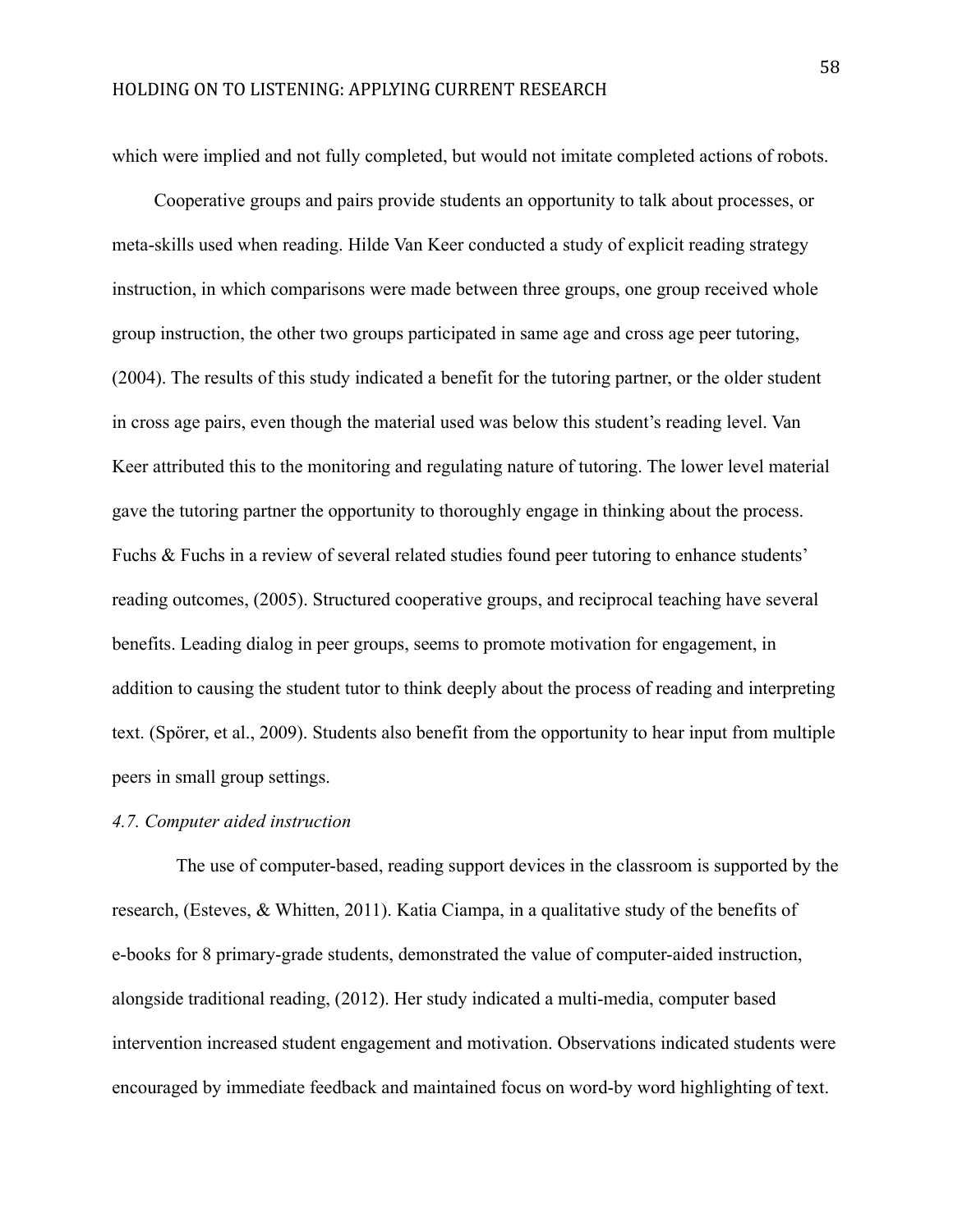The benefits of highlighted text were also demonstrated in a study of ORT (Oxford Learning Tree) intervention, Clicker, a multimedia reading device, using highlighted text with an audible narration feature, (Karemaker, et al., 2010). This study resulted in significant gains for struggling readers in word recognition, word naming and phonological awareness. Interestingly, struggling readers in this study, were observed frequently accessing the ORT highlighted text features. Researchers observe, specially designed computer interventions benefit different literary skills. A study comparing computer based and adult led interventions, found that children in a "talking-book" group showed significantly better improvement in phonological awareness, whereas children in an adult led intervention utilized an interactional style with the adult tutors and made strategy adaptations, (Wood, et al., 2010). This was not seen in the computer-based groups. Saine, et al., (2010), suggested that some children need more drill and practice than they receive in traditional interventions, a possible reason why the "talking-book" intervention supported improvement in phonological awareness.

The key factor underlying gains seen in both tutor led and computer based interventions is the auditory pronunciation of a word coinciding with the sight of the word. These interventions re-enforce mapping between letters and sounds. Multi-media learning experiences, which simultaneously access more than one modality, and in particular visual and auditory, have been shown to support reading skills.

Perhaps the most powerful quality of computer-aided instruction is its influence on student access to, and enjoyment of, reading. Kelli Esteves, and Elizabeth Whitten, in a study investigating the usefulness of assisted reading technology, indicated teachers should balance skills focused instruction, by making use of digital tools to support students' exposure to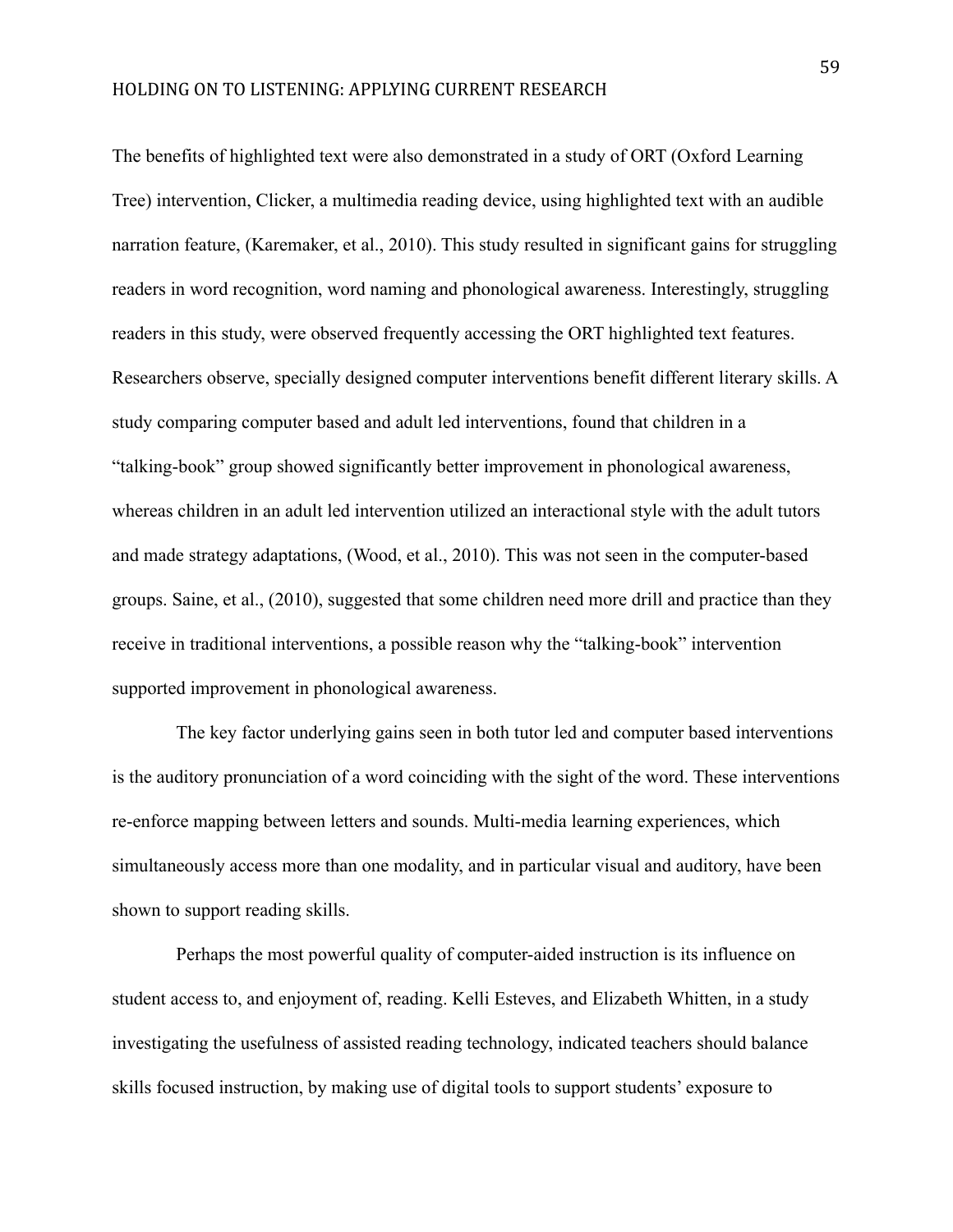authentic literature, (2011).

#### **5. Conclusion**

In regard to my first question, "What does research show regarding how, learning to read, takes place in the brain?": There was a large amount of information, and the scope of educational neuroscience continues to grow. Much of the scholarly work was frequently above my understanding. It is fortunate that some of the outstanding researchers are using more easily accessed methods of reporting their findings, through books and documentaries. I have drawn hope from the findings, which point to the importance, of experience in learning. I was impacted, to realize, the responsiveness of the brain. It is exciting to think that a baby's brain is taking note, of spoken sounds it is exposed to, in infancy, selecting useful sounds from those which are not needed, and that a young toddler's brain responds to a flood of new vocabulary, by building a specialized language center. It is important to note the roll, of home environments; the importance of rich communication and access to literature, situated in strong, caring relationships. As teachers, it is important to utilize the power of social learning, and meaningful relationships with students. Utilizing strategies of authentic conversations with students, engaging with them in topics they are experts in, and prompting them with questions, which require thought and consideration, are never incidental or inconsequential strategies.

In regard to my second question, "What does research show regarding the impact of listening on literacy?: I had anticipated, much of the research would indicate, listening has a significant impact on reading and literacy. Many of the studies demonstrated correlations between listening and reading comprehension. Many participants were shown to benefit from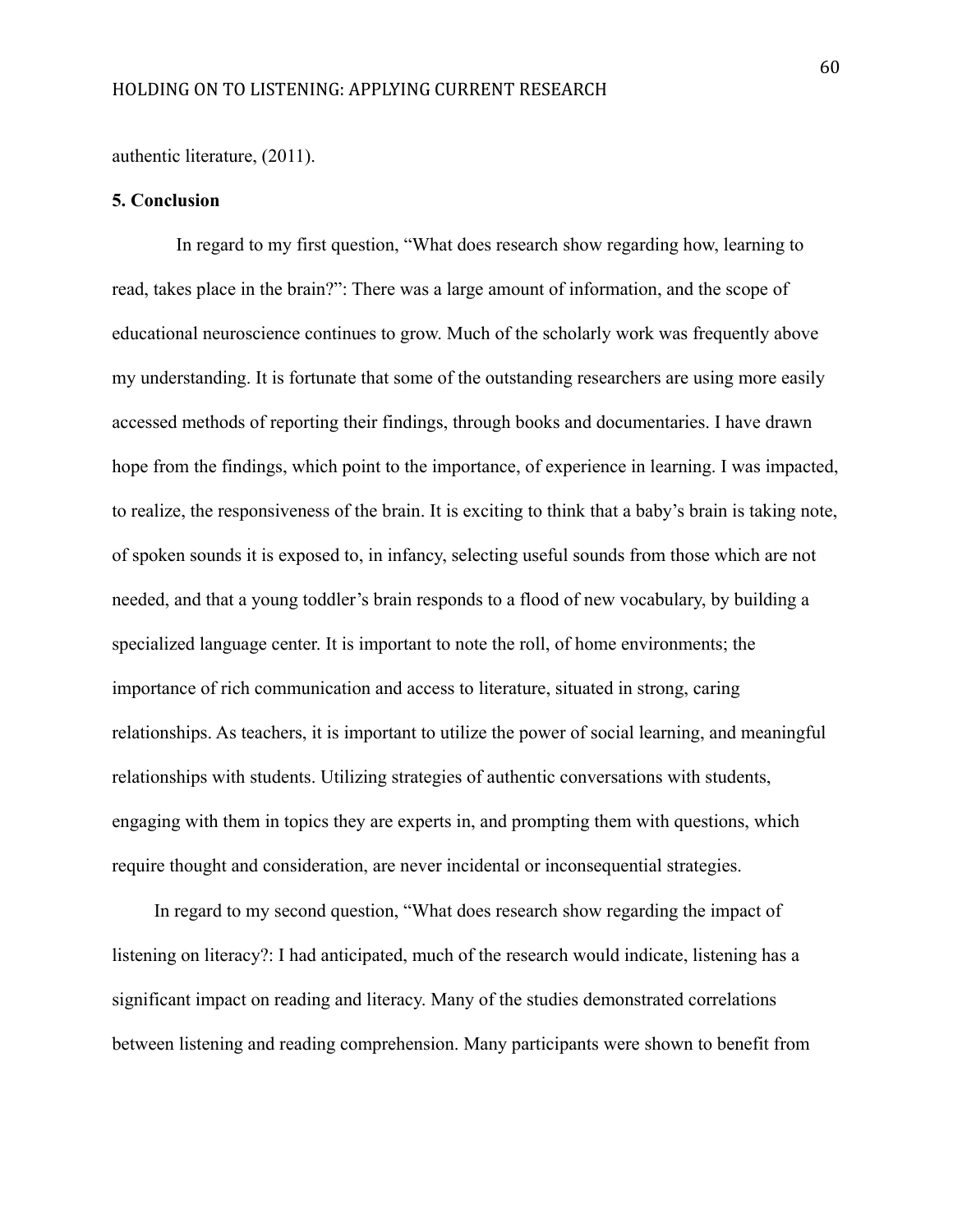aural strategies, including those, which incorporate computers. However, much of what is written on this subject describes correlations, rather than explanations. The literature, which shed the most light on the importance of listening, was the brain research regarding processing speed. At an early pre-reading stage, when a reading code is being built, it is very important for a child to be able to hear and distinguish the unique features of phonemes in "real time", or as quickly as normal speech occurs, in order to build a lexicon of sight words, and turn attention to meaning and reflective discussion.

Opinions regarding the impact of computer-aided instruction differ. Studies that find specific uses, for which computers are well suited, and avoid a "winner takes all" sort of mind set, are most helpful. Some of the literature seemed to miss discussion of the benefits listening contributes to reading, and instead compared and contrasted reading comprehension and listening comprehension. Having disagreed at times, with some of the perspectives I encountered in the articles, summarized here; *listening strategies are not as helpful as visual text strategies,* or *computer aided instruction is distracting and ineffective,* the Wise, et al. quote, rang true for me. The full quote stated, "Without contrasting measures of oral language skills, it is not possible to draw firm conclusions concerning the nature of the relationship between different linguistic skills and different aspects of reading achievement." (2007, p. 1094). There are many questions left to answer regarding how and why listening impacts literacy, and why some readers find they must hold on to listening, to fully comprehend texts.

There were three important findings that I would like to repeat, for consideration. First that an auditory cue presented with the visual text was a key factor in observed gains for some children. This sight/sound combination is key for building letter sound connections and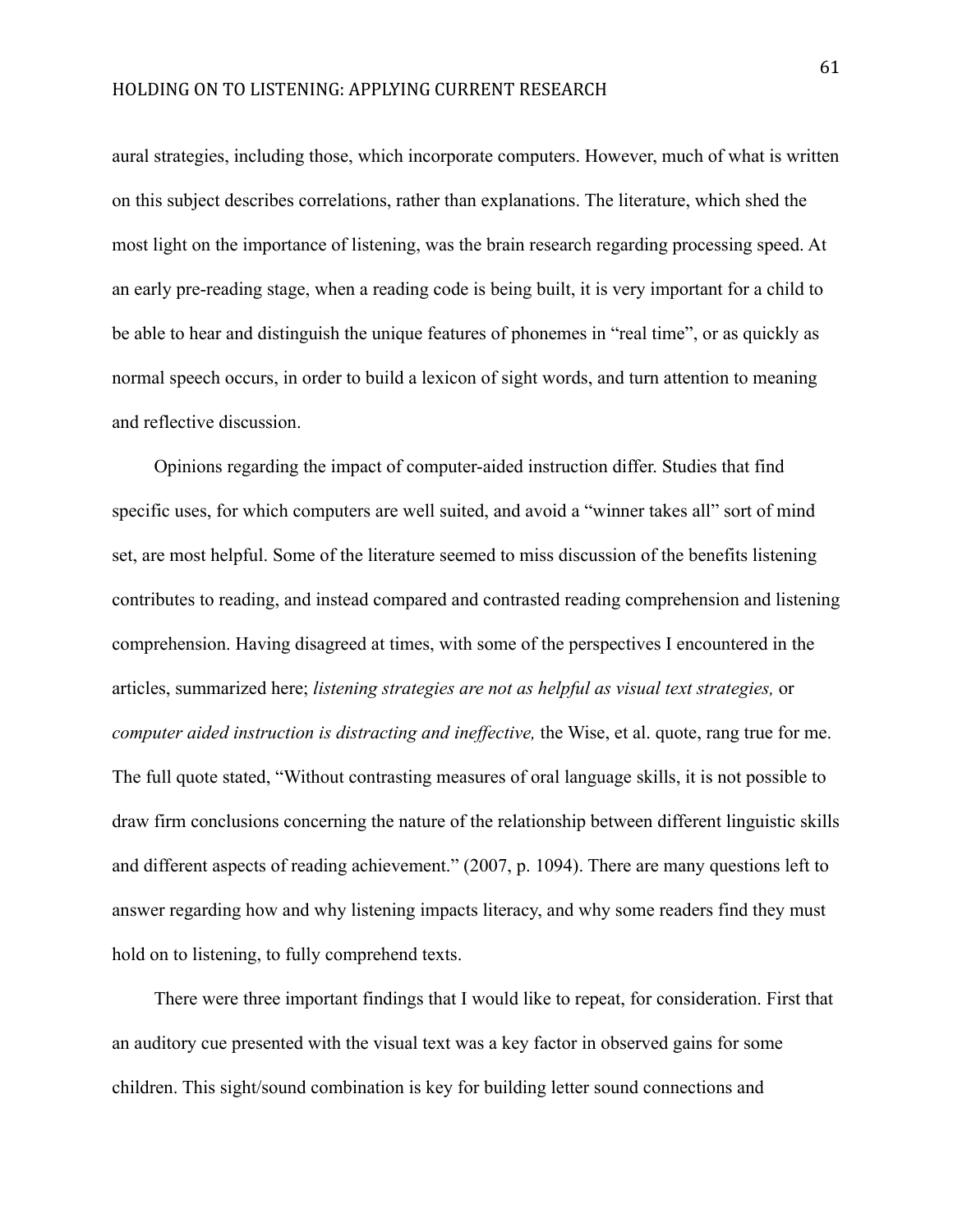supporting comprehension. A second important finding, was that rapid auditory processing is highly correlated with literacy development and considered by some to be a "cause rather than a mere correlate of literacy development," (Steinbrink, et al., 2014, p. 1724). Finally, that at a very young age, conversation can impact a child's processing abilities.

In regard to my third question, "What implications do these findings hold for educators?": It is important to believe that our students are capable of complex and detailed thought; that their brains are, and will be, working on solutions, at their own speeds; and that words are bridges which they need to access concepts. Words are a big deal! As a special education teacher I must not forego my part in providing vocabulary. Building and using vocabulary in meaningful, reflective conversations will have a positive effect on reading.

Finally, the uniqueness of each student was made evident, in the wide variety of successful methods, reported in these articles. Rushton, & Larkin, (2001) elaborate on children's many unique facets by eloquently stating, "Each child's uniqueness is expressed in a number of ways: personality, temperament, learning style, maturation, speed of mastering a skill, level of enjoyment of a particular subject, attention, and memory," (p. 29). It is important to utilize a variety of methods to reach the wide variety of instructional needs represented in our students. This meta-synthesis highlighted a few instructional tools, which can support beginning readers. Music is a powerful tool in developing phonemic awareness. It is worthwhile to identify and learn about successful methods, which incorporate music. Incorporating computer-aided instruction provides access to the benefits of multimedia resources. There are no methods, which will meet the needs of all students, but many students will benefit from the inclusion of strategies, which reinforce aural skills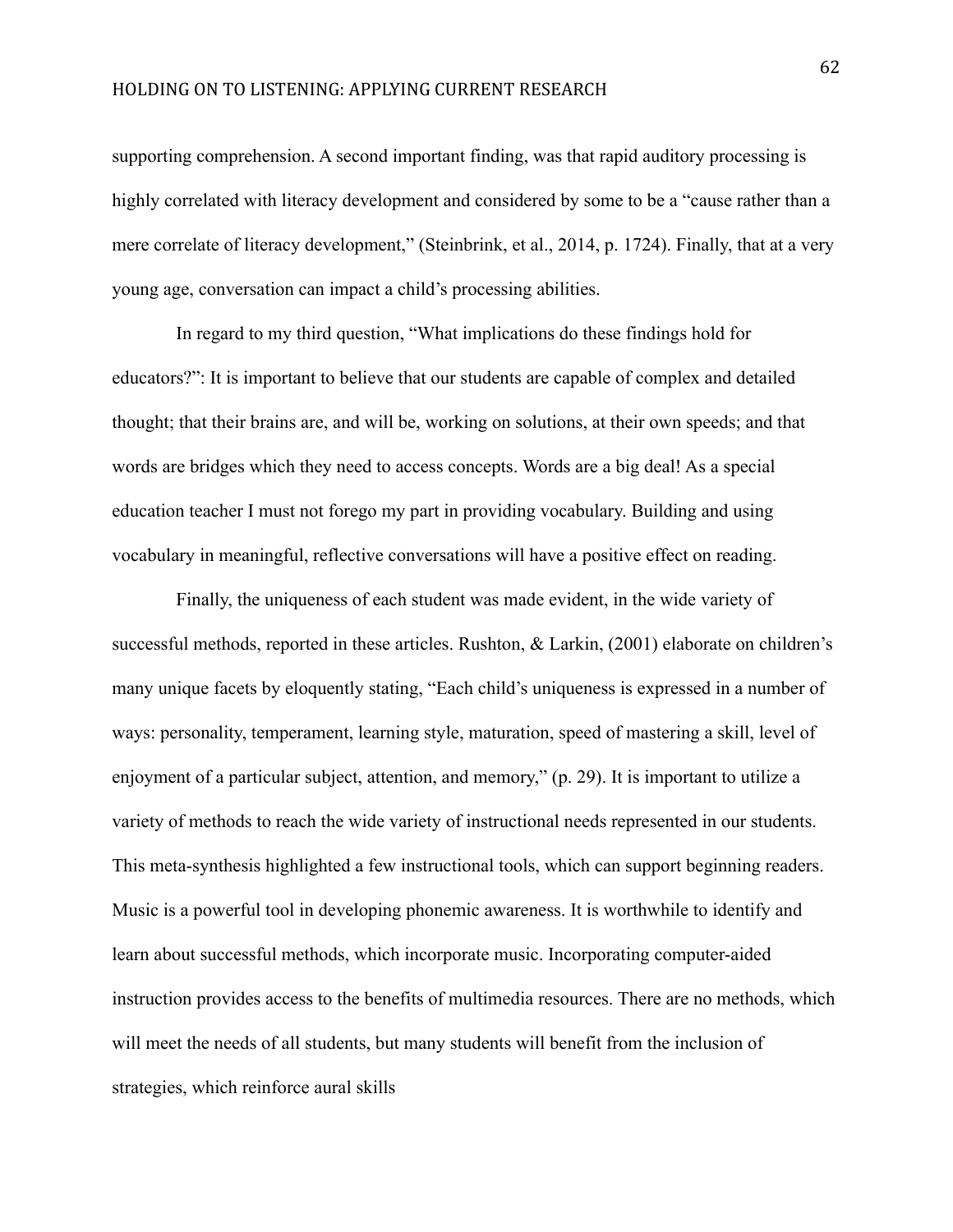# HOLDING ON TO LISTENING: APPLYING CURRENT RESEARCH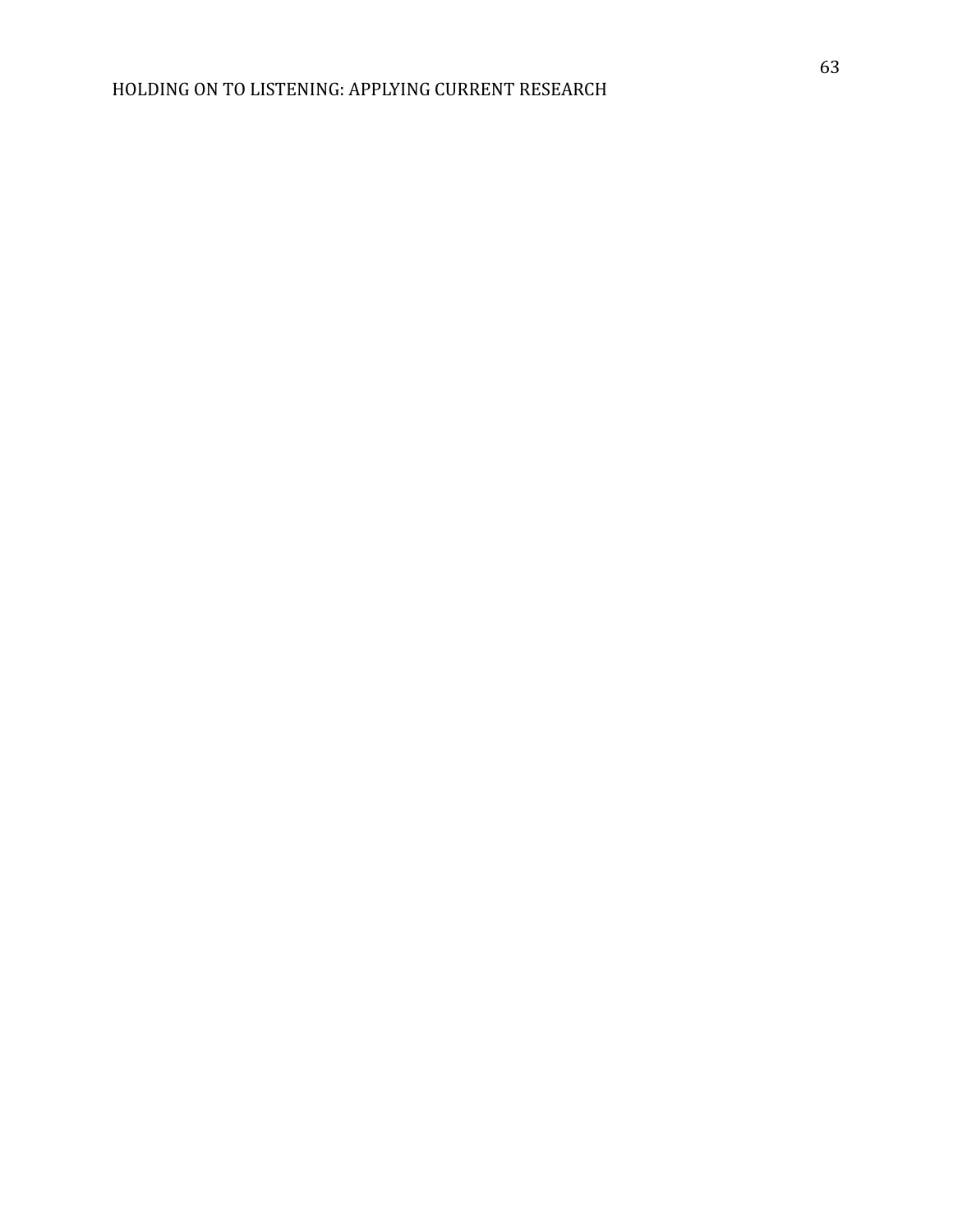## **References**

- Aaron, P. G., Joshi, R. M., Gooden, R., & Bentum, K. E. (2008). Diagnosis and Treatment of Reading Disabilities Based on the Component Model of Reading: An Alternative to the Discrepancy Model of LD. Journal Of Learning Disabilities, 41(1), 67-84.
- Banai, K., Hornickel, J., Skoe, E., Nicol, T., Zecker, S., & Kraus, N. (2009). Reading and subcortical auditory function. Cerebral Cortex, 19(11), 2699-2707. doi:10.1093/cercor/bhp024
- Beck, I. L., & McKeown, M. G. (2001). Text Talk: Capturing the Benefits of Read-Aloud Experiences for Young Children. The Reading Teacher, (1). 10.
- Biemiller, A. (2003). Vocabulary: Needed If More Children Are To Read Well. Reading Psychology, 24(3-4), 323-35.
- Blomert, L. (2011). The neural signature of orthographic–phonological binding in successful and failing reading development. Neuroimage, 57(Special Issue: Educational Neuroscience), 695-703. doi:10.1016/j.neuroimage.2010.11.003
- Boets, B., Wouters, J., van Wieringen, A., De Smedt, B., & Ghesquière, P. (2008). Modelling relations between sensory processing, speech perception, orthographic and phonological ability, and literacy achievement. Brain And Language, 10629-40. doi:10.1016/j.bandl.2007.12.004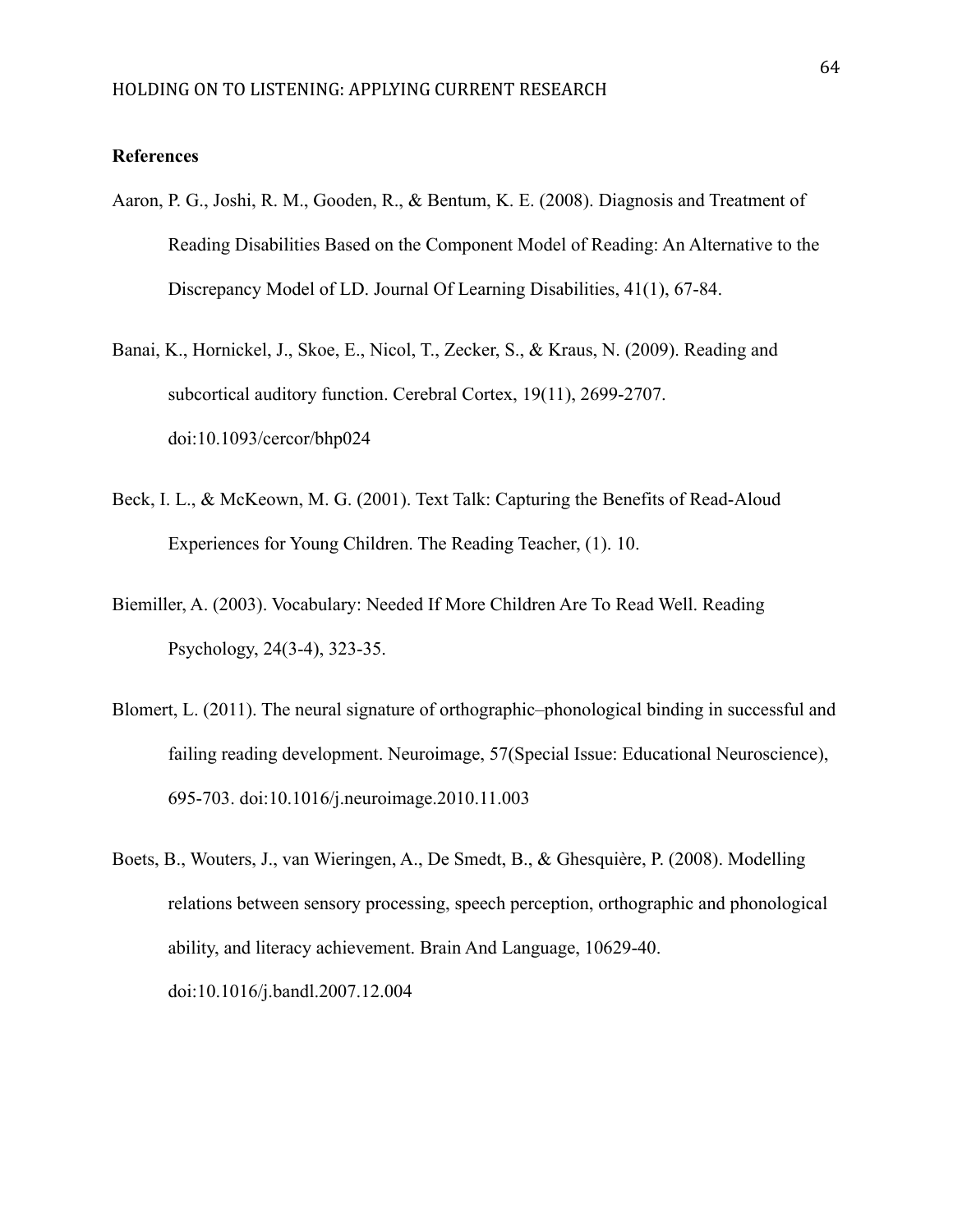- Carlisle, J. F., & Felbinger, L. (1991). Profiles of Listening and Reading Comprehension. The Journal of Educational Research, (6). 345.
- Casbergue, R. M., & Harris, K. (1996). Listening and Literacy: Audiobooks in the Reading Program. Reading Horizons, 37(1), 48-59.
- Ciampa, K. (2012). Electronic Storybooks: A Constructivist Approach to Improving Reading Motivation in Grade 1 Students. Canadian Journal Of Education, 35(4), 92-136.
- Conboy, B. T., & Mills, D. L. (2006). Two languages, one developing brain: event-related potentials to words in bilingual toddlers. Developmental Science, 9(1), F1-F12.
- Corno, L. (2008). On Teaching Adaptively. Educational Psychologist, 43(3), 161-173.
- Crowe, L. K. (2005). Comparison of Two Oral Reading Feedback Strategies in Improving Reading Comprehension of School-Age Children with Low Reading Ability. Remedial & Special Education, 26(1), 32-42.
- Duke, T. (2011). Lesbian, gay, bisexual, and transgender youth with disabilities: A metasynthesis. Journal Of LGBT Youth, 8(1), 1-52.
- Duke, T., Ward, J.D. (2009). Preparing information literate teachers: A metasynthesis. Library and Information Science Research, 31, 247-256.
- Esteves, K. J., & Whitten, E. (2011). Assisted Reading with Digital Audiobooks for Students with Reading Disabilities. Reading Horizons, 51(1), 21-40.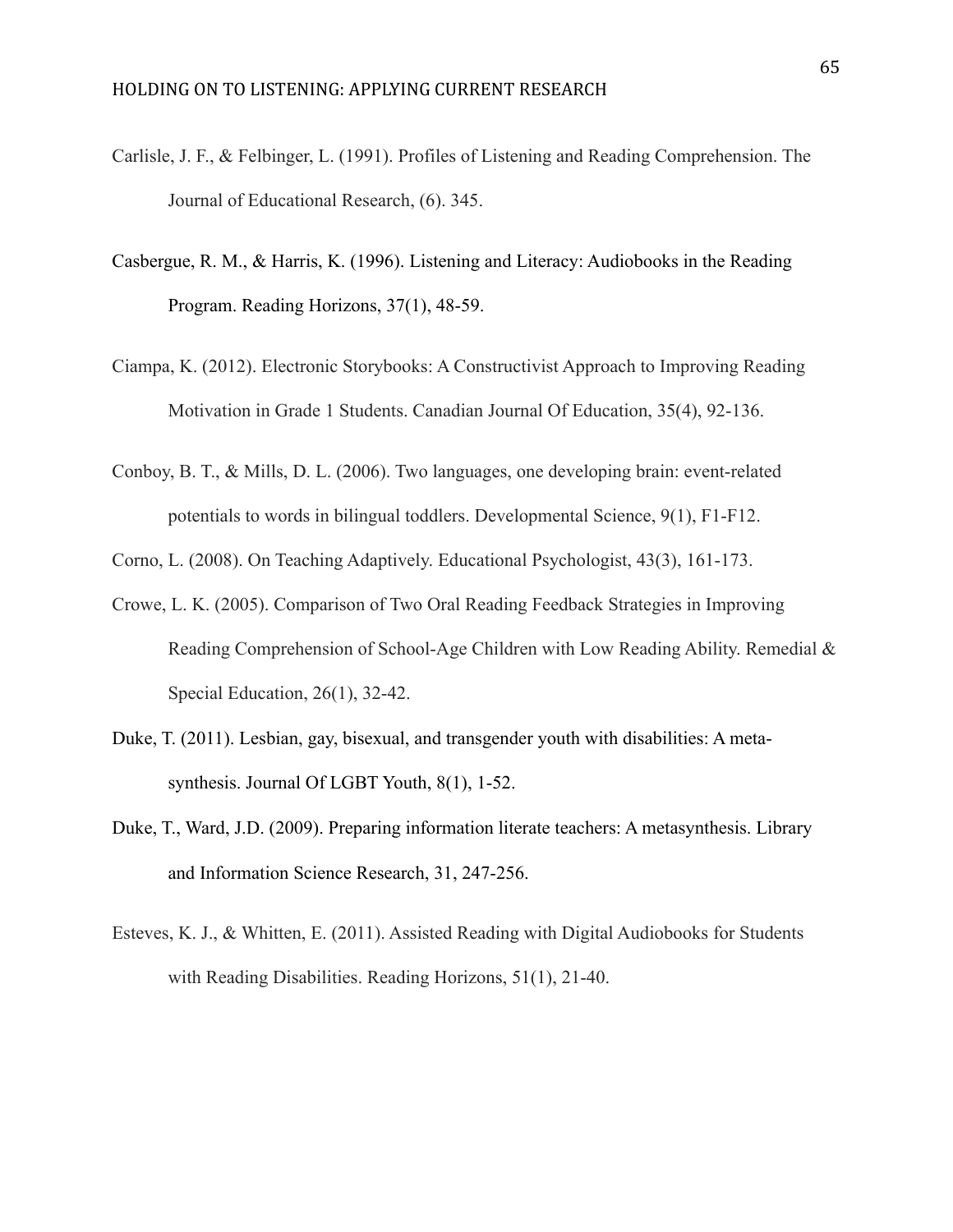Fernald, A., & Marchman, V. A. (2012). Individual Differences in Lexical Processing at 18 Months Predict Vocabulary Growth in Typically Developing and Late-Talking Toddlers. Child Development, 83(1), 203-222.

- Forgeard, M., Schlaug, G., Norton, A., Rosam, C., Iyengar, U., & Winner, E. (2008). The Relation Between Music and Phonological Processing in Normal-Reading Children and Children with Dyslexia. Music Perception: An Interdisciplinary Journal, (4). 383. doi:10.1525/mp.2008.25.4.383
- Fuchs, D., & Fuchs, L. S. (2005). Peer-Assisted Learning Strategies: Promoting Word Recognition, Fluency, and Reading Comprehension in Young Children. Journal Of Special Education, 39(1), 34-44.
- Goswami, U. (2008). Principles of Learning, Implications for Teaching: A Cognitive Neuroscience Perspective. Journal Of Philosophy Of Education, 42(3/4), 381-399.
- Grubin, D., Brown, B., & Bacon, M. (2002). The secret life of the brain. [videorecording]. [Alexandria, VA] : PBS DVD Video, 2002, c2001.
- Hansen, D., & Milligan, S. A. (2012). Aural Skills: At the Juncture of Research in Early Reading and Music Literacy. Music Educators Journal, (2). 75.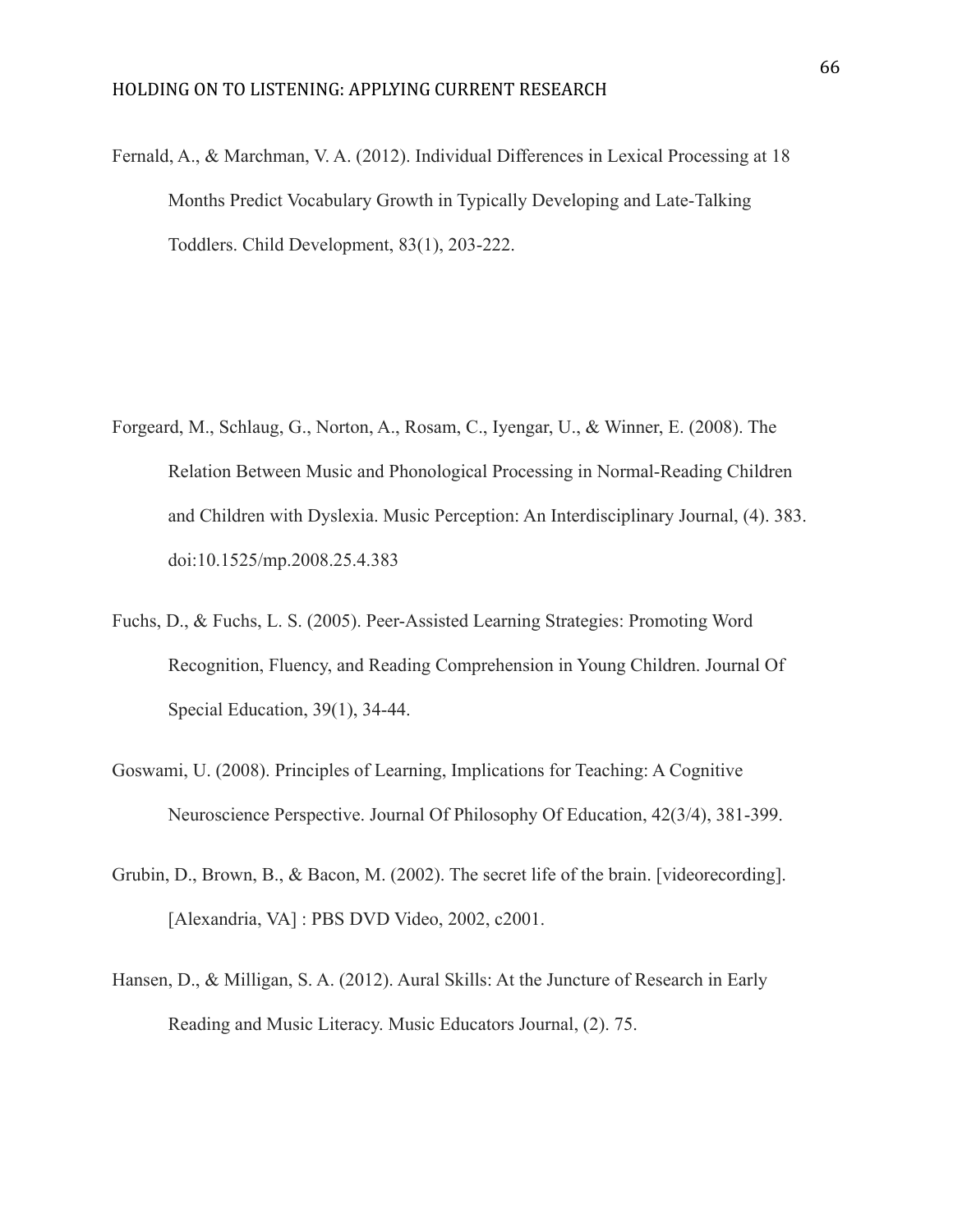- Hawkins, R. O., Musti-Rao, S., Hale, A. D., McGuire, S., & Hailley, J. (2010). Examining Listening Previewing as a Classwide Strategy to Promote Reading Comprehension and Vocabulary. Psychology In The Schools, 47(9), 903-916
- Hudson, R. F., Lane, H. B., & Pullen, P. C. (2005). Reading Fluency Assessment and Instruction: What, Why, and How?. The Reading Teacher, (8). 702.

Indrisano, R., & Chall, J. S. (1995). Literacy development. Journal Of Education, 177(1), 63.

- Jordan, G. E., Snow, C. E., & Porche, M. V. (2000). Project EASE: The Effect of a Family Literacy Project on Kindergarten Students' Early Literacy Skills. Reading Research Quarterly, (4). 524.
- Karemaker, A., Pitchford, N. J., & O'Malley, C. (2010). Enhanced recognition of written words and enjoyment of reading in struggling beginner readers through whole-word multimedia software. Computers & Education, 54199-208. doi:10.1016/j.compedu.2009.07.018
- Kovelman, I., Norton, E. S., Christodoulou, J. A., Gaab, N., Lieberman, D. A., Triantafyllou, C., & ... Gabrieli, J. E. (2012). Brain basis of phonological awareness for spoken language in children and its disruption in dyslexia. Cerebral Cortex (New York, N.Y.: 1991), 22(4), 754-764. doi:10.1093/cercor/bhr094
- Kuhl, P., & Rivera-Gaxiola, M. (2008). Neural substrates of language acquisition. Annual Review Of Neuroscience, 31511-534. doi:10.1146/annurev.neuro.30.051606.094321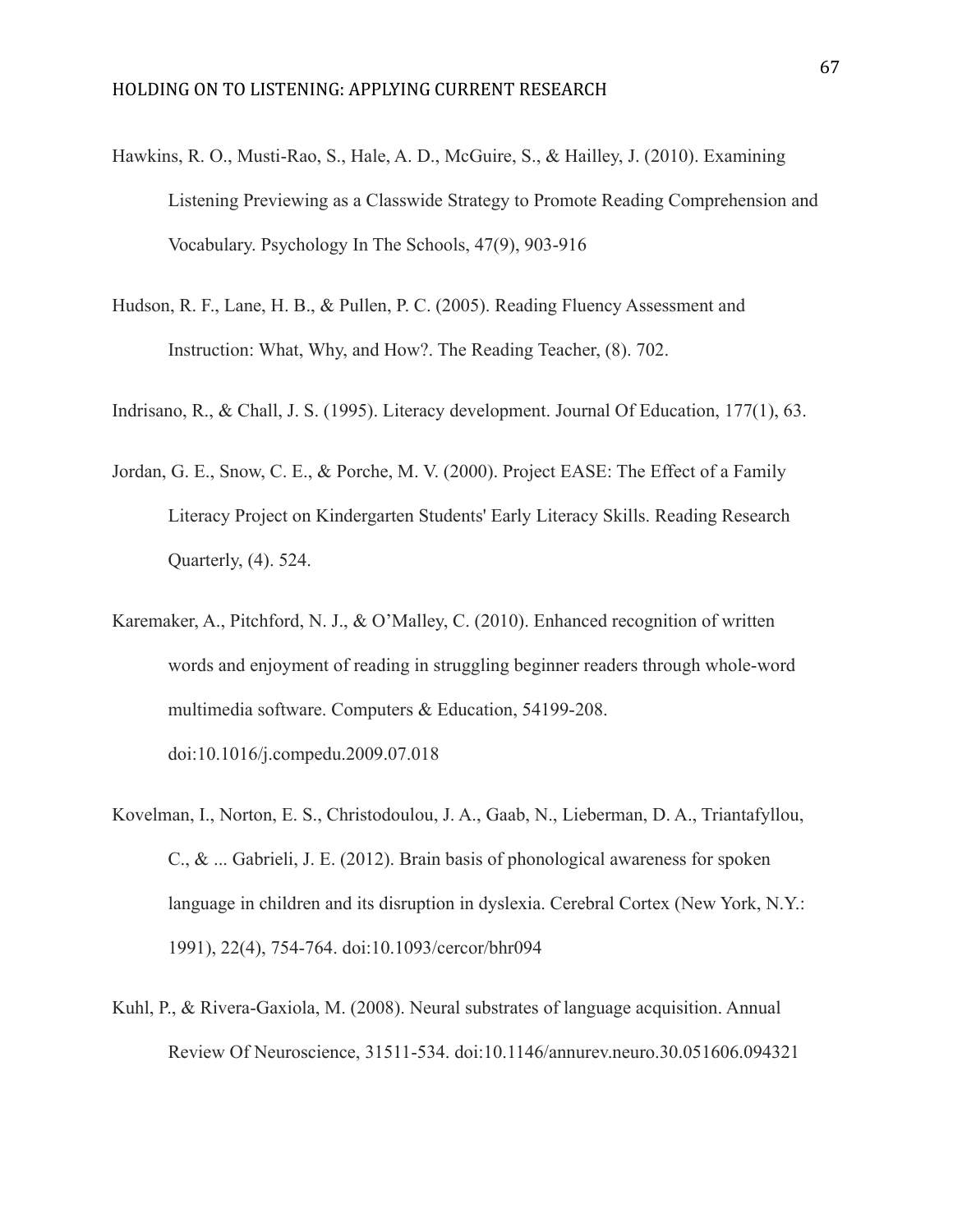- Lewandowski, L., Begeny, J., & Rogers, C. (2006). Word-Recognition Training: Computer versus Tutor. Reading & Writing Quarterly, 22(4), 395-410.
- Lucas, J. R., & Gromko, J. E. (2007). The Relationship of Musical Pattern Discrimination Skill and Phonemic Awareness in Beginning Readers. Contributions to Music Education, 9.
- Meo, G. (2008). Curriculum Planning for All Learners: Applying Universal Design for Learning (UDL) to a High School Reading Comprehension Program. Preventing School Failure, 52(2), 21-30.
- Mills, D. L., Coffey-Corina, S., & Neville, H. J. (1997). Language comprehension and cerebral specialization from 13 to 20 months. Developmental Neuropsychology, 13(3), 397-445. doi:10.1080/87565649709540685
- Morra, J., & Tracey, D. H. (2006). The Impact of Multiple Fluency Interventions on a Single Subject. Reading Horizons, 47(2-), 175-199.
- Neville, H. J., & Mills, D. L. (1997). Epigenesis of language. Mental Retardation & Developmental Disabilities Research Reviews, 3(4), 282-292.
- Perfetti, C. A., & Bolger, D. J. (2004). The Brain Might Read That Way. Scientific Studies Of Reading, 8(3), 293-304.
- Restak, R. M. (2001). The secret life of the brain. Washington, DC : Joseph Henry Press, c2001.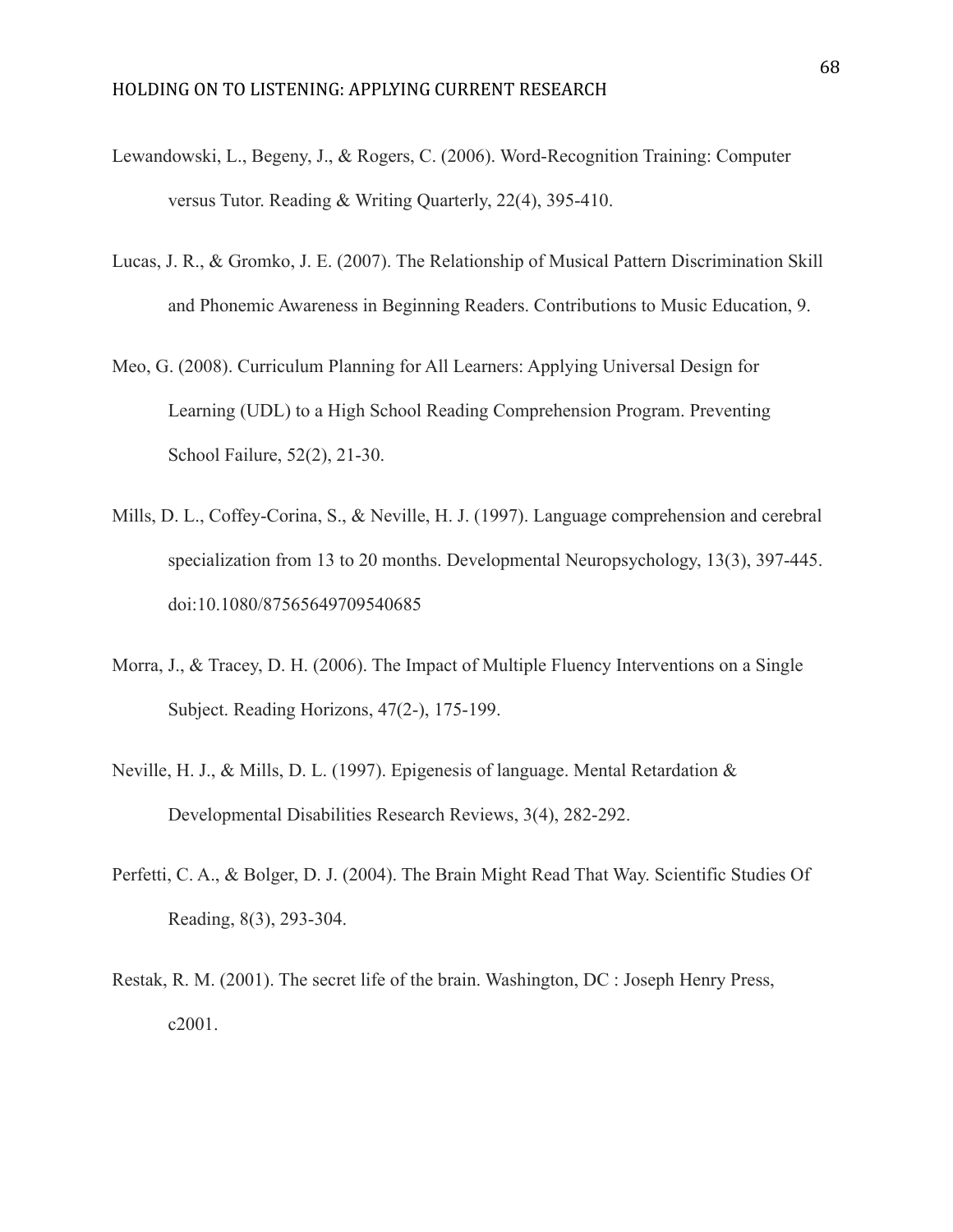- Roy-Charland, A., Saint-Aubin, J., & Evans, M. A. (2007). Eye Movements in Shared Book Reading with Children from Kindergarten to Grade 4. Reading And Writing: An Interdisciplinary Journal, 20(9), 909-931.
- Rushton, S., Juola-Rushton, A., & Larkin, E. (2010). Neuroscience, Play and Early Childhood Education: Connections, Implications and Assessment. Early Childhood Education Journal, 37(5), 351-361.
- Rushton, S., & Larkin, E. (2001). Shaping the Learning Environment: Connecting Developmentally Appropriate Practices to Brain Research. Early Childhood Education Journal, 29(1), 25.
- Saine, N. L., Lerkkanen, M., Ahonen, T., Tolvanen, A., & Lyytinen, H. (2010). Predicting word-level reading fluency outcomes in three contrastive groups: Remedial and computer-assisted remedial reading intervention, and mainstream instruction. Learning And Individual Differences, 20402-414. doi:10.1016/j.lindif.2010.06.004
- Slavin, R. E., Lake, C., Davis, S., & Madden, N. A. (2011). Review: Effective programs for struggling readers: A best-evidence synthesis. Educational Research Review, 61-26. doi:10.1016/j.edurev.2010.07.002
- Spörer, N., Brunstein, J. C., & Kieschke, U. (2009). Improving students' reading comprehension skills: Effects of strategy instruction and reciprocal teaching. Learning And Instruction, 19272-286. doi:10.1016/j.learninstruc.2008.05.003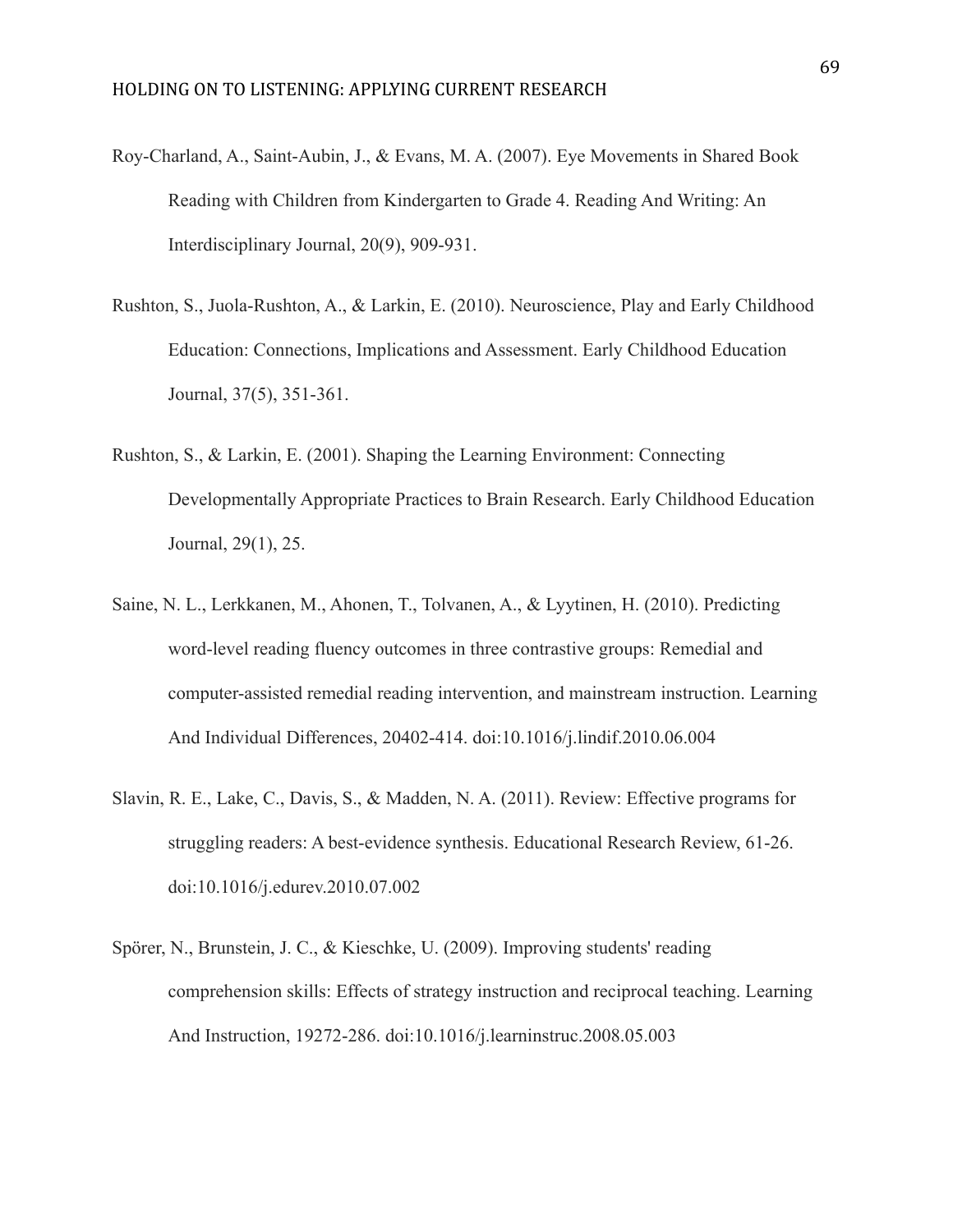- Steinbrink, C., Zimmer, K., Lachmann, T., Dirichs, M., & Kammer, T. (2014). Development of Rapid Temporal Processing and Its Impact on Literacy Skills in Primary School Children. Child Development, 85(4), 1711-1726.
- Stevens, R. J. (2006). Developing Reading Fluency: What Does the Research Say?. Catalyst For Change, 34(1), 37.
- Van Keer, H. (2004). Fostering reading comprehension in fifth grade by explicit instruction in reading strategies and peer tutoring. British Journal Of Educational Psychology, 74(1), 37-70.
- Vlachos, F., Andreou, E., & Delliou, A. (2013). Brain hemisphericity and developmental dyslexia. Research In Developmental Disabilities, 341536-1540. doi:10.1016/j.ridd.2013.01.027
- Wan, G. (2000). Reading Aloud to Children: The Past, the Present, and the Future. Reading Improvement, 37(4), 148-60.
- Wanzek, J. (2014). Building Word Knowledge: Opportunities for Direct Vocabulary Instruction in General Education for Students with Reading Difficulties. Reading & Writing Quarterly, 30(2), 139-164.
- Welch, M., Brownell, K., Sheridan, S. M. (1999). What's the score and game plan on teaming in schools? A review of the literature on team teaching and schoolbased problem-solving teams. Remedial and Special Education, 20, 36-49.